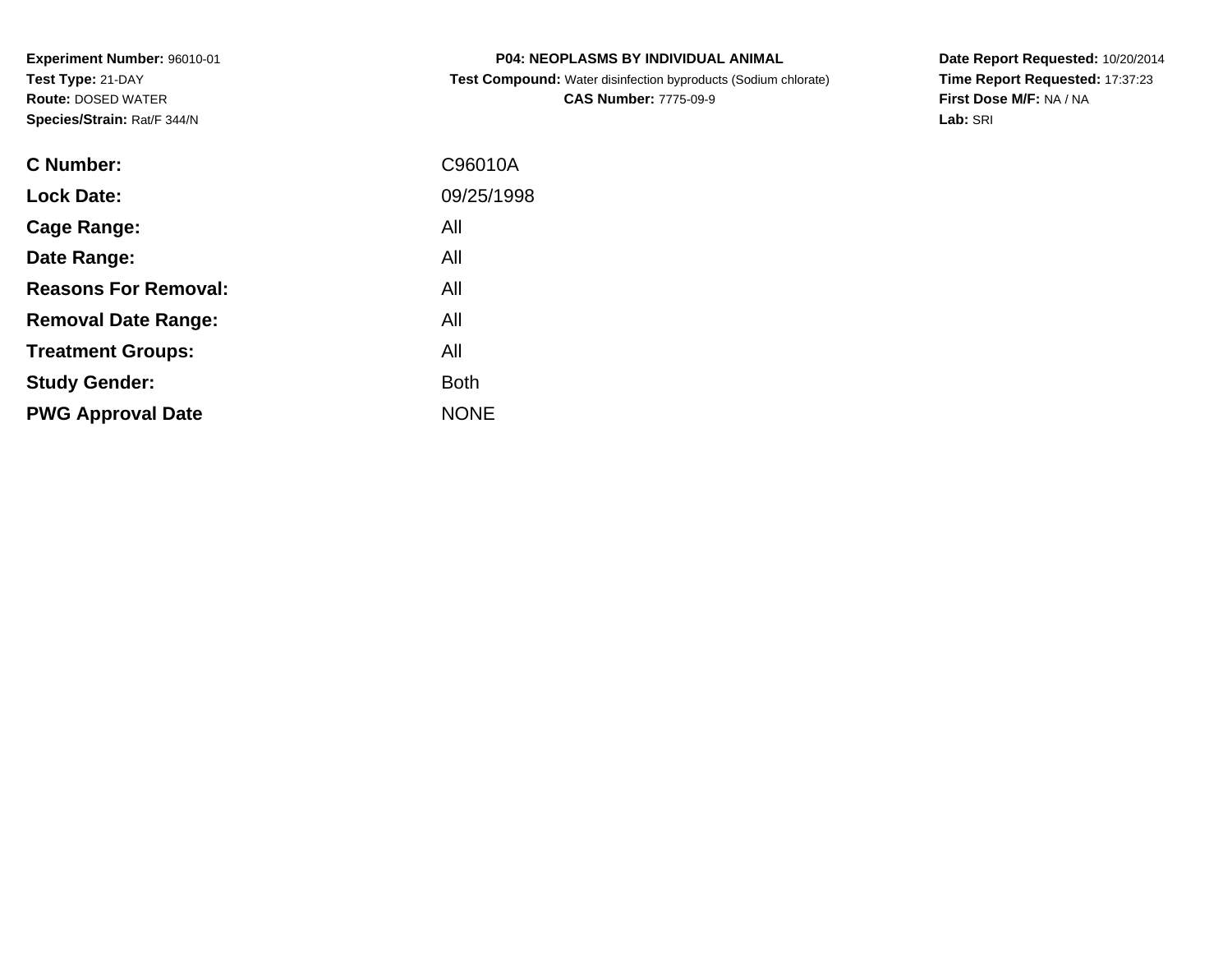**Route:** DOSED WATER

**Species/Strain:** Rat/F 344/N

### **P04: NEOPLASMS BY INDIVIDUAL ANIMAL**

**Test Compound:** Water disinfection byproducts (Sodium chlorate)

### **CAS Number:** 7775-09-9

**Date Report Requested:** 10/20/2014**Time Report Requested:** 17:37:23**First Dose M/F:** NA / NA**Lab:** SRI

| F 344/N Rat Male<br>0 MG/L   | DAY ON TEST<br><b>ANIMAL ID</b> | 0<br>$\boldsymbol{\theta}$<br>$\boldsymbol{2}$<br>$\overline{\mathbf{c}}$<br>$\mathbf 0$<br>$\mathbf 0$<br>$\mathbf 0$<br>0<br>1 | 0<br>$\boldsymbol{\theta}$<br>$\frac{2}{2}$<br>$\mathbf 0$<br>$\pmb{0}$<br>$\mathbf 0$<br>0<br>$\mathfrak{p}$ | 0<br>$\boldsymbol{\theta}$<br>$\boldsymbol{2}$<br>$\overline{\mathbf{c}}$<br>$\mathbf 0$<br>0<br>$\mathbf 0$<br>0<br>3 | 0<br>$\boldsymbol{\theta}$<br>$\boldsymbol{2}$<br>$\overline{2}$<br>$\Omega$<br>$\mathbf 0$<br>$\mathbf 0$<br>0<br>4 | 0<br>$\boldsymbol{\theta}$<br>$\boldsymbol{2}$<br>$\overline{2}$<br>$\mathbf 0$<br>$\mathbf 0$<br>$\mathbf 0$<br>0<br>5 | 0<br>$\boldsymbol{\theta}$<br>$\boldsymbol{2}$<br>$\overline{c}$<br>$\Omega$<br>$\mathbf 0$<br>$\mathbf 0$<br>0<br>6 | 0<br>$\boldsymbol{\theta}$<br>$\frac{2}{2}$<br>$\mathsf 0$<br>$\pmb{0}$<br>$\mathbf 0$<br>0<br>$\overline{7}$ | 0<br>$\boldsymbol{\theta}$<br>$\boldsymbol{2}$<br>$\overline{2}$<br>$\mathbf 0$<br>$\mathbf 0$<br>$\mathbf 0$<br>0<br>8 | 0<br>$\boldsymbol{\theta}$<br>$\boldsymbol{2}$<br>$\overline{2}$<br>$\mathbf 0$<br>0<br>0<br>0<br>9 | 0<br>$\boldsymbol{\theta}$<br>$\boldsymbol{2}$<br>$\overline{2}$<br>$\mathbf 0$<br>$\mathbf 0$<br>0<br>1<br>$\Omega$ | <i><b>*TOTALS</b></i> |
|------------------------------|---------------------------------|----------------------------------------------------------------------------------------------------------------------------------|---------------------------------------------------------------------------------------------------------------|------------------------------------------------------------------------------------------------------------------------|----------------------------------------------------------------------------------------------------------------------|-------------------------------------------------------------------------------------------------------------------------|----------------------------------------------------------------------------------------------------------------------|---------------------------------------------------------------------------------------------------------------|-------------------------------------------------------------------------------------------------------------------------|-----------------------------------------------------------------------------------------------------|----------------------------------------------------------------------------------------------------------------------|-----------------------|
| <b>Alimentary System</b>     |                                 |                                                                                                                                  |                                                                                                               |                                                                                                                        |                                                                                                                      |                                                                                                                         |                                                                                                                      |                                                                                                               |                                                                                                                         |                                                                                                     |                                                                                                                      |                       |
| Esophagus                    |                                 | +                                                                                                                                | +                                                                                                             | +                                                                                                                      | +                                                                                                                    | +                                                                                                                       | +                                                                                                                    | +                                                                                                             | +                                                                                                                       | ٠                                                                                                   | +                                                                                                                    | 10                    |
| Intestine Large, Cecum       |                                 | $\ddot{}$                                                                                                                        | $\ddot{}$                                                                                                     | +                                                                                                                      | $\ddot{}$                                                                                                            | +                                                                                                                       | +                                                                                                                    | +                                                                                                             | +                                                                                                                       | $\ddot{}$                                                                                           | $\ddot{}$                                                                                                            | 10                    |
| Intestine Large, Colon       |                                 | +                                                                                                                                | +                                                                                                             | +                                                                                                                      | +                                                                                                                    | +                                                                                                                       | +                                                                                                                    | +                                                                                                             | +                                                                                                                       | +                                                                                                   | +                                                                                                                    | 10                    |
| Intestine Large, Rectum      |                                 | $\ddot{}$                                                                                                                        | $\ddot{}$                                                                                                     | +                                                                                                                      | $\ddot{}$                                                                                                            | $\ddot{}$                                                                                                               | $\ddot{}$                                                                                                            | +                                                                                                             | $+$                                                                                                                     | $\ddot{}$                                                                                           | $\ddot{}$                                                                                                            | 10                    |
| Intestine Small, Duodenum    |                                 | $\ddot{}$                                                                                                                        | $\ddot{}$                                                                                                     | +                                                                                                                      | $\ddot{}$                                                                                                            | $\ddot{}$                                                                                                               | $+$                                                                                                                  | $\ddot{}$                                                                                                     | $\ddot{}$                                                                                                               | $\ddot{}$                                                                                           | $\ddot{}$                                                                                                            | 10                    |
| Intestine Small, Ileum       |                                 | $\ddot{}$                                                                                                                        | $\ddot{}$                                                                                                     | +                                                                                                                      | $\ddot{}$                                                                                                            | $\ddot{}$                                                                                                               | $\ddot{}$                                                                                                            | $\ddot{}$                                                                                                     | $\ddot{}$                                                                                                               | $\ddot{}$                                                                                           | $\ddot{}$                                                                                                            | 10                    |
| Intestine Small, Jejunum     |                                 | +                                                                                                                                | $\ddot{}$                                                                                                     | +                                                                                                                      | $\ddot{}$                                                                                                            | $\ddot{}$                                                                                                               | $\ddot{}$                                                                                                            | $\ddot{}$                                                                                                     | $\ddot{}$                                                                                                               | +                                                                                                   | $\ddot{}$                                                                                                            | 10                    |
| Liver                        |                                 | $\ddot{}$                                                                                                                        | $\ddot{}$                                                                                                     | $\ddot{}$                                                                                                              | $\ddot{}$                                                                                                            | $\ddot{}$                                                                                                               | $\ddot{}$                                                                                                            | $\ddot{}$                                                                                                     | $+$                                                                                                                     | $\ddot{}$                                                                                           | $\ddot{}$                                                                                                            | 10                    |
| Pancreas                     |                                 | $\ddot{}$                                                                                                                        | $\ddot{}$                                                                                                     | $\ddot{}$                                                                                                              | $\ddot{}$                                                                                                            | $\ddot{}$                                                                                                               | $\ddot{}$                                                                                                            | $+$                                                                                                           | $+$                                                                                                                     | $\ddot{}$                                                                                           | $\ddot{}$                                                                                                            | 10                    |
| Salivary Glands              |                                 | +                                                                                                                                | +                                                                                                             | +                                                                                                                      | +                                                                                                                    | +                                                                                                                       | +                                                                                                                    | +                                                                                                             | $\ddot{}$                                                                                                               | +                                                                                                   | +                                                                                                                    | 10                    |
| Stomach, Forestomach         |                                 | +                                                                                                                                | $\ddot{}$                                                                                                     | $\ddot{}$                                                                                                              | $\ddot{}$                                                                                                            | $\ddot{}$                                                                                                               | $\ddot{}$                                                                                                            | $\ddot{}$                                                                                                     | $\ddot{}$                                                                                                               | $\ddot{}$                                                                                           | $\ddot{}$                                                                                                            | 10                    |
| Stomach, Glandular           |                                 | $\ddot{}$                                                                                                                        | $\ddot{}$                                                                                                     | $\ddot{}$                                                                                                              | $\ddot{}$                                                                                                            | $\ddot{}$                                                                                                               | $\ddot{}$                                                                                                            | $+$                                                                                                           | $+$                                                                                                                     | $\ddot{}$                                                                                           | $\ddot{}$                                                                                                            | 10                    |
| <b>Cardiovascular System</b> |                                 |                                                                                                                                  |                                                                                                               |                                                                                                                        |                                                                                                                      |                                                                                                                         |                                                                                                                      |                                                                                                               |                                                                                                                         |                                                                                                     |                                                                                                                      |                       |
| <b>Blood Vessel</b>          |                                 | $\ddot{}$                                                                                                                        |                                                                                                               | ٠                                                                                                                      | +                                                                                                                    | +                                                                                                                       |                                                                                                                      |                                                                                                               |                                                                                                                         | +                                                                                                   | +                                                                                                                    | 10                    |
| Heart                        |                                 | $\ddot{}$                                                                                                                        |                                                                                                               | $\ddot{}$                                                                                                              | $\ddot{}$                                                                                                            | $\ddot{}$                                                                                                               | $\ddot{}$                                                                                                            | $\ddot{}$                                                                                                     | $\ddot{}$                                                                                                               | $\ddot{}$                                                                                           | $\ddot{}$                                                                                                            | 10                    |
| <b>Endocrine System</b>      |                                 |                                                                                                                                  |                                                                                                               |                                                                                                                        |                                                                                                                      |                                                                                                                         |                                                                                                                      |                                                                                                               |                                                                                                                         |                                                                                                     |                                                                                                                      |                       |
| <b>Adrenal Cortex</b>        |                                 | +                                                                                                                                | +                                                                                                             | +                                                                                                                      | +                                                                                                                    | +                                                                                                                       | +                                                                                                                    | +                                                                                                             | ٠                                                                                                                       | +                                                                                                   | ٠                                                                                                                    | 10                    |
| Adrenal Medulla              |                                 | +                                                                                                                                | +                                                                                                             | +                                                                                                                      | +                                                                                                                    | +                                                                                                                       | +                                                                                                                    | +                                                                                                             | $\ddot{}$                                                                                                               | +                                                                                                   | $\ddot{}$                                                                                                            | 10                    |
| Parathyroid Gland            |                                 | +                                                                                                                                | +                                                                                                             | +                                                                                                                      | +                                                                                                                    | +                                                                                                                       | M                                                                                                                    | $\ddot{}$                                                                                                     | $\ddot{}$                                                                                                               | +                                                                                                   | +                                                                                                                    | 9                     |
| <b>Pituitary Gland</b>       |                                 |                                                                                                                                  |                                                                                                               |                                                                                                                        |                                                                                                                      | $\ddot{}$                                                                                                               | $\ddot{}$                                                                                                            | $\ddot{}$                                                                                                     | М                                                                                                                       | $\ddot{}$                                                                                           | +                                                                                                                    | 9                     |

\* ..Total animals with tissue examined microscopically; Total animals with tumor **M** . Missing tissue M ..Missing tissue

+ ..Tissue examined microscopically

I ..Insufficient tissue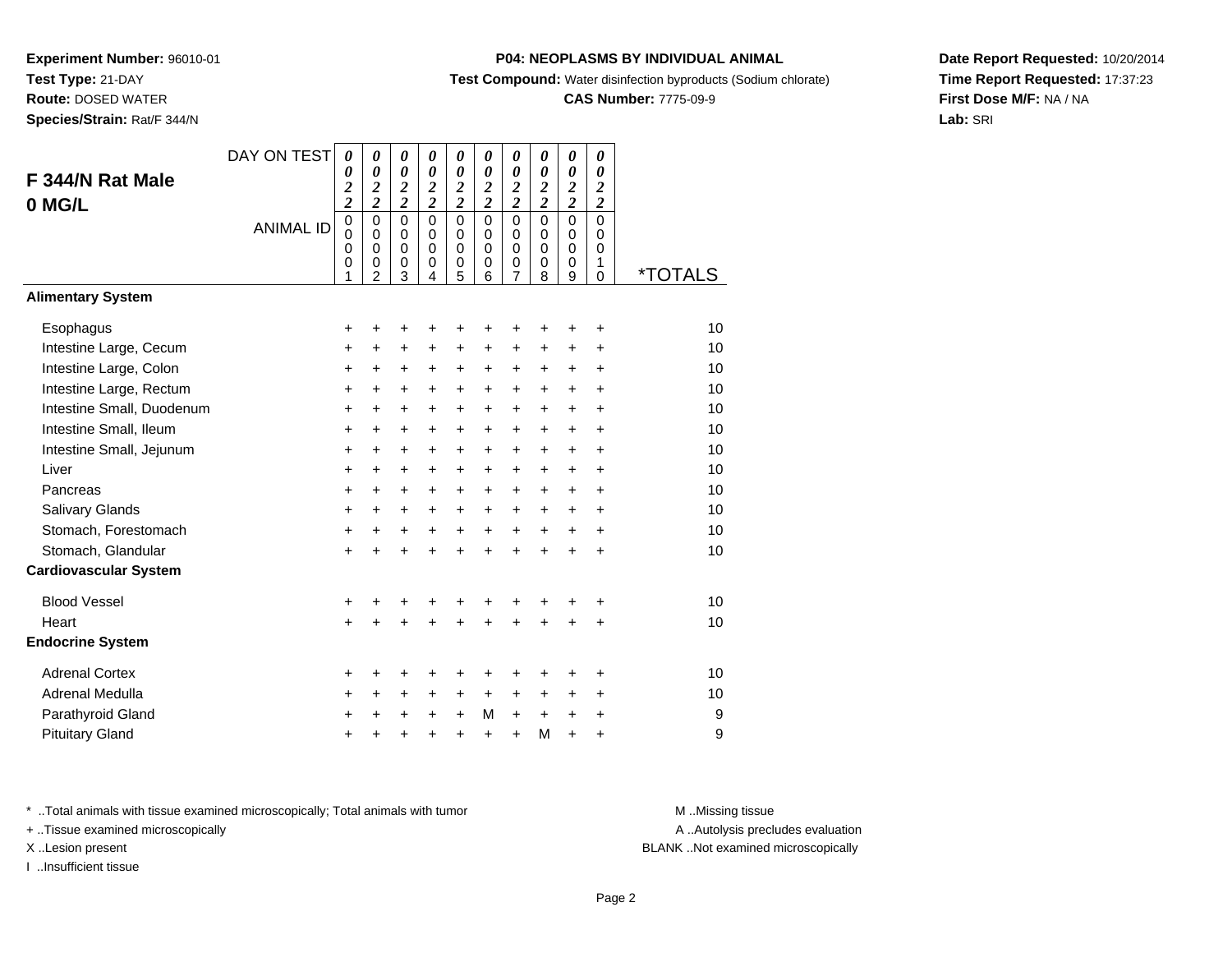**Test Type:** 21-DAY**Route:** DOSED WATER

**Species/Strain:** Rat/F 344/N

### **P04: NEOPLASMS BY INDIVIDUAL ANIMAL**

**Test Compound:** Water disinfection byproducts (Sodium chlorate)

### **CAS Number:** 7775-09-9

**Date Report Requested:** 10/20/2014**Time Report Requested:** 17:37:23**First Dose M/F:** NA / NA**Lab:** SRI

| F 344/N Rat Male<br>0 MG/L                         | DAY ON TEST<br><b>ANIMAL ID</b> | 0<br>0<br>$\overline{\mathbf{c}}$<br>$\overline{\mathbf{c}}$<br>$\mathbf 0$<br>$\mathbf 0$ | 0<br>0<br>$\frac{2}{2}$<br>$\mathbf 0$<br>0 | 0<br>$\boldsymbol{\theta}$<br>$\frac{2}{2}$<br>$\mathbf 0$<br>$\Omega$ | 0<br>0<br>$\frac{2}{2}$<br>$\mathbf 0$<br>$\Omega$ | 0<br>$\boldsymbol{\theta}$<br>$\frac{2}{2}$<br>$\mathbf 0$<br>$\Omega$ | 0<br>0<br>$\frac{2}{2}$<br>$\mathbf 0$<br>$\Omega$ | 0<br>$\boldsymbol{\theta}$<br>$\frac{2}{2}$<br>$\mathbf 0$<br>$\Omega$ | 0<br>0<br>$\frac{2}{2}$<br>$\mathbf 0$<br>0 | 0<br>$\boldsymbol{\theta}$<br>$\frac{2}{2}$<br>$\mathbf 0$<br>0 | 0<br>$\boldsymbol{\theta}$<br>$\overline{\mathbf{c}}$<br>$\overline{2}$<br>$\mathbf 0$<br>$\Omega$ |                       |
|----------------------------------------------------|---------------------------------|--------------------------------------------------------------------------------------------|---------------------------------------------|------------------------------------------------------------------------|----------------------------------------------------|------------------------------------------------------------------------|----------------------------------------------------|------------------------------------------------------------------------|---------------------------------------------|-----------------------------------------------------------------|----------------------------------------------------------------------------------------------------|-----------------------|
|                                                    |                                 | $\mathbf 0$<br>0<br>1                                                                      | $\mathbf 0$<br>0<br>$\overline{c}$          | $\Omega$<br>$\mathbf 0$<br>3                                           | $\mathbf 0$<br>$\mathbf 0$<br>4                    | $\Omega$<br>$\mathbf 0$<br>5                                           | $\mathbf 0$<br>$\mathbf 0$<br>6                    | $\Omega$<br>$\mathbf 0$<br>$\overline{7}$                              | $\mathbf 0$<br>$\mathbf 0$<br>8             | $\mathbf 0$<br>$\mathbf 0$<br>9                                 | $\mathbf 0$<br>1<br>$\mathbf 0$                                                                    | <i><b>*TOTALS</b></i> |
| <b>Thyroid Gland</b><br><b>General Body System</b> |                                 | $\ddot{}$                                                                                  | ÷                                           | $\ddot{}$                                                              | $\ddot{}$                                          | $\ddot{}$                                                              | $\ddot{}$                                          | $\ddot{}$                                                              | $\ddot{}$                                   | $\ddot{}$                                                       | $\ddot{}$                                                                                          | 10                    |
| <b>NONE</b><br><b>Genital System</b>               |                                 |                                                                                            |                                             |                                                                        |                                                    |                                                                        |                                                    |                                                                        |                                             |                                                                 |                                                                                                    |                       |
| Epididymis                                         |                                 | +                                                                                          | +                                           | +                                                                      | +                                                  | +                                                                      | +                                                  | +                                                                      | +                                           | +                                                               | +                                                                                                  | 10                    |
| <b>Preputial Gland</b>                             |                                 | ٠                                                                                          | $\pm$                                       | $\ddot{}$                                                              | $\pm$                                              | +                                                                      | +                                                  | $\ddot{}$                                                              | +                                           | $\ddot{}$                                                       | $\ddot{}$                                                                                          | 10                    |
| Prostate                                           |                                 | +                                                                                          | +                                           | +                                                                      | +                                                  | +                                                                      | +                                                  | +                                                                      | +                                           | +                                                               | +                                                                                                  | 10                    |
| <b>Seminal Vesicle</b>                             |                                 | ٠                                                                                          | $\ddot{}$                                   | +                                                                      | $\ddot{}$                                          | $\ddot{}$                                                              | $\ddot{}$                                          | $\ddot{}$                                                              | $\ddot{}$                                   | $\ddot{}$                                                       | $\ddot{}$                                                                                          | 10                    |
| <b>Testes</b>                                      |                                 | +                                                                                          | $\ddot{}$                                   | +                                                                      | $\ddot{}$                                          | $\ddot{}$                                                              | $\ddot{}$                                          | $\ddot{}$                                                              | $\ddot{}$                                   | $\ddot{}$                                                       | $\ddot{}$                                                                                          | 10                    |
| <b>Hematopoietic System</b>                        |                                 |                                                                                            |                                             |                                                                        |                                                    |                                                                        |                                                    |                                                                        |                                             |                                                                 |                                                                                                    |                       |
| <b>Bone Marrow</b>                                 |                                 | ٠                                                                                          | ٠                                           | ٠                                                                      | +                                                  | +                                                                      | +                                                  | +                                                                      | +                                           | +                                                               | +                                                                                                  | 10                    |
| Lymph Node                                         |                                 |                                                                                            |                                             |                                                                        | +                                                  |                                                                        |                                                    |                                                                        |                                             | +                                                               |                                                                                                    | $\overline{c}$        |
| Lymph Node, Mandibular                             |                                 | M                                                                                          | M                                           | $\ddot{}$                                                              | M                                                  | M                                                                      | M                                                  | M                                                                      | М                                           | M                                                               | M                                                                                                  | 1                     |
| Lymph Node, Mesenteric                             |                                 | +                                                                                          | +                                           | +                                                                      | +                                                  | $\ddot{}$                                                              | +                                                  | +                                                                      | +                                           | $\ddot{}$                                                       | $\ddot{}$                                                                                          | 10                    |
| Spleen                                             |                                 | +                                                                                          | +                                           | +                                                                      | +                                                  | +                                                                      | +                                                  | $\ddot{}$                                                              | $\pm$                                       | $\ddot{}$                                                       | $\ddot{}$                                                                                          | 10                    |
| Thymus                                             |                                 | +                                                                                          | $\ddot{}$                                   | +                                                                      | $\ddot{}$                                          | $\ddot{}$                                                              | $\ddot{}$                                          | $\ddot{}$                                                              | $\ddot{}$                                   | $\ddot{}$                                                       | $\ddot{}$                                                                                          | 10                    |
| <b>Integumentary System</b>                        |                                 |                                                                                            |                                             |                                                                        |                                                    |                                                                        |                                                    |                                                                        |                                             |                                                                 |                                                                                                    |                       |
| <b>Mammary Gland</b>                               |                                 | +                                                                                          |                                             | +                                                                      | +                                                  | +                                                                      | +                                                  | +                                                                      | +                                           | +                                                               | +                                                                                                  | 10                    |
| Skin                                               |                                 |                                                                                            |                                             |                                                                        | +                                                  | +                                                                      | +                                                  | +                                                                      | +                                           | +                                                               | +                                                                                                  | 10                    |
| <b>Musculoskeletal System</b>                      |                                 |                                                                                            |                                             |                                                                        |                                                    |                                                                        |                                                    |                                                                        |                                             |                                                                 |                                                                                                    |                       |

\* ..Total animals with tissue examined microscopically; Total animals with tumor **M** . Missing tissue M ..Missing tissue

+ ..Tissue examined microscopically

I ..Insufficient tissue

A ..Autolysis precludes evaluation

X ..Lesion present BLANK ..Not examined microscopically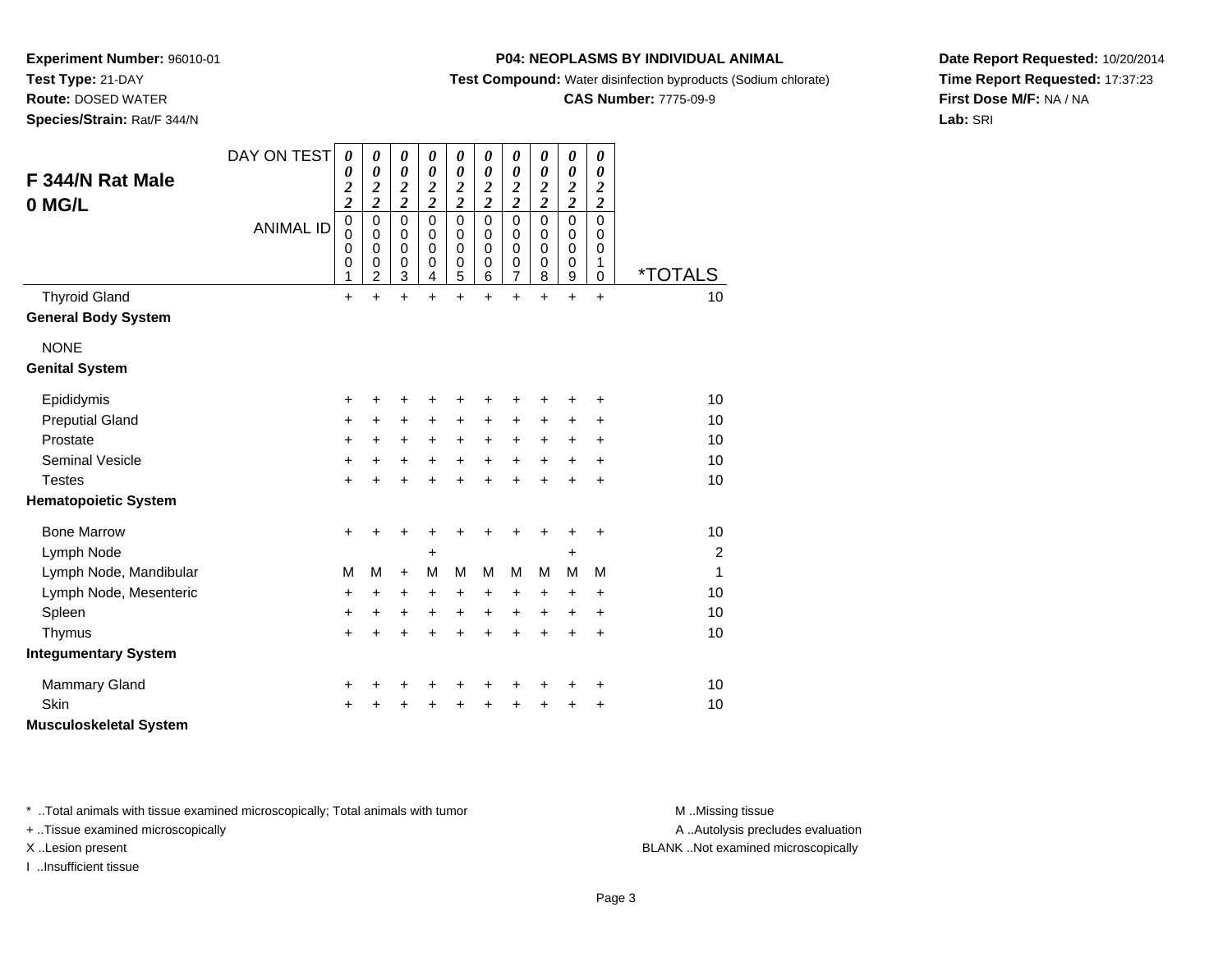**Test Type:** 21-DAY

**Route:** DOSED WATER

**Species/Strain:** Rat/F 344/N

### **P04: NEOPLASMS BY INDIVIDUAL ANIMAL**

**Test Compound:** Water disinfection byproducts (Sodium chlorate)

### **CAS Number:** 7775-09-9

**Date Report Requested:** 10/20/2014**Time Report Requested:** 17:37:23**First Dose M/F:** NA / NA**Lab:** SRI

| F 344/N Rat Male<br>0 MG/L   | DAY ON TEST<br><b>ANIMAL ID</b> | 0<br>0<br>$\overline{\mathbf{c}}$<br>$\overline{\mathbf{c}}$<br>$\mathbf 0$<br>0<br>0<br>$\mathbf 0$<br>1 | 0<br>0<br>$\boldsymbol{2}$<br>$\overline{2}$<br>$\mathbf 0$<br>$\mathbf 0$<br>$\mathbf 0$<br>$\mathbf 0$<br>$\overline{2}$ | 0<br>$\boldsymbol{\theta}$<br>$\boldsymbol{2}$<br>$\overline{2}$<br>$\mathbf 0$<br>$\pmb{0}$<br>$\mathbf 0$<br>$\pmb{0}$<br>3 | 0<br>$\boldsymbol{\theta}$<br>$\boldsymbol{2}$<br>$\overline{c}$<br>$\Omega$<br>0<br>$\mathbf 0$<br>0<br>4 | 0<br>$\boldsymbol{\theta}$<br>$\boldsymbol{2}$<br>$\overline{2}$<br>$\mathbf 0$<br>0<br>$\pmb{0}$<br>$\mathbf 0$<br>5 | 0<br>0<br>$\boldsymbol{2}$<br>$\overline{2}$<br>$\Omega$<br>0<br>0<br>$\mathbf 0$<br>6 | 0<br>0<br>$\frac{2}{2}$<br>$\mathbf 0$<br>0<br>$\mathbf 0$<br>$\pmb{0}$<br>$\overline{7}$ | 0<br>0<br>$\boldsymbol{2}$<br>$\overline{2}$<br>$\mathbf 0$<br>0<br>$\mathbf 0$<br>$\mathbf 0$<br>8 | 0<br>0<br>$\frac{2}{2}$<br>$\mathbf 0$<br>0<br>$\mathbf 0$<br>$\pmb{0}$<br>9 | 0<br>0<br>$\overline{\mathbf{c}}$<br>$\overline{2}$<br>$\Omega$<br>0<br>0<br>1<br>$\Omega$ | <i><b>*TOTALS</b></i> |
|------------------------------|---------------------------------|-----------------------------------------------------------------------------------------------------------|----------------------------------------------------------------------------------------------------------------------------|-------------------------------------------------------------------------------------------------------------------------------|------------------------------------------------------------------------------------------------------------|-----------------------------------------------------------------------------------------------------------------------|----------------------------------------------------------------------------------------|-------------------------------------------------------------------------------------------|-----------------------------------------------------------------------------------------------------|------------------------------------------------------------------------------|--------------------------------------------------------------------------------------------|-----------------------|
| Bone                         |                                 | $\ddot{}$                                                                                                 | $\ddot{}$                                                                                                                  | $\ddot{}$                                                                                                                     | $\ddot{}$                                                                                                  | $\ddot{}$                                                                                                             | $\ddot{}$                                                                              | $\ddot{}$                                                                                 | +                                                                                                   | $\ddot{}$                                                                    | $\ddot{}$                                                                                  | 10                    |
| <b>Nervous System</b>        |                                 |                                                                                                           |                                                                                                                            |                                                                                                                               |                                                                                                            |                                                                                                                       |                                                                                        |                                                                                           |                                                                                                     |                                                                              |                                                                                            |                       |
| <b>Brain</b>                 |                                 | $\ddot{}$                                                                                                 |                                                                                                                            |                                                                                                                               |                                                                                                            |                                                                                                                       |                                                                                        |                                                                                           |                                                                                                     |                                                                              | ÷                                                                                          | 10                    |
| <b>Respiratory System</b>    |                                 |                                                                                                           |                                                                                                                            |                                                                                                                               |                                                                                                            |                                                                                                                       |                                                                                        |                                                                                           |                                                                                                     |                                                                              |                                                                                            |                       |
| Lung                         |                                 | $\ddot{}$                                                                                                 |                                                                                                                            |                                                                                                                               |                                                                                                            |                                                                                                                       |                                                                                        |                                                                                           |                                                                                                     |                                                                              | ٠                                                                                          | 10                    |
| <b>Nose</b>                  |                                 | $\ddot{}$                                                                                                 | +                                                                                                                          | $\ddot{}$                                                                                                                     | $\ddot{}$                                                                                                  | $\ddot{}$                                                                                                             | $\ddot{}$                                                                              | $\ddot{}$                                                                                 | $\ddot{}$                                                                                           | +                                                                            | +                                                                                          | 10                    |
| Trachea                      |                                 | $\ddot{}$                                                                                                 |                                                                                                                            | $\ddot{}$                                                                                                                     |                                                                                                            |                                                                                                                       |                                                                                        |                                                                                           |                                                                                                     |                                                                              | +                                                                                          | 10                    |
| <b>Special Senses System</b> |                                 |                                                                                                           |                                                                                                                            |                                                                                                                               |                                                                                                            |                                                                                                                       |                                                                                        |                                                                                           |                                                                                                     |                                                                              |                                                                                            |                       |
| <b>NONE</b>                  |                                 |                                                                                                           |                                                                                                                            |                                                                                                                               |                                                                                                            |                                                                                                                       |                                                                                        |                                                                                           |                                                                                                     |                                                                              |                                                                                            |                       |
| <b>Urinary System</b>        |                                 |                                                                                                           |                                                                                                                            |                                                                                                                               |                                                                                                            |                                                                                                                       |                                                                                        |                                                                                           |                                                                                                     |                                                                              |                                                                                            |                       |
| Kidney                       |                                 | +                                                                                                         |                                                                                                                            |                                                                                                                               |                                                                                                            | +                                                                                                                     |                                                                                        |                                                                                           |                                                                                                     |                                                                              | ٠                                                                                          | 10                    |
| <b>Urinary Bladder</b>       |                                 | $\ddot{}$                                                                                                 |                                                                                                                            |                                                                                                                               |                                                                                                            |                                                                                                                       |                                                                                        |                                                                                           |                                                                                                     | $\ddot{}$                                                                    | $\ddot{}$                                                                                  | 10                    |
| <b>SYSTEMIC LESIONS</b>      |                                 |                                                                                                           |                                                                                                                            |                                                                                                                               |                                                                                                            |                                                                                                                       |                                                                                        |                                                                                           |                                                                                                     |                                                                              |                                                                                            |                       |
| Multiple Organ               |                                 | +                                                                                                         |                                                                                                                            |                                                                                                                               |                                                                                                            |                                                                                                                       |                                                                                        |                                                                                           |                                                                                                     |                                                                              | +                                                                                          | 10                    |

\* ..Total animals with tissue examined microscopically; Total animals with tumor **M** . Missing tissue M ..Missing tissue

+ ..Tissue examined microscopically

I ..Insufficient tissue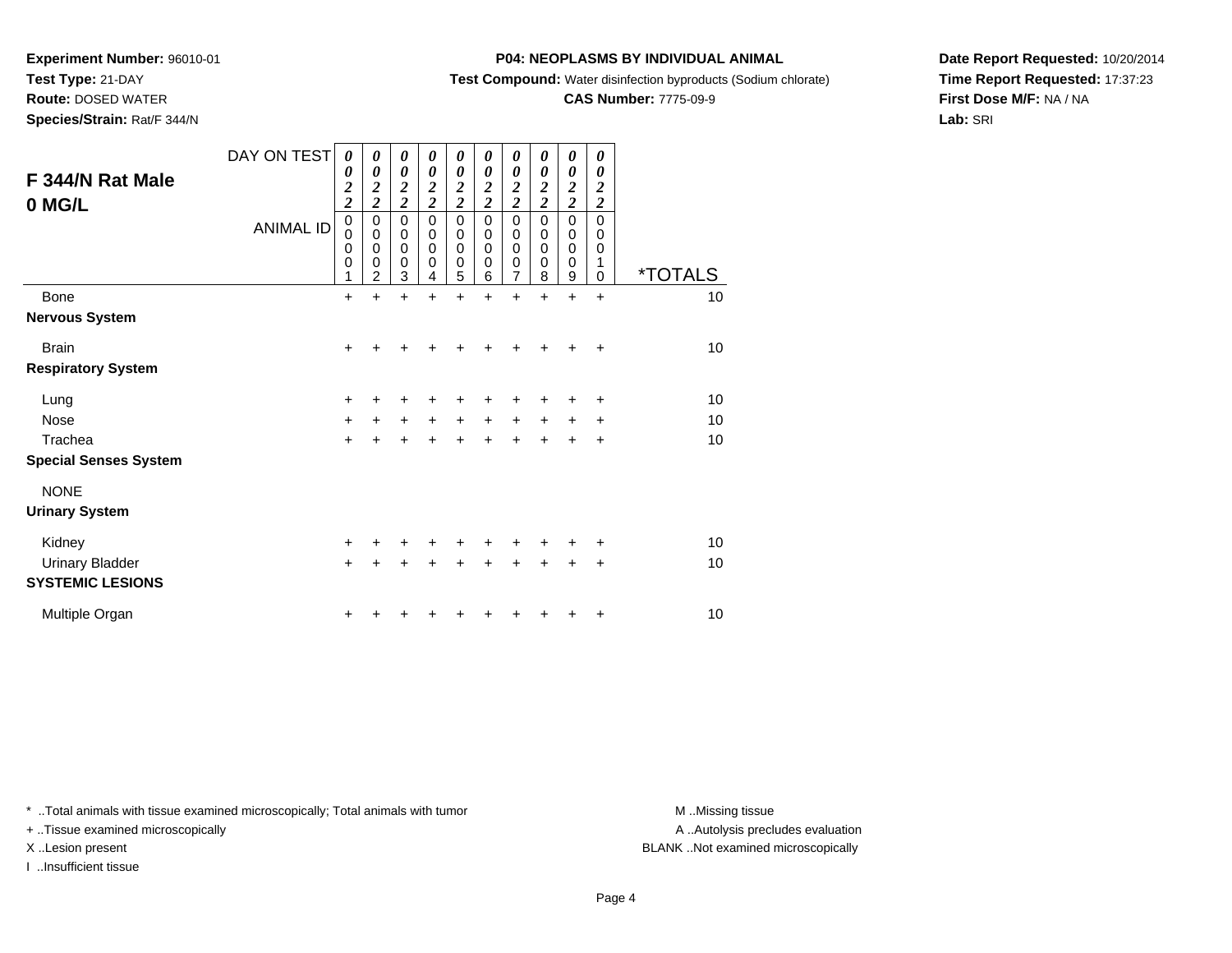| Experiment Number: 96010-01<br>Test Type: 21-DAY<br><b>Route: DOSED WATER</b><br>Species/Strain: Rat/F 344/N |                                 | P04: NEOPLASMS BY INDIVIDUAL ANIMAL<br>Test Compound: Water disinfection byproducts (Sodium chlorate)<br><b>CAS Number: 7775-09-9</b> | Date Report Requested: 10/20/2014<br>Time Report Requested: 17:37:23<br>First Dose M/F: NA / NA<br>Lab: SRI |
|--------------------------------------------------------------------------------------------------------------|---------------------------------|---------------------------------------------------------------------------------------------------------------------------------------|-------------------------------------------------------------------------------------------------------------|
| F 344/N Rat Male<br><b>125 MG/L</b>                                                                          | DAY ON TEST<br><b>ANIMAL ID</b> | <i><b>*TOTALS</b></i>                                                                                                                 |                                                                                                             |
| <b>Alimentary System</b>                                                                                     |                                 |                                                                                                                                       |                                                                                                             |
| <b>NONE</b><br><b>Cardiovascular System</b>                                                                  |                                 |                                                                                                                                       |                                                                                                             |
| <b>NONE</b><br><b>Endocrine System</b>                                                                       |                                 |                                                                                                                                       |                                                                                                             |
| <b>NONE</b><br><b>General Body System</b>                                                                    |                                 |                                                                                                                                       |                                                                                                             |
| <b>NONE</b><br><b>Genital System</b>                                                                         |                                 |                                                                                                                                       |                                                                                                             |
| <b>NONE</b><br><b>Hematopoietic System</b>                                                                   |                                 |                                                                                                                                       |                                                                                                             |
| <b>NONE</b><br><b>Integumentary System</b>                                                                   |                                 |                                                                                                                                       |                                                                                                             |
| <b>NONE</b><br><b>Musculoskeletal System</b>                                                                 |                                 |                                                                                                                                       |                                                                                                             |
| <b>NONE</b><br><b>Nervous System</b>                                                                         |                                 |                                                                                                                                       |                                                                                                             |
| <b>NONE</b>                                                                                                  |                                 |                                                                                                                                       |                                                                                                             |
|                                                                                                              |                                 |                                                                                                                                       |                                                                                                             |

\* ..Total animals with tissue examined microscopically; Total animals with tumor M..Missing tissue M

+ ..Tissue examined microscopically

I ..Insufficient tissue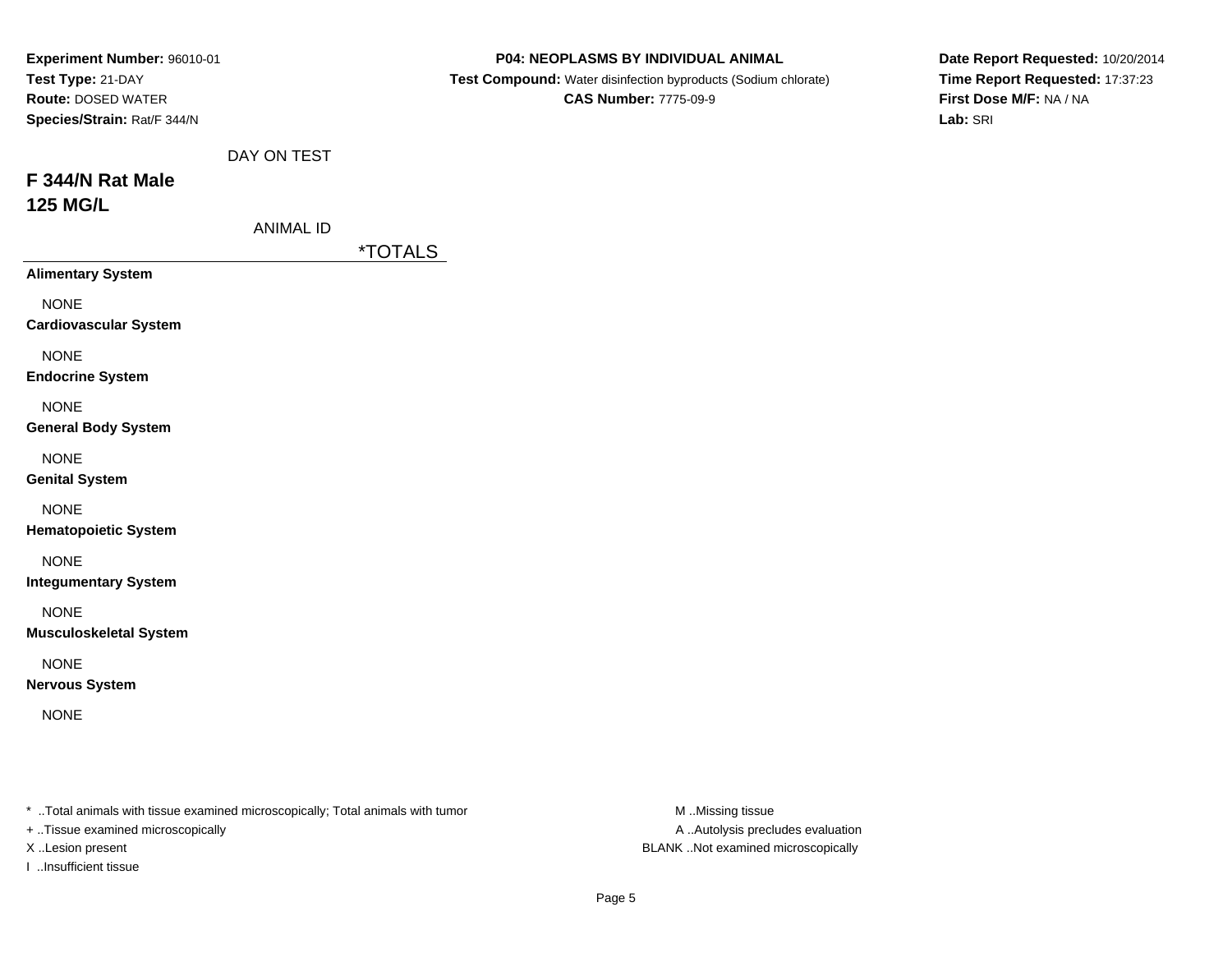| Experiment Number: 96010-01  |                                                                | P04: NEOPLASMS BY INDIVIDUAL ANIMAL | Date Report Requested: 10/20/2014 |  |  |  |  |
|------------------------------|----------------------------------------------------------------|-------------------------------------|-----------------------------------|--|--|--|--|
| Test Type: 21-DAY            | Test Compound: Water disinfection byproducts (Sodium chlorate) |                                     |                                   |  |  |  |  |
| <b>Route: DOSED WATER</b>    |                                                                | <b>CAS Number: 7775-09-9</b>        | First Dose M/F: NA / NA           |  |  |  |  |
| Species/Strain: Rat/F 344/N  |                                                                |                                     | Lab: SRI                          |  |  |  |  |
|                              | DAY ON TEST                                                    |                                     |                                   |  |  |  |  |
| F 344/N Rat Male             |                                                                |                                     |                                   |  |  |  |  |
| <b>125 MG/L</b>              |                                                                |                                     |                                   |  |  |  |  |
|                              | <b>ANIMAL ID</b>                                               |                                     |                                   |  |  |  |  |
|                              |                                                                | <i><b>*TOTALS</b></i>               |                                   |  |  |  |  |
| <b>Respiratory System</b>    |                                                                |                                     |                                   |  |  |  |  |
| <b>NONE</b>                  |                                                                |                                     |                                   |  |  |  |  |
| <b>Special Senses System</b> |                                                                |                                     |                                   |  |  |  |  |
| <b>NONE</b>                  |                                                                |                                     |                                   |  |  |  |  |
| <b>Urinary System</b>        |                                                                |                                     |                                   |  |  |  |  |
| <b>NONE</b>                  |                                                                |                                     |                                   |  |  |  |  |
| <b>SYSTEMIC LESIONS</b>      |                                                                |                                     |                                   |  |  |  |  |
| Multiple Organ               |                                                                | 0                                   |                                   |  |  |  |  |
|                              |                                                                |                                     |                                   |  |  |  |  |

\* ..Total animals with tissue examined microscopically; Total animals with tumor M..Missing tissue M ..Missing tissue

+ ..Tissue examined microscopically

I ..Insufficient tissue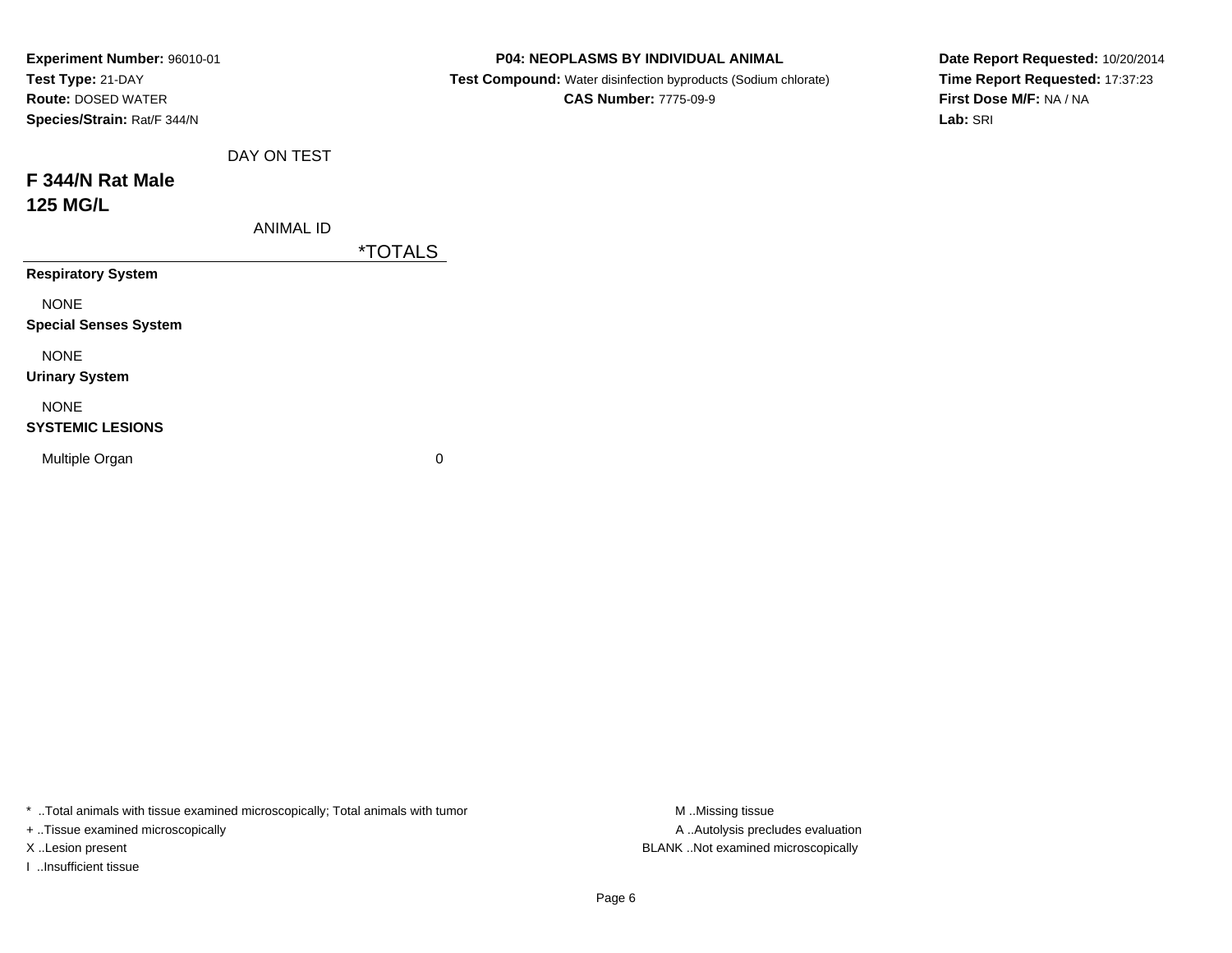**Test Type:** 21-DAY**Route:** DOSED WATER

**Species/Strain:** Rat/F 344/N

### **P04: NEOPLASMS BY INDIVIDUAL ANIMAL**

**Test Compound:** Water disinfection byproducts (Sodium chlorate)

### **CAS Number:** 7775-09-9

**Date Report Requested:** 10/20/2014**Time Report Requested:** 17:37:23**First Dose M/F:** NA / NA**Lab:** SRI

| F 344/N Rat Male<br><b>250 MG/L</b>                                         | DAY ON TEST      | 0<br>0<br>$\frac{2}{2}$<br>$\pmb{0}$    | 0<br>$\boldsymbol{\theta}$<br>$\frac{2}{2}$<br>$\mathsf 0$ | $\pmb{\theta}$<br>$\boldsymbol{\theta}$<br>$\frac{2}{2}$<br>$\mathsf 0$ | 0<br>$\boldsymbol{\theta}$<br>$\frac{2}{2}$<br>$\mathbf 0$ | 0<br>$\pmb{\theta}$<br>$\frac{2}{2}$<br>$\overline{0}$    | 0<br>$\pmb{\theta}$<br>$\frac{2}{2}$<br>$\mathsf 0$ | 0<br>$\boldsymbol{\theta}$<br>$\frac{2}{2}$<br>$\mathsf 0$ | 0<br>$\boldsymbol{\theta}$<br>$\frac{2}{2}$<br>$\mathbf 0$ | 0<br>$\pmb{\theta}$<br>$\frac{2}{2}$<br>$\overline{0}$ | 0<br>$\boldsymbol{\theta}$<br>$\boldsymbol{2}$<br>$\boldsymbol{2}$<br>$\mathbf 0$ |                       |
|-----------------------------------------------------------------------------|------------------|-----------------------------------------|------------------------------------------------------------|-------------------------------------------------------------------------|------------------------------------------------------------|-----------------------------------------------------------|-----------------------------------------------------|------------------------------------------------------------|------------------------------------------------------------|--------------------------------------------------------|-----------------------------------------------------------------------------------|-----------------------|
|                                                                             | <b>ANIMAL ID</b> | $\mathbf 0$<br>0<br>$\overline{c}$<br>1 | $\mathbf 0$<br>$\pmb{0}$<br>$\frac{2}{2}$                  | $\pmb{0}$<br>$\pmb{0}$<br>$\frac{2}{3}$                                 | $\pmb{0}$<br>$\,0\,$<br>$\frac{2}{4}$                      | $\mathbf 0$<br>$\begin{array}{c} 0 \\ 2 \\ 5 \end{array}$ | 0<br>0<br>$\overline{\mathbf{c}}$<br>6              | $\,0\,$<br>$\,0\,$<br>$\frac{2}{7}$                        | 0<br>$\mathbf 0$<br>$\overline{\mathbf{c}}$<br>8           | 0<br>$\mathbf 0$<br>$\frac{2}{9}$                      | 0<br>0<br>3<br>$\Omega$                                                           | <i><b>*TOTALS</b></i> |
| <b>Alimentary System</b>                                                    |                  |                                         |                                                            |                                                                         |                                                            |                                                           |                                                     |                                                            |                                                            |                                                        |                                                                                   |                       |
| Liver<br><b>Cardiovascular System</b>                                       |                  | $\ddot{}$                               | $\ddot{}$                                                  |                                                                         |                                                            |                                                           |                                                     |                                                            |                                                            |                                                        |                                                                                   | $\overline{2}$        |
| <b>NONE</b><br><b>Endocrine System</b>                                      |                  |                                         |                                                            |                                                                         |                                                            |                                                           |                                                     |                                                            |                                                            |                                                        |                                                                                   |                       |
| <b>Adrenal Cortex</b><br><b>Thyroid Gland</b><br><b>General Body System</b> |                  | ٠                                       |                                                            | +                                                                       | $\ddot{}$                                                  |                                                           |                                                     |                                                            |                                                            |                                                        |                                                                                   | $\mathbf{1}$<br>10    |
| <b>NONE</b><br><b>Genital System</b>                                        |                  |                                         |                                                            |                                                                         |                                                            |                                                           |                                                     |                                                            |                                                            |                                                        |                                                                                   |                       |
| <b>NONE</b><br><b>Hematopoietic System</b>                                  |                  |                                         |                                                            |                                                                         |                                                            |                                                           |                                                     |                                                            |                                                            |                                                        |                                                                                   |                       |
| Lymph Node<br><b>Integumentary System</b>                                   |                  |                                         |                                                            | $\ddot{}$                                                               |                                                            |                                                           |                                                     |                                                            | $\ddot{}$                                                  |                                                        | M                                                                                 | 5                     |
| <b>NONE</b><br><b>Musculoskeletal System</b>                                |                  |                                         |                                                            |                                                                         |                                                            |                                                           |                                                     |                                                            |                                                            |                                                        |                                                                                   |                       |
| <b>NONE</b><br><b>Nervous System</b>                                        |                  |                                         |                                                            |                                                                         |                                                            |                                                           |                                                     |                                                            |                                                            |                                                        |                                                                                   |                       |

\* ..Total animals with tissue examined microscopically; Total animals with tumor **M** . Missing tissue M ..Missing tissue

+ ..Tissue examined microscopically

I ..Insufficient tissue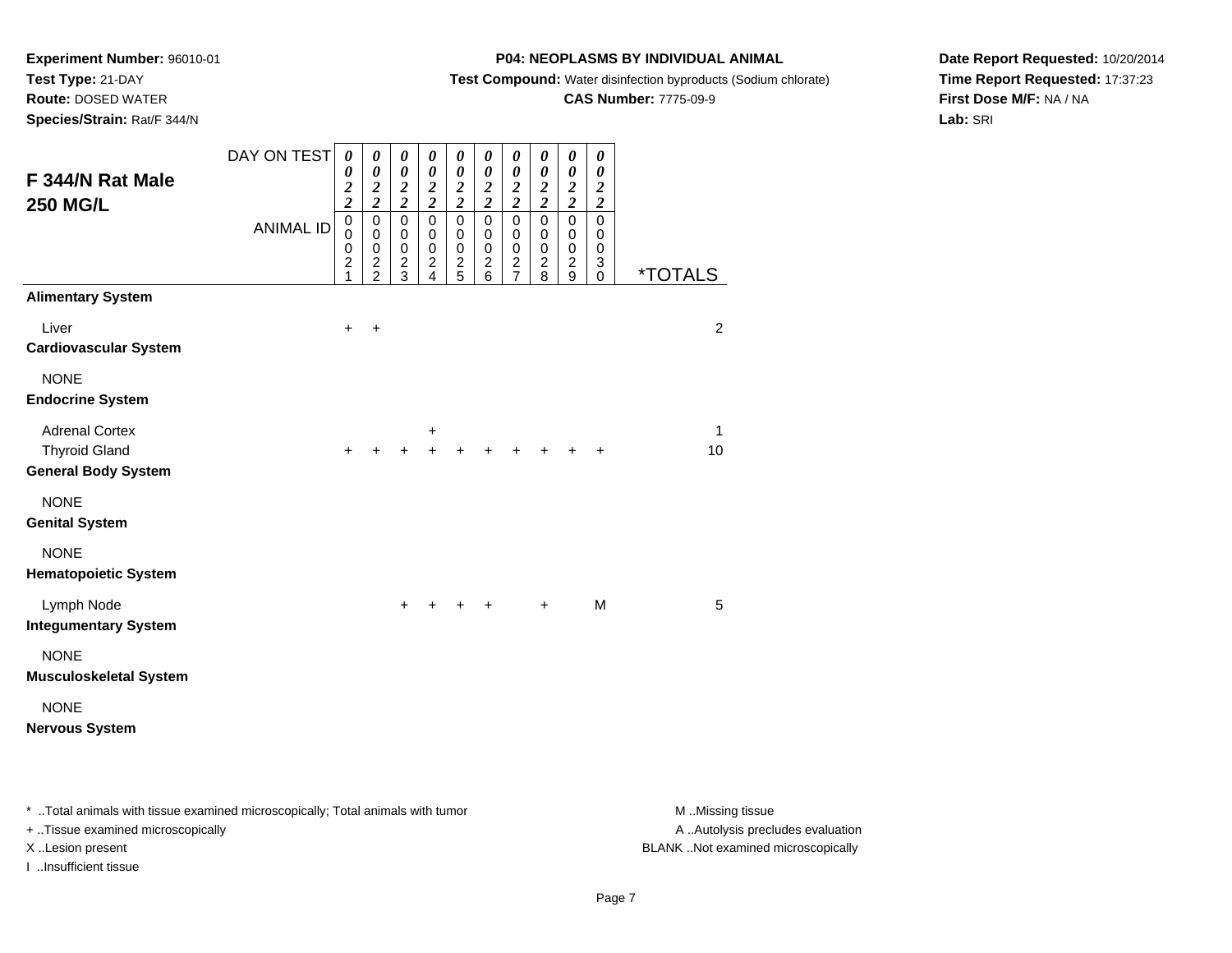### **Test Type:** 21-DAY**Route:** DOSED WATER

**Species/Strain:** Rat/F 344/N

### **P04: NEOPLASMS BY INDIVIDUAL ANIMAL**

**Test Compound:** Water disinfection byproducts (Sodium chlorate)

# **CAS Number:** 7775-09-9

**Date Report Requested:** 10/20/2014**Time Report Requested:** 17:37:23**First Dose M/F:** NA / NA**Lab:** SRI

| F 344/N Rat Male<br><b>250 MG/L</b>      | DAY ON TEST      | $\boldsymbol{\theta}$<br>0<br>$\boldsymbol{2}$<br>$\overline{c}$ | 0<br>$\boldsymbol{\theta}$<br>$\boldsymbol{2}$<br>$\overline{c}$ | 0<br>$\boldsymbol{\theta}$<br>$\boldsymbol{2}$<br>$\boldsymbol{2}$ | 0<br>$\boldsymbol{\theta}$<br>$\boldsymbol{2}$<br>$\overline{2}$ | 0<br>$\boldsymbol{\theta}$<br>$\boldsymbol{2}$<br>$\overline{\mathbf{c}}$ | 0<br>$\boldsymbol{\theta}$<br>$\boldsymbol{2}$<br>$\overline{\mathbf{c}}$ | 0<br>$\boldsymbol{\theta}$<br>$\boldsymbol{2}$<br>$\overline{\mathbf{c}}$ | 0<br>$\boldsymbol{\theta}$<br>$\boldsymbol{2}$<br>$\overline{2}$ | 0<br>$\boldsymbol{\theta}$<br>$\overline{2}$<br>$\overline{\mathbf{c}}$ | 0<br>0<br>$\overline{2}$<br>$\overline{c}$ |                       |
|------------------------------------------|------------------|------------------------------------------------------------------|------------------------------------------------------------------|--------------------------------------------------------------------|------------------------------------------------------------------|---------------------------------------------------------------------------|---------------------------------------------------------------------------|---------------------------------------------------------------------------|------------------------------------------------------------------|-------------------------------------------------------------------------|--------------------------------------------|-----------------------|
|                                          | <b>ANIMAL ID</b> | 0<br>0<br>$\mathbf 0$<br>$\overline{2}$<br>4                     | 0<br>$\mathbf 0$<br>$\pmb{0}$<br>$\overline{c}$<br>2             | 0<br>0<br>$\mathbf 0$<br>$\overline{2}$<br>3                       | $\mathbf 0$<br>0<br>$\pmb{0}$<br>$\overline{c}$<br>4             | $\mathbf 0$<br>0<br>$\mathbf 0$<br>$\overline{c}$<br>5                    | $\pmb{0}$<br>0<br>$\pmb{0}$<br>$\overline{2}$<br>6                        | $\mathbf 0$<br>0<br>$\mathbf 0$<br>$\overline{c}$<br>$\overline{7}$       | $\mathbf 0$<br>0<br>$\mathbf 0$<br>$\overline{c}$<br>8           | $\mathbf 0$<br>$\mathbf 0$<br>$\mathbf 0$<br>$\overline{2}$<br>9        | $\mathbf 0$<br>0<br>0<br>3<br>0            | <i><b>*TOTALS</b></i> |
| <b>NONE</b><br><b>Respiratory System</b> |                  |                                                                  |                                                                  |                                                                    |                                                                  |                                                                           |                                                                           |                                                                           |                                                                  |                                                                         |                                            |                       |
| Lung<br><b>Special Senses System</b>     |                  |                                                                  | $\ddot{}$                                                        | ÷                                                                  |                                                                  |                                                                           | $+$                                                                       | $\ddot{}$                                                                 |                                                                  |                                                                         |                                            | 4                     |
| <b>NONE</b><br><b>Urinary System</b>     |                  |                                                                  |                                                                  |                                                                    |                                                                  |                                                                           |                                                                           |                                                                           |                                                                  |                                                                         |                                            |                       |
| Kidney<br><b>SYSTEMIC LESIONS</b>        |                  |                                                                  | $\ddot{}$                                                        |                                                                    |                                                                  |                                                                           |                                                                           |                                                                           |                                                                  |                                                                         |                                            | 1                     |
| Multiple Organ                           |                  | ÷                                                                |                                                                  |                                                                    |                                                                  |                                                                           |                                                                           |                                                                           |                                                                  | ٠                                                                       | ÷                                          | 10                    |

\* ..Total animals with tissue examined microscopically; Total animals with tumor **M** . Missing tissue M ..Missing tissue

+ ..Tissue examined microscopically

I ..Insufficient tissue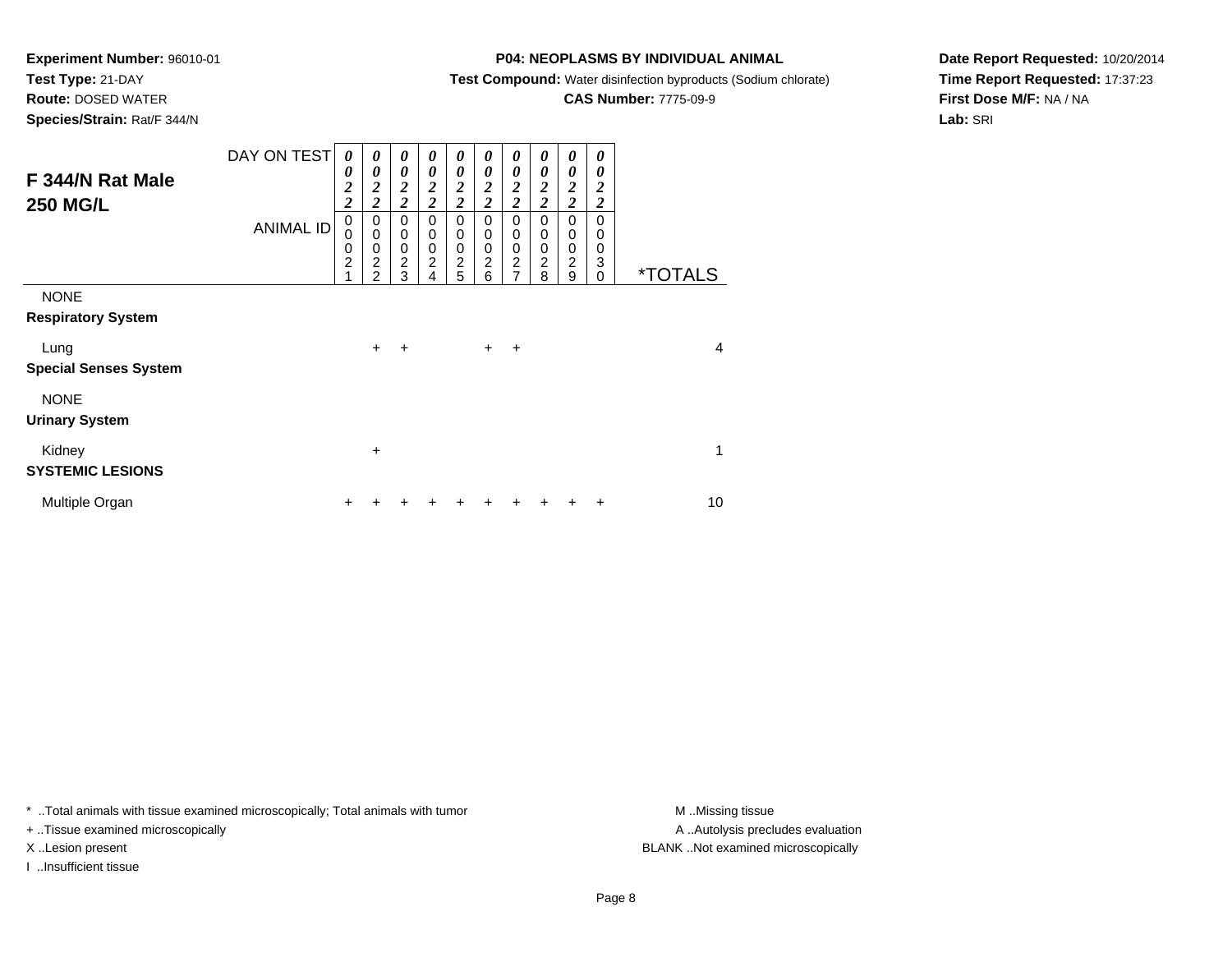**Route:** DOSED WATER

**Species/Strain:** Rat/F 344/N

### **P04: NEOPLASMS BY INDIVIDUAL ANIMAL**

**Test Compound:** Water disinfection byproducts (Sodium chlorate)

### **CAS Number:** 7775-09-9

**Date Report Requested:** 10/20/2014**Time Report Requested:** 17:37:23**First Dose M/F:** NA / NA**Lab:** SRI

| F 344/N Rat Male<br><b>500 MG/L</b>                                            | DAY ON TEST      | $\boldsymbol{\theta}$<br>0<br>$\frac{2}{2}$ | 0<br>$\pmb{\theta}$<br>$\frac{2}{2}$                   | 0<br>$\pmb{\theta}$<br>$\frac{2}{2}$                      | 0<br>$\boldsymbol{\theta}$<br>$\frac{2}{2}$                       | 0<br>$\pmb{\theta}$<br>$\frac{2}{2}$                       | $\boldsymbol{\theta}$<br>$\boldsymbol{\theta}$<br>$\frac{2}{2}$ | 0<br>$\boldsymbol{\theta}$<br>$\frac{2}{2}$             | 0<br>$\boldsymbol{\theta}$<br>$\frac{2}{2}$                     | 0<br>$\pmb{\theta}$<br>$\frac{2}{2}$                  | $\pmb{\theta}$<br>$\pmb{\theta}$<br>$\frac{2}{2}$                        |                  |
|--------------------------------------------------------------------------------|------------------|---------------------------------------------|--------------------------------------------------------|-----------------------------------------------------------|-------------------------------------------------------------------|------------------------------------------------------------|-----------------------------------------------------------------|---------------------------------------------------------|-----------------------------------------------------------------|-------------------------------------------------------|--------------------------------------------------------------------------|------------------|
|                                                                                | <b>ANIMAL ID</b> | $\mathbf 0$<br>$\mathbf 0$<br>0<br>3<br>1   | $\mathbf 0$<br>$\pmb{0}$<br>$\pmb{0}$<br>$\frac{3}{2}$ | $\overline{0}$<br>$\pmb{0}$<br>$\pmb{0}$<br>$\frac{3}{3}$ | $\mathbf 0$<br>$\mathbf 0$<br>0<br>$\ensuremath{\mathsf{3}}$<br>4 | $\mathbf 0$<br>$\,0\,$<br>$\pmb{0}$<br>$\overline{3}$<br>5 | $\mathbf 0$<br>$\,0\,$<br>$\,0\,$<br>$\frac{3}{6}$              | $\overline{0}$<br>$\pmb{0}$<br>0<br>3<br>$\overline{7}$ | $\overline{0}$<br>$\pmb{0}$<br>$\pmb{0}$<br>$\overline{3}$<br>8 | $\overline{0}$<br>$\mathbf 0$<br>0<br>$\sqrt{3}$<br>9 | $\overline{0}$<br>$\pmb{0}$<br>0<br>$\overline{\mathbf{4}}$<br>$\pmb{0}$ | *TOTALS          |
| <b>Alimentary System</b>                                                       |                  |                                             |                                                        |                                                           |                                                                   |                                                            |                                                                 |                                                         |                                                                 |                                                       |                                                                          |                  |
| <b>NONE</b><br><b>Cardiovascular System</b>                                    |                  |                                             |                                                        |                                                           |                                                                   |                                                            |                                                                 |                                                         |                                                                 |                                                       |                                                                          |                  |
| <b>NONE</b><br><b>Endocrine System</b>                                         |                  |                                             |                                                        |                                                           |                                                                   |                                                            |                                                                 |                                                         |                                                                 |                                                       |                                                                          |                  |
| <b>Thyroid Gland</b><br><b>General Body System</b>                             |                  | $\pm$                                       |                                                        |                                                           | ٠                                                                 | +                                                          | ٠                                                               | ÷                                                       | $\pm$                                                           | $\ddot{}$                                             | $\ddot{}$                                                                | 10               |
| <b>NONE</b><br><b>Genital System</b>                                           |                  |                                             |                                                        |                                                           |                                                                   |                                                            |                                                                 |                                                         |                                                                 |                                                       |                                                                          |                  |
| <b>NONE</b><br><b>Hematopoietic System</b>                                     |                  |                                             |                                                        |                                                           |                                                                   |                                                            |                                                                 |                                                         |                                                                 |                                                       |                                                                          |                  |
| Lymph Node<br><b>Integumentary System</b>                                      |                  |                                             |                                                        |                                                           | $\ddot{}$                                                         |                                                            | +                                                               |                                                         | $+$                                                             | $\ddot{}$                                             | $\ddot{}$                                                                | 5                |
| <b>NONE</b><br><b>Musculoskeletal System</b>                                   |                  |                                             |                                                        |                                                           |                                                                   |                                                            |                                                                 |                                                         |                                                                 |                                                       |                                                                          |                  |
| <b>NONE</b><br><b>Nervous System</b>                                           |                  |                                             |                                                        |                                                           |                                                                   |                                                            |                                                                 |                                                         |                                                                 |                                                       |                                                                          |                  |
| <b>NONE</b>                                                                    |                  |                                             |                                                        |                                                           |                                                                   |                                                            |                                                                 |                                                         |                                                                 |                                                       |                                                                          |                  |
| * Total animals with tissue examined microscopically; Total animals with tumor |                  |                                             |                                                        |                                                           |                                                                   |                                                            |                                                                 |                                                         |                                                                 |                                                       |                                                                          | M Missing tissue |

+ ..Tissue examined microscopically

I ..Insufficient tissue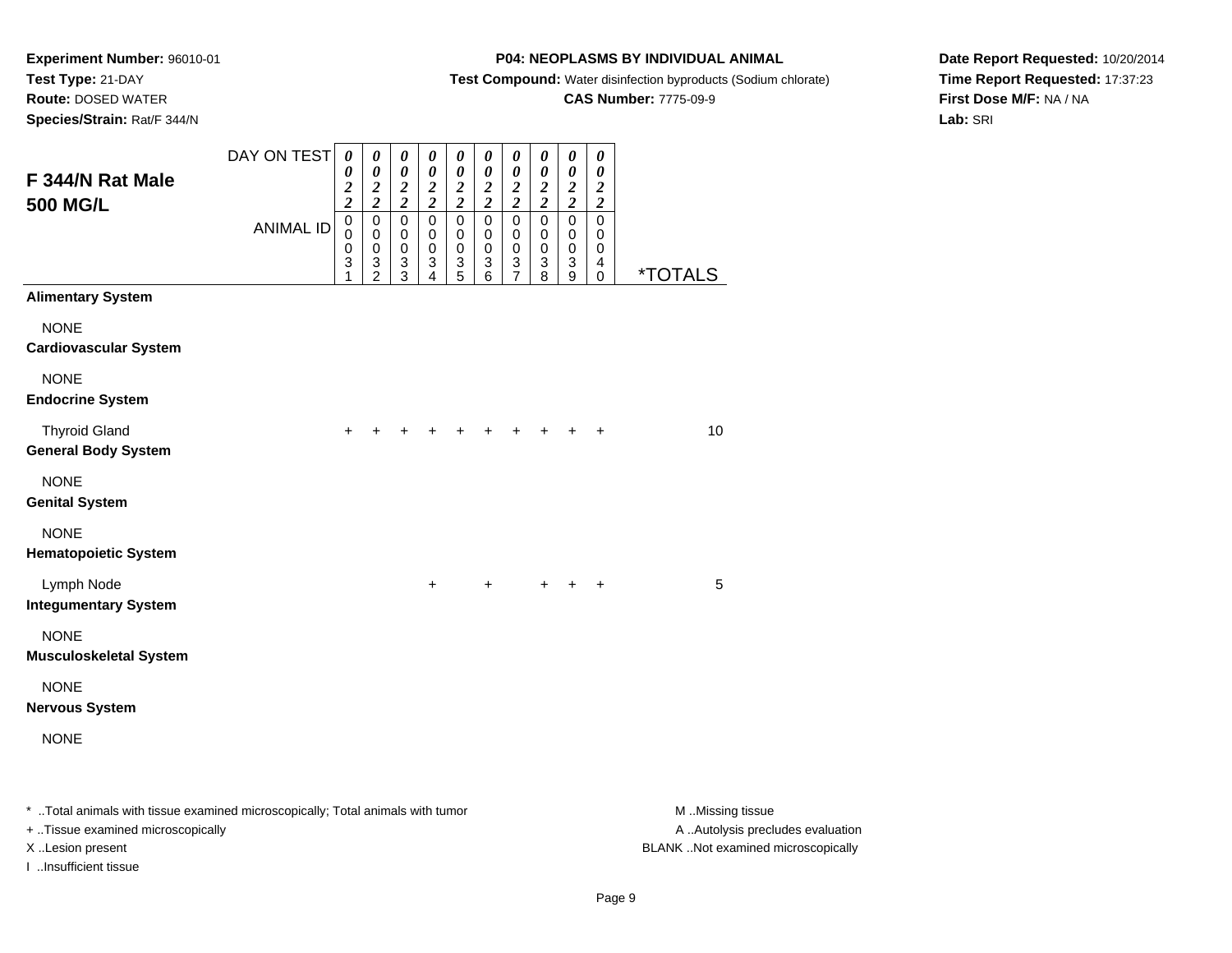# **Test Type:** 21-DAY

**Route:** DOSED WATER

**Species/Strain:** Rat/F 344/N

# **P04: NEOPLASMS BY INDIVIDUAL ANIMAL**

**Test Compound:** Water disinfection byproducts (Sodium chlorate)

# **CAS Number:** 7775-09-9

**Date Report Requested:** 10/20/2014**Time Report Requested:** 17:37:23**First Dose M/F:** NA / NA**Lab:** SRI

| F 344/N Rat Male<br><b>500 MG/L</b>    | DAY ON TEST      | 0<br>0<br>$\overline{\mathbf{c}}$<br>$\overline{\mathbf{c}}$ | 0<br>0<br>$\boldsymbol{2}$<br>$\overline{\mathbf{c}}$ | $\boldsymbol{\theta}$<br>0<br>$\boldsymbol{2}$<br>$\overline{2}$ | 0<br>0<br>$\boldsymbol{2}$<br>$\overline{c}$ | $\boldsymbol{\theta}$<br>$\boldsymbol{\theta}$<br>$\overline{2}$<br>$\overline{2}$ | 0<br>0<br>$\boldsymbol{2}$<br>$\overline{2}$        | 0<br>$\boldsymbol{\theta}$<br>$\overline{2}$<br>$\overline{c}$ | 0<br>$\boldsymbol{\theta}$<br>$\boldsymbol{2}$<br>$\overline{\mathbf{c}}$ | $\boldsymbol{\theta}$<br>$\boldsymbol{\theta}$<br>$\boldsymbol{2}$<br>$\overline{2}$ | 0<br>0<br>2<br>$\overline{\mathbf{c}}$ |                       |
|----------------------------------------|------------------|--------------------------------------------------------------|-------------------------------------------------------|------------------------------------------------------------------|----------------------------------------------|------------------------------------------------------------------------------------|-----------------------------------------------------|----------------------------------------------------------------|---------------------------------------------------------------------------|--------------------------------------------------------------------------------------|----------------------------------------|-----------------------|
|                                        | <b>ANIMAL ID</b> | 0<br>0<br>$\mathbf 0$<br>3<br>4                              | 0<br>0<br>0<br>3<br>2                                 | $\mathbf 0$<br>$\mathbf 0$<br>0<br>3<br>3                        | 0<br>0<br>$\mathbf 0$<br>3<br>4              | 0<br>$\mathbf 0$<br>$\mathbf 0$<br>3<br>5                                          | $\mathbf 0$<br>$\mathbf 0$<br>$\mathbf 0$<br>3<br>6 | 0<br>$\mathbf 0$<br>$\mathbf 0$<br>3<br>7                      | $\Omega$<br>0<br>$\mathbf 0$<br>3<br>8                                    | $\mathbf 0$<br>$\mathbf 0$<br>$\mathbf 0$<br>3<br>9                                  | $\Omega$<br>0<br>0<br>4<br>0           | <i><b>*TOTALS</b></i> |
| <b>Respiratory System</b>              |                  |                                                              |                                                       |                                                                  |                                              |                                                                                    |                                                     |                                                                |                                                                           |                                                                                      |                                        |                       |
| Lung<br><b>Special Senses System</b>   |                  |                                                              |                                                       | $+$                                                              | ÷                                            |                                                                                    |                                                     | $+$                                                            | $\ddot{}$                                                                 | $\ddot{}$                                                                            |                                        | 5                     |
| <b>NONE</b><br><b>Urinary System</b>   |                  |                                                              |                                                       |                                                                  |                                              |                                                                                    |                                                     |                                                                |                                                                           |                                                                                      |                                        |                       |
| <b>NONE</b><br><b>SYSTEMIC LESIONS</b> |                  |                                                              |                                                       |                                                                  |                                              |                                                                                    |                                                     |                                                                |                                                                           |                                                                                      |                                        |                       |
| Multiple Organ                         |                  | ÷                                                            |                                                       |                                                                  |                                              | ٠                                                                                  |                                                     |                                                                |                                                                           |                                                                                      | +                                      | 10                    |

\* ..Total animals with tissue examined microscopically; Total animals with tumor **M** . Missing tissue M ..Missing tissue

+ ..Tissue examined microscopically

I ..Insufficient tissue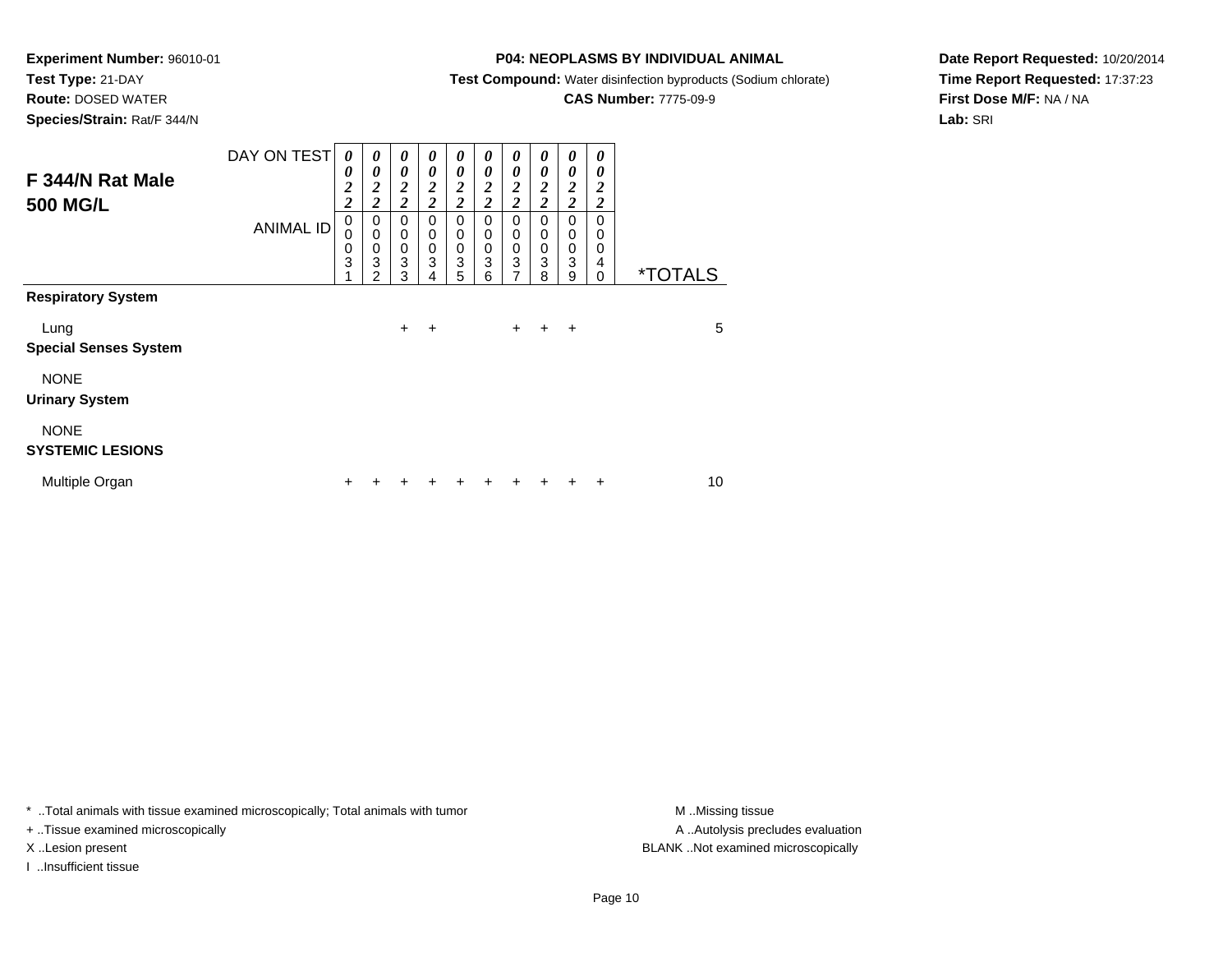#### **Route:** DOSED WATER

**Species/Strain:** Rat/F 344/N

### **P04: NEOPLASMS BY INDIVIDUAL ANIMAL**

**Test Compound:** Water disinfection byproducts (Sodium chlorate)

### **CAS Number:** 7775-09-9

**Date Report Requested:** 10/20/2014**Time Report Requested:** 17:37:23**First Dose M/F:** NA / NA**Lab:** SRI

| F 344/N Rat Male<br><b>1000MG/L</b>                | DAY ON TEST      | $\boldsymbol{\theta}$<br>$\pmb{\theta}$<br>$\overline{\mathbf{c}}$<br>$\overline{2}$ | $\pmb{\theta}$<br>$\pmb{\theta}$<br>$\boldsymbol{2}$<br>$\overline{2}$             | 0<br>$\pmb{\theta}$<br>$\overline{2}$<br>$\overline{2}$ | $\pmb{\theta}$<br>$\pmb{\theta}$<br>$\boldsymbol{2}$<br>$\overline{2}$ | 0<br>$\pmb{\theta}$<br>$\boldsymbol{2}$<br>$\overline{2}$ | $\boldsymbol{\theta}$<br>$\pmb{\theta}$<br>$\boldsymbol{2}$<br>$\overline{2}$ | 0<br>$\pmb{\theta}$<br>$\boldsymbol{2}$<br>$\overline{2}$                | $\pmb{\theta}$<br>$\pmb{\theta}$<br>$\boldsymbol{2}$<br>$\overline{2}$ | 0<br>$\pmb{\theta}$<br>$\boldsymbol{2}$<br>$\overline{2}$   | $\boldsymbol{\theta}$<br>$\boldsymbol{\theta}$<br>$\overline{2}$<br>$\overline{\mathbf{c}}$ |                       |
|----------------------------------------------------|------------------|--------------------------------------------------------------------------------------|------------------------------------------------------------------------------------|---------------------------------------------------------|------------------------------------------------------------------------|-----------------------------------------------------------|-------------------------------------------------------------------------------|--------------------------------------------------------------------------|------------------------------------------------------------------------|-------------------------------------------------------------|---------------------------------------------------------------------------------------------|-----------------------|
|                                                    | <b>ANIMAL ID</b> | $\pmb{0}$<br>$\mathbf 0$<br>0<br>4<br>1                                              | $\mathbf 0$<br>$\pmb{0}$<br>$\pmb{0}$<br>$\overline{\mathbf{4}}$<br>$\overline{2}$ | $\pmb{0}$<br>$\mathbf 0$<br>$\mathbf 0$<br>4<br>3       | $\pmb{0}$<br>$\pmb{0}$<br>$\pmb{0}$<br>$\overline{\mathbf{4}}$<br>4    | $\pmb{0}$<br>0<br>$\mathbf 0$<br>$\overline{4}$<br>5      | $\pmb{0}$<br>$\pmb{0}$<br>$\pmb{0}$<br>$\overline{4}$<br>6                    | $\pmb{0}$<br>0<br>$\pmb{0}$<br>$\overline{\mathbf{4}}$<br>$\overline{7}$ | $\pmb{0}$<br>$\mathbf 0$<br>$\mathbf 0$<br>$\overline{4}$<br>8         | $\pmb{0}$<br>0<br>$\pmb{0}$<br>$\overline{\mathbf{4}}$<br>9 | $\mathbf 0$<br>0<br>$\pmb{0}$<br>$\mathbf 5$<br>0                                           | <i><b>*TOTALS</b></i> |
| <b>Alimentary System</b>                           |                  |                                                                                      |                                                                                    |                                                         |                                                                        |                                                           |                                                                               |                                                                          |                                                                        |                                                             |                                                                                             |                       |
| <b>NONE</b><br><b>Cardiovascular System</b>        |                  |                                                                                      |                                                                                    |                                                         |                                                                        |                                                           |                                                                               |                                                                          |                                                                        |                                                             |                                                                                             |                       |
| <b>NONE</b><br><b>Endocrine System</b>             |                  |                                                                                      |                                                                                    |                                                         |                                                                        |                                                           |                                                                               |                                                                          |                                                                        |                                                             |                                                                                             |                       |
| <b>Thyroid Gland</b><br><b>General Body System</b> |                  | +                                                                                    |                                                                                    |                                                         |                                                                        |                                                           |                                                                               |                                                                          |                                                                        |                                                             | +                                                                                           | 10                    |
| <b>NONE</b><br><b>Genital System</b>               |                  |                                                                                      |                                                                                    |                                                         |                                                                        |                                                           |                                                                               |                                                                          |                                                                        |                                                             |                                                                                             |                       |
| <b>NONE</b><br><b>Hematopoietic System</b>         |                  |                                                                                      |                                                                                    |                                                         |                                                                        |                                                           |                                                                               |                                                                          |                                                                        |                                                             |                                                                                             |                       |
| Lymph Node<br><b>Integumentary System</b>          |                  |                                                                                      |                                                                                    |                                                         |                                                                        |                                                           |                                                                               |                                                                          |                                                                        |                                                             | $\ddot{}$                                                                                   | $\overline{7}$        |
| <b>NONE</b><br><b>Musculoskeletal System</b>       |                  |                                                                                      |                                                                                    |                                                         |                                                                        |                                                           |                                                                               |                                                                          |                                                                        |                                                             |                                                                                             |                       |
| <b>NONE</b><br><b>Nervous System</b>               |                  |                                                                                      |                                                                                    |                                                         |                                                                        |                                                           |                                                                               |                                                                          |                                                                        |                                                             |                                                                                             |                       |
| <b>NONE</b>                                        |                  |                                                                                      |                                                                                    |                                                         |                                                                        |                                                           |                                                                               |                                                                          |                                                                        |                                                             |                                                                                             |                       |
|                                                    |                  |                                                                                      |                                                                                    |                                                         |                                                                        |                                                           |                                                                               |                                                                          |                                                                        |                                                             |                                                                                             | .                     |

\* ..Total animals with tissue examined microscopically; Total animals with tumor **M** ...Missing tissue M ...Missing tissue A ..Autolysis precludes evaluation + ..Tissue examined microscopically X ..Lesion present BLANK ..Not examined microscopicallyI ..Insufficient tissue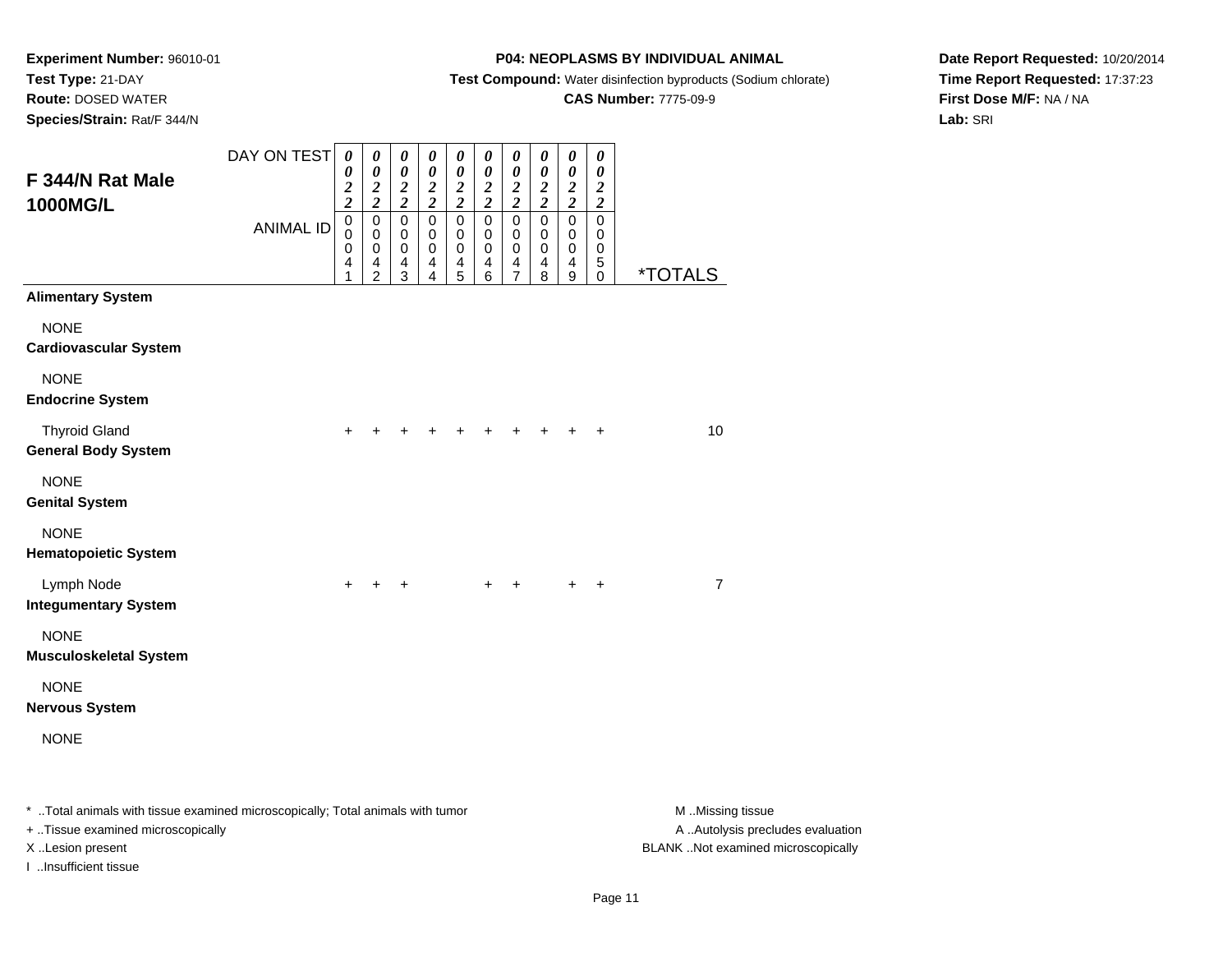**Test Type:** 21-DAY**Route:** DOSED WATER

**Species/Strain:** Rat/F 344/N

### **P04: NEOPLASMS BY INDIVIDUAL ANIMAL**

**Test Compound:** Water disinfection byproducts (Sodium chlorate)

### **CAS Number:** 7775-09-9

**Date Report Requested:** 10/20/2014**Time Report Requested:** 17:37:23**First Dose M/F:** NA / NA**Lab:** SRI

| F 344/N Rat Male<br><b>1000MG/L</b>    | DAY ON TEST      | 0<br>0<br>$\overline{2}$<br>$\overline{\mathbf{c}}$ | 0<br>0<br>$\overline{2}$<br>$\boldsymbol{2}$ | 0<br>$\boldsymbol{\theta}$<br>$\overline{2}$<br>$\overline{2}$ | 0<br>0<br>$\overline{\mathbf{c}}$<br>$\overline{\mathbf{c}}$ | 0<br>0<br>$\boldsymbol{2}$<br>$\overline{2}$           | 0<br>0<br>$\boldsymbol{2}$<br>$\overline{c}$ | 0<br>$\boldsymbol{\theta}$<br>$\boldsymbol{2}$<br>$\overline{2}$ | 0<br>0<br>$\boldsymbol{2}$<br>$\overline{c}$ | 0<br>$\boldsymbol{\theta}$<br>$\overline{2}$<br>$\overline{2}$ | 0<br>0<br>2<br>2                           |                       |
|----------------------------------------|------------------|-----------------------------------------------------|----------------------------------------------|----------------------------------------------------------------|--------------------------------------------------------------|--------------------------------------------------------|----------------------------------------------|------------------------------------------------------------------|----------------------------------------------|----------------------------------------------------------------|--------------------------------------------|-----------------------|
| <b>Respiratory System</b>              | <b>ANIMAL ID</b> | 0<br>$\Omega$<br>0<br>4                             | 0<br>0<br>$\mathbf 0$<br>4<br>2              | $\mathbf 0$<br>0<br>$\mathbf 0$<br>$\overline{4}$<br>3         | 0<br>0<br>0<br>$\overline{4}$<br>4                           | $\mathbf 0$<br>0<br>$\mathbf 0$<br>$\overline{4}$<br>5 | 0<br>0<br>0<br>4<br>6                        | $\mathbf 0$<br>0<br>$\mathbf 0$<br>4<br>7                        | 0<br>0<br>$\mathbf 0$<br>4<br>8              | 0<br>0<br>$\mathbf 0$<br>$\overline{4}$<br>9                   | $\Omega$<br>$\Omega$<br>0<br>5<br>$\Omega$ | <i><b>*TOTALS</b></i> |
|                                        |                  |                                                     |                                              |                                                                |                                                              |                                                        |                                              |                                                                  |                                              |                                                                |                                            |                       |
| Lung<br><b>Special Senses System</b>   |                  |                                                     |                                              |                                                                |                                                              | $+$                                                    | $+$                                          | $\ddot{}$                                                        |                                              | +                                                              |                                            | $\overline{4}$        |
| <b>NONE</b><br><b>Urinary System</b>   |                  |                                                     |                                              |                                                                |                                                              |                                                        |                                              |                                                                  |                                              |                                                                |                                            |                       |
| <b>NONE</b><br><b>SYSTEMIC LESIONS</b> |                  |                                                     |                                              |                                                                |                                                              |                                                        |                                              |                                                                  |                                              |                                                                |                                            |                       |
| Multiple Organ                         |                  | ٠                                                   |                                              |                                                                |                                                              | ÷                                                      | ٠                                            | +                                                                | +                                            |                                                                | $\ddot{}$                                  | 10                    |

\* ..Total animals with tissue examined microscopically; Total animals with tumor **M** . Missing tissue M ..Missing tissue

+ ..Tissue examined microscopically

I ..Insufficient tissue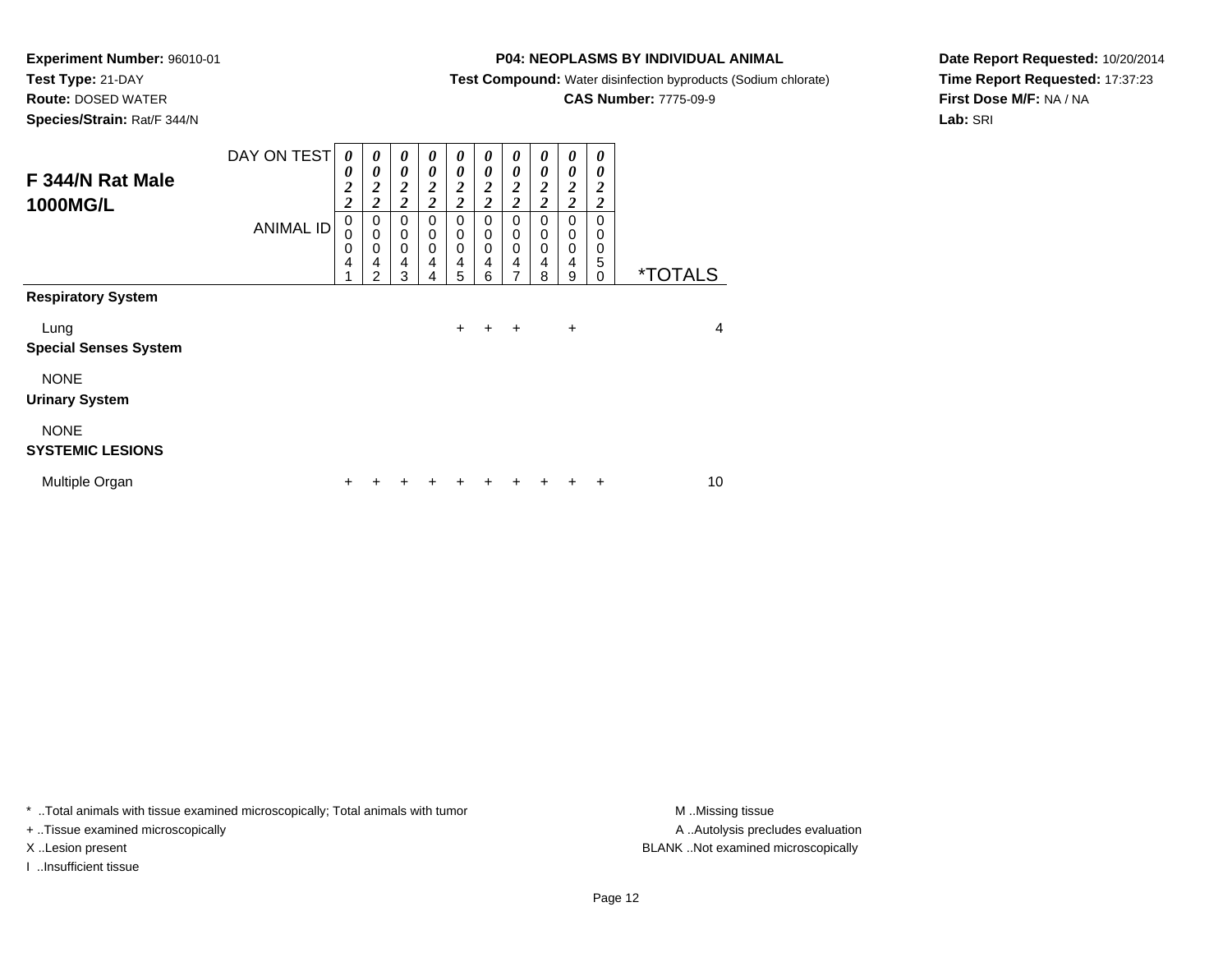**Route:** DOSED WATER

**Species/Strain:** Rat/F 344/N

### **P04: NEOPLASMS BY INDIVIDUAL ANIMAL**

**Test Compound:** Water disinfection byproducts (Sodium chlorate)

### **CAS Number:** 7775-09-9

**Date Report Requested:** 10/20/2014**Time Report Requested:** 17:37:23**First Dose M/F:** NA / NA**Lab:** SRI

| F 344/N Rat Male<br><b>2000MG/L</b> | DAY ON TEST<br><b>ANIMAL ID</b> | 0<br>0<br>$\overline{\mathbf{c}}$<br>$\overline{\mathbf{c}}$<br>$\overline{0}$<br>$\mathbf 0$<br>0<br>5<br>1 | 0<br>$\boldsymbol{\theta}$<br>$\boldsymbol{2}$<br>$\overline{\mathbf{c}}$<br>$\mathbf 0$<br>$\mathbf 0$<br>$\mathbf 0$<br>5<br>$\mathfrak{p}$ | 0<br>0<br>$\boldsymbol{2}$<br>$\overline{\mathbf{c}}$<br>$\overline{0}$<br>$\mathbf 0$<br>$\mathbf 0$<br>5<br>3 | 0<br>0<br>$\boldsymbol{2}$<br>$\overline{\mathbf{c}}$<br>$\overline{0}$<br>0<br>$\mathbf 0$<br>5<br>4 | 0<br>0<br>$\overline{\mathbf{c}}$<br>$\overline{\mathbf{c}}$<br>$\overline{0}$<br>$\mathbf 0$<br>0<br>5<br>5 | 0<br>0<br>$\boldsymbol{2}$<br>$\overline{2}$<br>$\overline{0}$<br>$\mathbf 0$<br>$\mathbf 0$<br>5<br>6 | 0<br>$\boldsymbol{\theta}$<br>$\boldsymbol{2}$<br>$\overline{\mathbf{c}}$<br>$\mathbf 0$<br>$\mathbf 0$<br>0<br>$\frac{5}{7}$ | 0<br>$\boldsymbol{\theta}$<br>$\boldsymbol{2}$<br>$\overline{\mathbf{c}}$<br>$\mathbf 0$<br>$\mathbf 0$<br>$\pmb{0}$<br>5<br>8 | 0<br>0<br>$\frac{2}{2}$<br>$\overline{0}$<br>$\mathbf 0$<br>$\mathbf 0$<br>5<br>9 | 0<br>$\boldsymbol{\theta}$<br>$\overline{\mathbf{c}}$<br>$\overline{c}$<br>$\mathbf 0$<br>$\mathbf 0$<br>0<br>6 | <i><b>*TOTALS</b></i> |
|-------------------------------------|---------------------------------|--------------------------------------------------------------------------------------------------------------|-----------------------------------------------------------------------------------------------------------------------------------------------|-----------------------------------------------------------------------------------------------------------------|-------------------------------------------------------------------------------------------------------|--------------------------------------------------------------------------------------------------------------|--------------------------------------------------------------------------------------------------------|-------------------------------------------------------------------------------------------------------------------------------|--------------------------------------------------------------------------------------------------------------------------------|-----------------------------------------------------------------------------------|-----------------------------------------------------------------------------------------------------------------|-----------------------|
| <b>Alimentary System</b>            |                                 |                                                                                                              |                                                                                                                                               |                                                                                                                 |                                                                                                       |                                                                                                              |                                                                                                        |                                                                                                                               |                                                                                                                                |                                                                                   | $\Omega$                                                                                                        |                       |
| Esophagus                           |                                 | +                                                                                                            | $\ddot{}$                                                                                                                                     | M                                                                                                               | $\ddot{}$                                                                                             | +                                                                                                            | +                                                                                                      | +                                                                                                                             |                                                                                                                                | ٠                                                                                 | +                                                                                                               | 9                     |
| Intestine Large, Cecum              |                                 | $\ddot{}$                                                                                                    | $\ddot{}$                                                                                                                                     | $\ddot{}$                                                                                                       | $\ddot{}$                                                                                             | $\ddot{}$                                                                                                    | $\ddot{}$                                                                                              | $\ddot{}$                                                                                                                     | $\ddot{}$                                                                                                                      | $\ddot{}$                                                                         | $\ddot{}$                                                                                                       | 10                    |
| Intestine Large, Colon              |                                 | $\ddot{}$                                                                                                    | $\ddot{}$                                                                                                                                     | $\ddot{}$                                                                                                       | $\ddot{}$                                                                                             | $+$                                                                                                          | $\ddot{}$                                                                                              | $\ddot{}$                                                                                                                     | $\ddot{}$                                                                                                                      | $\ddot{}$                                                                         | ÷                                                                                                               | 10                    |
| Intestine Large, Rectum             |                                 | $\ddot{}$                                                                                                    | $\ddot{}$                                                                                                                                     | $\ddot{}$                                                                                                       | $\ddot{}$                                                                                             | $\ddot{}$                                                                                                    | $\ddot{}$                                                                                              | $\ddot{}$                                                                                                                     | $\ddot{}$                                                                                                                      | $+$                                                                               | $\ddot{}$                                                                                                       | 10                    |
| Intestine Small, Duodenum           |                                 | $\ddot{}$                                                                                                    | $\ddot{}$                                                                                                                                     | $\ddot{}$                                                                                                       | $\ddot{}$                                                                                             | $\ddot{}$                                                                                                    | $\ddot{}$                                                                                              | $\ddot{}$                                                                                                                     | $\ddot{}$                                                                                                                      | $\ddot{}$                                                                         | $\ddot{}$                                                                                                       | 10                    |
| Intestine Small, Ileum              |                                 | $\ddot{}$                                                                                                    | $\ddot{}$                                                                                                                                     | $\ddot{}$                                                                                                       | $\ddot{}$                                                                                             | $\ddot{}$                                                                                                    | $\ddot{}$                                                                                              | $\ddot{}$                                                                                                                     | $+$                                                                                                                            | $\ddot{}$                                                                         | $\ddot{}$                                                                                                       | 10                    |
| Intestine Small, Jejunum            |                                 | +                                                                                                            | $\ddot{}$                                                                                                                                     | $\ddot{}$                                                                                                       | $\ddot{}$                                                                                             | $\ddot{}$                                                                                                    | $\ddot{}$                                                                                              | $\ddot{}$                                                                                                                     | $\ddot{}$                                                                                                                      | $\ddot{}$                                                                         | $\ddot{}$                                                                                                       | 10                    |
| Liver                               |                                 | $\ddot{}$                                                                                                    | $\ddot{}$                                                                                                                                     | $\ddot{}$                                                                                                       | $\ddot{}$                                                                                             | $\ddot{}$                                                                                                    | $\ddot{}$                                                                                              | $\ddot{}$                                                                                                                     | $+$                                                                                                                            | $\ddot{}$                                                                         | $\ddot{}$                                                                                                       | 10                    |
| Pancreas                            |                                 | $\ddot{}$                                                                                                    | +                                                                                                                                             | +                                                                                                               | $\ddot{}$                                                                                             | +                                                                                                            | $\ddot{}$                                                                                              | $\ddot{}$                                                                                                                     | $\ddot{}$                                                                                                                      | $\ddot{}$                                                                         | $\ddot{}$                                                                                                       | 10                    |
| Salivary Glands                     |                                 | $\ddot{}$                                                                                                    | $\ddot{}$                                                                                                                                     | +                                                                                                               | $\ddot{}$                                                                                             | +                                                                                                            | $\ddot{}$                                                                                              | $\ddot{}$                                                                                                                     | $\ddot{}$                                                                                                                      | $\ddot{}$                                                                         | $\ddot{}$                                                                                                       | 10                    |
| Stomach, Forestomach                |                                 | $\ddot{}$                                                                                                    | $\ddot{}$                                                                                                                                     | $\ddot{}$                                                                                                       | $\ddot{}$                                                                                             | $+$                                                                                                          | $+$                                                                                                    | $+$                                                                                                                           | $+$                                                                                                                            | $\ddot{}$                                                                         | +                                                                                                               | 10                    |
| Stomach, Glandular                  |                                 | $\ddot{}$                                                                                                    | ÷                                                                                                                                             | $\ddot{}$                                                                                                       | $\ddot{}$                                                                                             | $\ddot{}$                                                                                                    | $\ddot{}$                                                                                              | $\ddot{}$                                                                                                                     | $\ddot{}$                                                                                                                      | $\ddot{}$                                                                         | $\ddot{}$                                                                                                       | 10                    |
| <b>Cardiovascular System</b>        |                                 |                                                                                                              |                                                                                                                                               |                                                                                                                 |                                                                                                       |                                                                                                              |                                                                                                        |                                                                                                                               |                                                                                                                                |                                                                                   |                                                                                                                 |                       |
| <b>Blood Vessel</b>                 |                                 | +                                                                                                            | +                                                                                                                                             | +                                                                                                               |                                                                                                       | +                                                                                                            |                                                                                                        |                                                                                                                               |                                                                                                                                |                                                                                   | +                                                                                                               | 10                    |
| Heart                               |                                 | $\ddot{}$                                                                                                    | $\ddot{}$                                                                                                                                     | $\ddot{}$                                                                                                       | ÷                                                                                                     | $\ddot{}$                                                                                                    | $\ddot{}$                                                                                              | $\ddot{}$                                                                                                                     |                                                                                                                                |                                                                                   | $\ddot{}$                                                                                                       | 10                    |
| <b>Endocrine System</b>             |                                 |                                                                                                              |                                                                                                                                               |                                                                                                                 |                                                                                                       |                                                                                                              |                                                                                                        |                                                                                                                               |                                                                                                                                |                                                                                   |                                                                                                                 |                       |
| <b>Adrenal Cortex</b>               |                                 | +                                                                                                            | +                                                                                                                                             |                                                                                                                 |                                                                                                       |                                                                                                              |                                                                                                        |                                                                                                                               |                                                                                                                                |                                                                                   | ٠                                                                                                               | 10                    |
| Adrenal Medulla                     |                                 | +                                                                                                            | $\ddot{}$                                                                                                                                     | +                                                                                                               | $\ddot{}$                                                                                             | +                                                                                                            | $\ddot{}$                                                                                              | +                                                                                                                             | $\ddot{}$                                                                                                                      | +                                                                                 | +                                                                                                               | 10                    |
| Islets, Pancreatic                  |                                 | $\ddot{}$                                                                                                    |                                                                                                                                               |                                                                                                                 |                                                                                                       |                                                                                                              |                                                                                                        |                                                                                                                               |                                                                                                                                |                                                                                   |                                                                                                                 | 1                     |
| Parathyroid Gland                   |                                 | $\ddot{}$                                                                                                    | +                                                                                                                                             | +                                                                                                               |                                                                                                       | +                                                                                                            | +                                                                                                      | +                                                                                                                             |                                                                                                                                | ٠                                                                                 | +                                                                                                               | 10                    |

\* ..Total animals with tissue examined microscopically; Total animals with tumor **M** . Missing tissue M ..Missing tissue

+ ..Tissue examined microscopically

I ..Insufficient tissue

A ..Autolysis precludes evaluation

X ..Lesion present BLANK ..Not examined microscopically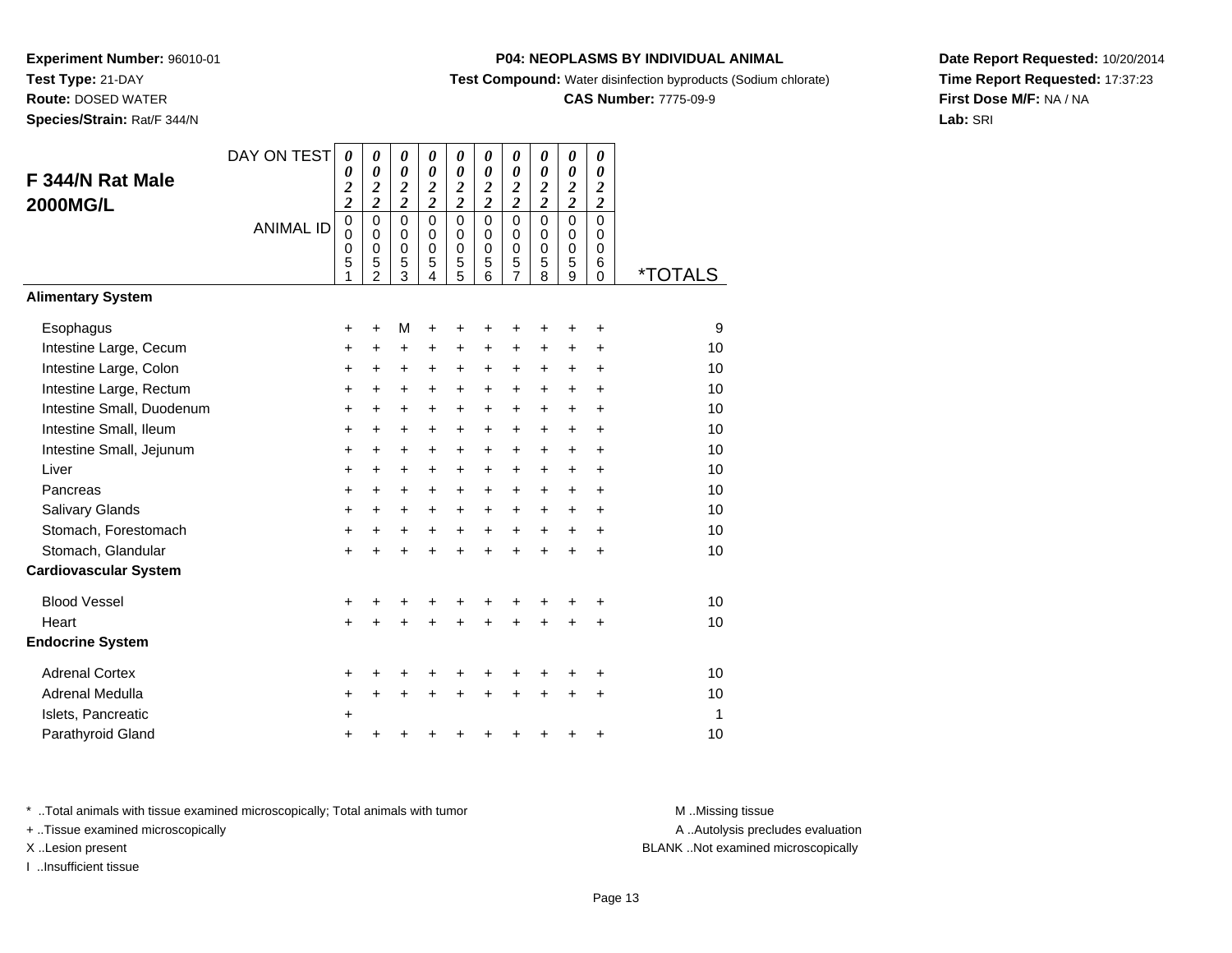**Route:** DOSED WATER

**Species/Strain:** Rat/F 344/N

### **P04: NEOPLASMS BY INDIVIDUAL ANIMAL**

**Test Compound:** Water disinfection byproducts (Sodium chlorate)

### **CAS Number:** 7775-09-9

**Date Report Requested:** 10/20/2014**Time Report Requested:** 17:37:23**First Dose M/F:** NA / NA**Lab:** SRI

| F 344/N Rat Male<br><b>2000MG/L</b> | DAY ON TEST<br><b>ANIMAL ID</b> | $\boldsymbol{\theta}$<br>0<br>$\boldsymbol{2}$<br>$\overline{\mathbf{c}}$<br>$\mathbf 0$<br>0<br>$\boldsymbol{0}$<br>5 | $\boldsymbol{\theta}$<br>$\boldsymbol{\theta}$<br>$\boldsymbol{2}$<br>$\overline{\mathbf{c}}$<br>$\mathbf 0$<br>$\mathbf 0$<br>$\mathbf 0$ | 0<br>$\boldsymbol{\theta}$<br>$\boldsymbol{2}$<br>$\overline{c}$<br>$\mathbf 0$<br>$\mathbf 0$<br>$\mathbf 0$ | 0<br>$\boldsymbol{\theta}$<br>$\boldsymbol{2}$<br>$\overline{2}$<br>$\mathbf 0$<br>$\mathbf 0$<br>$\pmb{0}$<br>5 | $\boldsymbol{\theta}$<br>0<br>$\boldsymbol{2}$<br>$\overline{2}$<br>$\mathbf 0$<br>0<br>$\mathbf 0$ | 0<br>$\boldsymbol{\theta}$<br>$\boldsymbol{2}$<br>$\overline{\mathbf{c}}$<br>0<br>$\mathbf 0$<br>0<br>5 | $\boldsymbol{\theta}$<br>$\boldsymbol{\theta}$<br>$\boldsymbol{2}$<br>$\overline{2}$<br>$\mathbf 0$<br>$\mathbf 0$<br>0 | 0<br>$\boldsymbol{\theta}$<br>$\boldsymbol{2}$<br>$\overline{\mathbf{c}}$<br>$\mathbf 0$<br>$\mathbf 0$<br>0<br>5 | $\boldsymbol{\theta}$<br>$\boldsymbol{\theta}$<br>$\boldsymbol{2}$<br>$\overline{2}$<br>$\mathbf 0$<br>$\mathbf 0$<br>$\mathbf 0$ | 0<br>$\boldsymbol{\theta}$<br>$\boldsymbol{2}$<br>$\overline{\mathbf{c}}$<br>$\mathbf 0$<br>$\mathbf 0$<br>0<br>$\,6$ |          |
|-------------------------------------|---------------------------------|------------------------------------------------------------------------------------------------------------------------|--------------------------------------------------------------------------------------------------------------------------------------------|---------------------------------------------------------------------------------------------------------------|------------------------------------------------------------------------------------------------------------------|-----------------------------------------------------------------------------------------------------|---------------------------------------------------------------------------------------------------------|-------------------------------------------------------------------------------------------------------------------------|-------------------------------------------------------------------------------------------------------------------|-----------------------------------------------------------------------------------------------------------------------------------|-----------------------------------------------------------------------------------------------------------------------|----------|
|                                     |                                 | 1                                                                                                                      | $\frac{5}{2}$                                                                                                                              | $\frac{5}{3}$                                                                                                 | $\overline{4}$                                                                                                   | $\frac{5}{5}$                                                                                       | 6                                                                                                       | $\frac{5}{7}$                                                                                                           | $\overline{8}$                                                                                                    | $\frac{5}{9}$                                                                                                                     | $\pmb{0}$                                                                                                             | *TOTALS  |
| <b>Pituitary Gland</b>              |                                 | +                                                                                                                      | $\ddot{}$                                                                                                                                  | $\ddot{}$                                                                                                     | $\ddot{}$                                                                                                        | $\ddot{}$                                                                                           | $\ddot{}$                                                                                               | $\ddot{}$                                                                                                               | $\ddot{}$                                                                                                         | $\ddot{}$                                                                                                                         | $\ddot{}$                                                                                                             | 10       |
| <b>Thyroid Gland</b>                |                                 | $\ddot{}$                                                                                                              |                                                                                                                                            | Ŧ.                                                                                                            |                                                                                                                  | Ŧ.                                                                                                  | Ŧ.                                                                                                      | $\ddot{}$                                                                                                               | $\ddot{}$                                                                                                         | $\ddot{}$                                                                                                                         | $\ddot{}$                                                                                                             | 10       |
| <b>General Body System</b>          |                                 |                                                                                                                        |                                                                                                                                            |                                                                                                               |                                                                                                                  |                                                                                                     |                                                                                                         |                                                                                                                         |                                                                                                                   |                                                                                                                                   |                                                                                                                       |          |
| <b>NONE</b>                         |                                 |                                                                                                                        |                                                                                                                                            |                                                                                                               |                                                                                                                  |                                                                                                     |                                                                                                         |                                                                                                                         |                                                                                                                   |                                                                                                                                   |                                                                                                                       |          |
| <b>Genital System</b>               |                                 |                                                                                                                        |                                                                                                                                            |                                                                                                               |                                                                                                                  |                                                                                                     |                                                                                                         |                                                                                                                         |                                                                                                                   |                                                                                                                                   |                                                                                                                       |          |
| Epididymis                          |                                 | +                                                                                                                      |                                                                                                                                            | +                                                                                                             | +                                                                                                                | +                                                                                                   | ٠                                                                                                       | +                                                                                                                       |                                                                                                                   |                                                                                                                                   | ٠                                                                                                                     | 10       |
| <b>Preputial Gland</b>              |                                 | +                                                                                                                      | +                                                                                                                                          | $\ddot{}$                                                                                                     | +                                                                                                                | $\ddot{}$                                                                                           | +                                                                                                       | +                                                                                                                       | +                                                                                                                 | +                                                                                                                                 | +                                                                                                                     | 10       |
| Prostate                            |                                 | +                                                                                                                      | $\ddot{}$                                                                                                                                  | $\ddot{}$                                                                                                     | +                                                                                                                | $\ddot{}$                                                                                           | $\ddot{}$                                                                                               | $\ddot{}$                                                                                                               | $\ddot{}$                                                                                                         | $\ddot{}$                                                                                                                         | $\ddot{}$                                                                                                             | 10       |
| <b>Seminal Vesicle</b>              |                                 | $\ddot{}$                                                                                                              | $\ddot{}$                                                                                                                                  | $\ddot{}$                                                                                                     | +                                                                                                                | $\ddot{}$                                                                                           | $\ddot{}$                                                                                               | $\ddot{}$                                                                                                               | $\ddot{}$                                                                                                         | $\ddot{}$                                                                                                                         | $\ddot{}$                                                                                                             | 10       |
| <b>Testes</b>                       |                                 | $\ddot{}$                                                                                                              |                                                                                                                                            |                                                                                                               |                                                                                                                  | $\ddot{}$                                                                                           | $\ddot{}$                                                                                               | $\ddot{}$                                                                                                               | $\ddot{}$                                                                                                         | $\ddot{}$                                                                                                                         | $\ddot{}$                                                                                                             | 10       |
| <b>Hematopoietic System</b>         |                                 |                                                                                                                        |                                                                                                                                            |                                                                                                               |                                                                                                                  |                                                                                                     |                                                                                                         |                                                                                                                         |                                                                                                                   |                                                                                                                                   |                                                                                                                       |          |
| <b>Bone Marrow</b>                  |                                 | $\ddot{}$                                                                                                              |                                                                                                                                            | +                                                                                                             | +                                                                                                                | +                                                                                                   | +                                                                                                       | +                                                                                                                       | +                                                                                                                 | +                                                                                                                                 | +                                                                                                                     | 10       |
| Lymph Node                          |                                 |                                                                                                                        | $\ddot{}$                                                                                                                                  | $\ddot{}$                                                                                                     |                                                                                                                  | +                                                                                                   | $\ddot{}$                                                                                               |                                                                                                                         |                                                                                                                   | $\ddot{}$                                                                                                                         | +                                                                                                                     | 6        |
| Lymph Node, Mandibular              |                                 | M                                                                                                                      | M                                                                                                                                          | M                                                                                                             | м                                                                                                                | M                                                                                                   | М                                                                                                       | M                                                                                                                       | м                                                                                                                 | M                                                                                                                                 | M                                                                                                                     | $\Omega$ |
| Lymph Node, Mesenteric              |                                 | +                                                                                                                      | +                                                                                                                                          | +                                                                                                             | +                                                                                                                | +                                                                                                   | +                                                                                                       | +                                                                                                                       | $\ddot{}$                                                                                                         | $\ddot{}$                                                                                                                         | +                                                                                                                     | 10       |
| Spleen                              |                                 | $\ddot{}$                                                                                                              | +                                                                                                                                          | +                                                                                                             | +                                                                                                                | $\ddot{}$                                                                                           | $\ddot{}$                                                                                               | $\ddot{}$                                                                                                               | $\ddot{}$                                                                                                         | $\ddot{}$                                                                                                                         | $\ddot{}$                                                                                                             | 10       |
| Thymus                              |                                 | $\ddot{}$                                                                                                              | ÷                                                                                                                                          | $\ddot{}$                                                                                                     | $\ddot{}$                                                                                                        | $\ddot{}$                                                                                           | $\ddot{}$                                                                                               | $\ddot{}$                                                                                                               | $\ddot{}$                                                                                                         | $\ddot{}$                                                                                                                         | $\ddot{}$                                                                                                             | 10       |
| <b>Integumentary System</b>         |                                 |                                                                                                                        |                                                                                                                                            |                                                                                                               |                                                                                                                  |                                                                                                     |                                                                                                         |                                                                                                                         |                                                                                                                   |                                                                                                                                   |                                                                                                                       |          |
| <b>Mammary Gland</b>                |                                 | +                                                                                                                      |                                                                                                                                            |                                                                                                               |                                                                                                                  | M                                                                                                   | +                                                                                                       | +                                                                                                                       |                                                                                                                   |                                                                                                                                   | ٠                                                                                                                     | 9        |
| Skin                                |                                 | +                                                                                                                      |                                                                                                                                            | +                                                                                                             | +                                                                                                                | +                                                                                                   | +                                                                                                       | +                                                                                                                       | +                                                                                                                 | +                                                                                                                                 | +                                                                                                                     | 10       |

\* ..Total animals with tissue examined microscopically; Total animals with tumor **M** . Missing tissue M ..Missing tissue

+ ..Tissue examined microscopically

I ..Insufficient tissue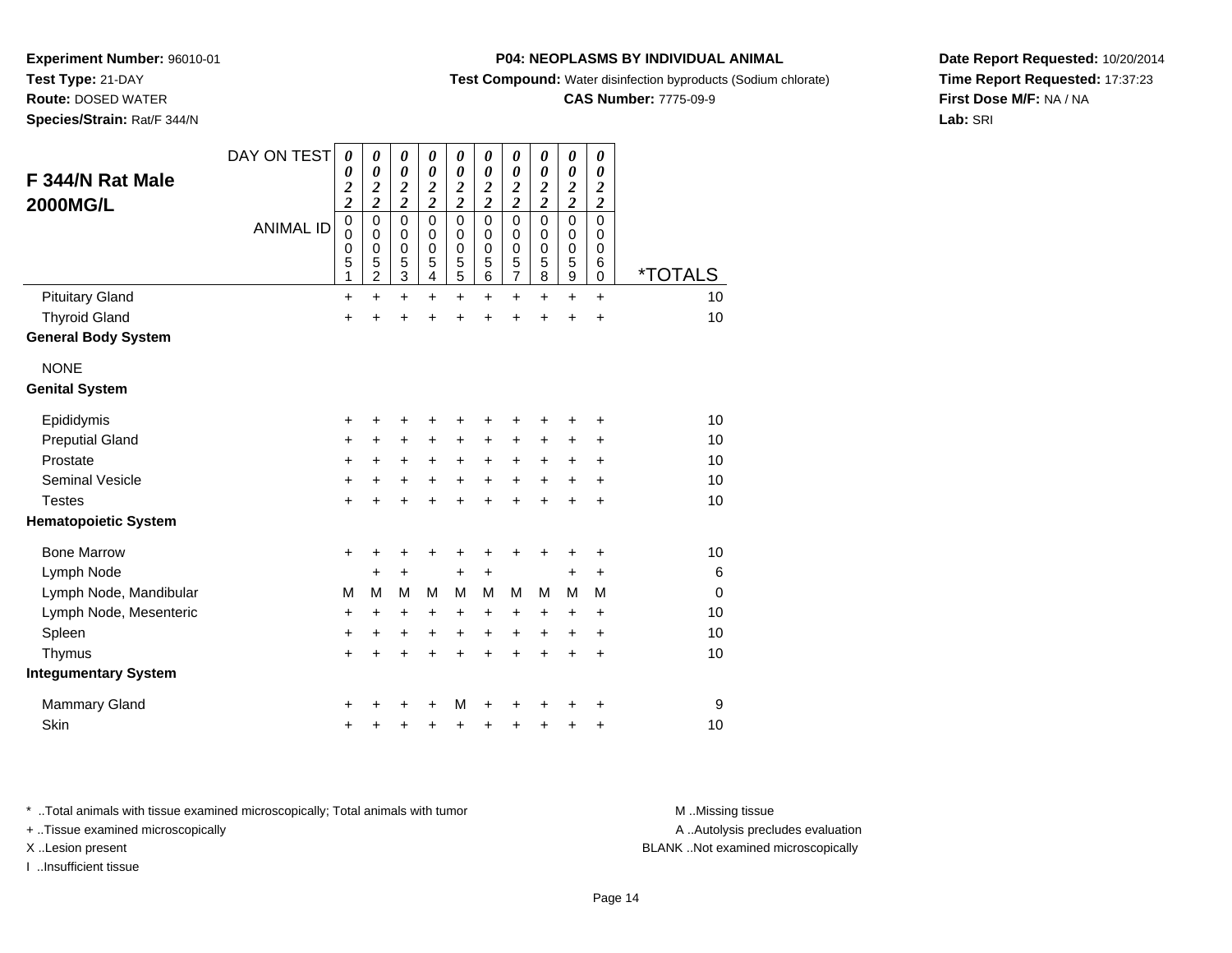**Test Type:** 21-DAY

**Route:** DOSED WATER

**Species/Strain:** Rat/F 344/N

### **P04: NEOPLASMS BY INDIVIDUAL ANIMAL**

**Test Compound:** Water disinfection byproducts (Sodium chlorate)

### **CAS Number:** 7775-09-9

**Date Report Requested:** 10/20/2014**Time Report Requested:** 17:37:23**First Dose M/F:** NA / NA**Lab:** SRI

| F 344/N Rat Male<br><b>2000MG/L</b> | DAY ON TEST<br><b>ANIMAL ID</b> | 0<br>0<br>$\boldsymbol{2}$<br>$\overline{c}$<br>$\mathbf 0$<br>0<br>0<br>5 | 0<br>0<br>$\boldsymbol{2}$<br>$\overline{c}$<br>$\mathbf 0$<br>0<br>0<br>5<br>$\mathfrak{p}$ | $\boldsymbol{\theta}$<br>$\boldsymbol{\theta}$<br>$\overline{\mathbf{c}}$<br>$\overline{c}$<br>$\pmb{0}$<br>$\pmb{0}$<br>$\mathbf 0$<br>5<br>3 | 0<br>0<br>$\overline{\mathbf{c}}$<br>$\overline{2}$<br>$\mathbf 0$<br>$\mathbf 0$<br>$\mathbf 0$<br>5<br>4 | 0<br>0<br>$\overline{\mathbf{c}}$<br>$\overline{2}$<br>$\mathbf 0$<br>0<br>$\pmb{0}$<br>$\overline{5}$<br>5 | 0<br>$\boldsymbol{\theta}$<br>$\boldsymbol{2}$<br>$\overline{2}$<br>0<br>0<br>0<br>5<br>6 | 0<br>0<br>$\overline{\mathbf{c}}$<br>$\overline{\mathbf{c}}$<br>$\mathbf 0$<br>0<br>0<br>5<br>$\overline{7}$ | 0<br>$\boldsymbol{\theta}$<br>$\boldsymbol{2}$<br>$\overline{2}$<br>0<br>0<br>$\mathbf 0$<br>5<br>8 | 0<br>$\boldsymbol{\theta}$<br>$\overline{\mathbf{c}}$<br>$\overline{\mathbf{c}}$<br>$\pmb{0}$<br>0<br>$\boldsymbol{0}$<br>5<br>9 | 0<br>$\boldsymbol{\theta}$<br>$\boldsymbol{2}$<br>$\overline{2}$<br>$\mathbf 0$<br>0<br>0<br>6<br>0 | <i><b>*TOTALS</b></i>            |
|-------------------------------------|---------------------------------|----------------------------------------------------------------------------|----------------------------------------------------------------------------------------------|------------------------------------------------------------------------------------------------------------------------------------------------|------------------------------------------------------------------------------------------------------------|-------------------------------------------------------------------------------------------------------------|-------------------------------------------------------------------------------------------|--------------------------------------------------------------------------------------------------------------|-----------------------------------------------------------------------------------------------------|----------------------------------------------------------------------------------------------------------------------------------|-----------------------------------------------------------------------------------------------------|----------------------------------|
| <b>Musculoskeletal System</b>       |                                 |                                                                            |                                                                                              |                                                                                                                                                |                                                                                                            |                                                                                                             |                                                                                           |                                                                                                              |                                                                                                     |                                                                                                                                  |                                                                                                     |                                  |
| Bone<br><b>Nervous System</b>       |                                 | +                                                                          |                                                                                              |                                                                                                                                                |                                                                                                            |                                                                                                             |                                                                                           |                                                                                                              |                                                                                                     |                                                                                                                                  |                                                                                                     | 10                               |
| <b>Brain</b>                        |                                 | $\ddot{}$                                                                  |                                                                                              |                                                                                                                                                |                                                                                                            |                                                                                                             |                                                                                           |                                                                                                              |                                                                                                     |                                                                                                                                  | $\ddot{}$                                                                                           | 10                               |
| <b>Respiratory System</b>           |                                 |                                                                            |                                                                                              |                                                                                                                                                |                                                                                                            |                                                                                                             |                                                                                           |                                                                                                              |                                                                                                     |                                                                                                                                  |                                                                                                     |                                  |
| Lung                                |                                 | +                                                                          |                                                                                              |                                                                                                                                                |                                                                                                            |                                                                                                             |                                                                                           |                                                                                                              |                                                                                                     |                                                                                                                                  |                                                                                                     | 10                               |
| <b>Nose</b>                         |                                 | $\ddot{}$                                                                  | $\ddot{}$                                                                                    | +                                                                                                                                              | $\ddot{}$                                                                                                  | $\ddot{}$                                                                                                   | $+$                                                                                       | +                                                                                                            | $\ddot{}$                                                                                           |                                                                                                                                  | +                                                                                                   | 10                               |
| Trachea                             |                                 | $+$                                                                        | $\ddot{}$                                                                                    | $\ddot{}$                                                                                                                                      | $\ddot{}$                                                                                                  | $\ddot{}$                                                                                                   | $\ddot{}$                                                                                 | $\ddot{}$                                                                                                    | $\ddot{}$                                                                                           | $\ddot{}$                                                                                                                        | $\ddot{}$                                                                                           | 10                               |
| <b>Special Senses System</b>        |                                 |                                                                            |                                                                                              |                                                                                                                                                |                                                                                                            |                                                                                                             |                                                                                           |                                                                                                              |                                                                                                     |                                                                                                                                  |                                                                                                     |                                  |
| <b>NONE</b>                         |                                 |                                                                            |                                                                                              |                                                                                                                                                |                                                                                                            |                                                                                                             |                                                                                           |                                                                                                              |                                                                                                     |                                                                                                                                  |                                                                                                     |                                  |
| <b>Urinary System</b>               |                                 |                                                                            |                                                                                              |                                                                                                                                                |                                                                                                            |                                                                                                             |                                                                                           |                                                                                                              |                                                                                                     |                                                                                                                                  |                                                                                                     |                                  |
| Kidney                              |                                 | $\ddot{}$                                                                  |                                                                                              |                                                                                                                                                |                                                                                                            |                                                                                                             |                                                                                           |                                                                                                              |                                                                                                     |                                                                                                                                  |                                                                                                     | 10                               |
| <b>Urinary Bladder</b>              |                                 | $\ddot{}$                                                                  | ÷                                                                                            | $\ddot{}$                                                                                                                                      | $\ddot{}$                                                                                                  | $\ddot{}$                                                                                                   | +                                                                                         | +                                                                                                            |                                                                                                     |                                                                                                                                  | +                                                                                                   | 10                               |
| <b>SYSTEMIC LESIONS</b>             |                                 |                                                                            |                                                                                              |                                                                                                                                                |                                                                                                            |                                                                                                             |                                                                                           |                                                                                                              |                                                                                                     |                                                                                                                                  |                                                                                                     |                                  |
| Multiple Organ                      |                                 | +                                                                          |                                                                                              | +                                                                                                                                              |                                                                                                            | +                                                                                                           | +                                                                                         | +                                                                                                            |                                                                                                     |                                                                                                                                  |                                                                                                     | 10<br>***<br>***END OF MALE DATA |

\* ..Total animals with tissue examined microscopically; Total animals with tumor **M** . Missing tissue M ..Missing tissue

+ ..Tissue examined microscopically

I ..Insufficient tissue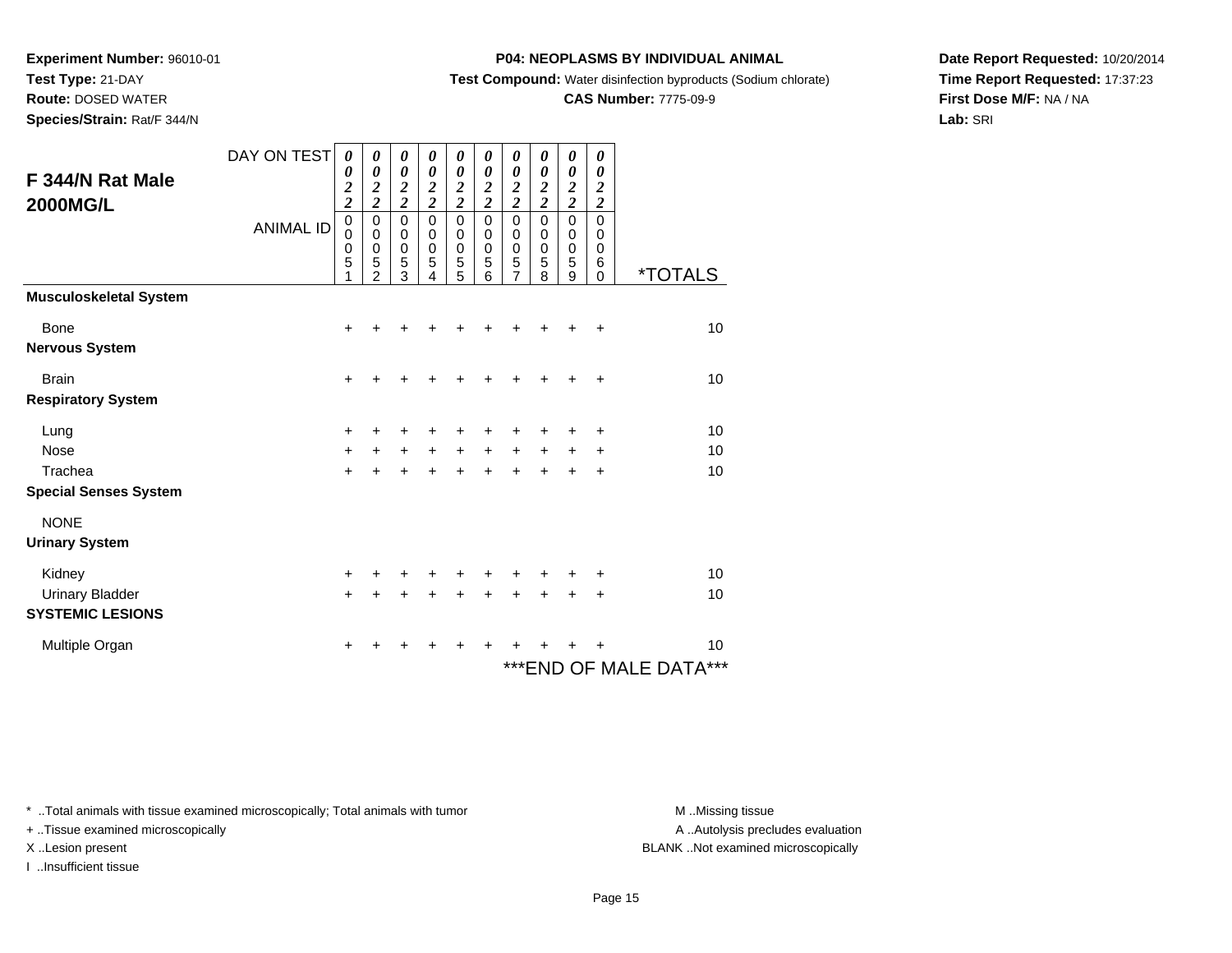**Route:** DOSED WATER

**Species/Strain:** Rat/F 344/N

### **P04: NEOPLASMS BY INDIVIDUAL ANIMAL**

**Test Compound:** Water disinfection byproducts (Sodium chlorate)

### **CAS Number:** 7775-09-9

**Date Report Requested:** 10/20/2014**Time Report Requested:** 17:37:23**First Dose M/F:** NA / NA**Lab:** SRI

| <b>F 344/N Rat Female</b><br>0 MG/L | DAY ON TEST      | $\boldsymbol{\theta}$<br>0<br>$\boldsymbol{z}$<br>$\overline{\mathbf{c}}$ | $\boldsymbol{\theta}$<br>$\boldsymbol{\theta}$<br>$\boldsymbol{2}$<br>$\overline{2}$ | $\pmb{\theta}$<br>$\boldsymbol{\theta}$<br>$\frac{2}{2}$ | $\boldsymbol{\theta}$<br>$\pmb{\theta}$<br>$\frac{2}{2}$ | 0<br>0<br>$\frac{2}{2}$                   | 0<br>$\pmb{\theta}$<br>$\boldsymbol{2}$<br>$\overline{2}$ | $\pmb{\theta}$<br>$\boldsymbol{\theta}$<br>$\boldsymbol{2}$<br>$\overline{\mathbf{c}}$ | 0<br>$\pmb{\theta}$<br>$\frac{2}{2}$             | $\pmb{\theta}$<br>$\boldsymbol{\theta}$<br>$\frac{2}{2}$ | 0<br>$\pmb{\theta}$<br>$\boldsymbol{2}$<br>$\overline{2}$ |                       |
|-------------------------------------|------------------|---------------------------------------------------------------------------|--------------------------------------------------------------------------------------|----------------------------------------------------------|----------------------------------------------------------|-------------------------------------------|-----------------------------------------------------------|----------------------------------------------------------------------------------------|--------------------------------------------------|----------------------------------------------------------|-----------------------------------------------------------|-----------------------|
|                                     | <b>ANIMAL ID</b> | $\mathbf 0$<br>$\mathbf 0$<br>$\mathbf 0$<br>6<br>1                       | $\mathbf 0$<br>$\mathbf 0$<br>$\mathbf 0$<br>6<br>$\overline{2}$                     | $\mathbf 0$<br>$\mathbf 0$<br>0<br>6<br>3                | $\mathbf 0$<br>$\mathbf 0$<br>$\mathbf 0$<br>6<br>4      | $\mathbf 0$<br>$\mathbf 0$<br>0<br>6<br>5 | $\Omega$<br>$\Omega$<br>$\mathbf 0$<br>6<br>6             | $\mathbf 0$<br>$\mathbf 0$<br>0<br>6<br>7                                              | $\Omega$<br>$\mathbf 0$<br>$\mathbf 0$<br>6<br>8 | $\mathbf 0$<br>0<br>$\mathbf 0$<br>6<br>9                | $\mathbf 0$<br>$\mathbf 0$<br>$\mathbf 0$<br>7<br>0       | <i><b>*TOTALS</b></i> |
| <b>Alimentary System</b>            |                  |                                                                           |                                                                                      |                                                          |                                                          |                                           |                                                           |                                                                                        |                                                  |                                                          |                                                           |                       |
| Esophagus                           |                  | +                                                                         | +                                                                                    | +                                                        |                                                          | +                                         | +                                                         | +                                                                                      |                                                  | +                                                        | ٠                                                         | 10                    |
| Intestine Large, Cecum              |                  | $\ddot{}$                                                                 | $\ddot{}$                                                                            | $\ddot{}$                                                | $\ddot{}$                                                | +                                         | +                                                         | +                                                                                      | $\ddot{}$                                        | +                                                        | +                                                         | 10                    |
| Intestine Large, Colon              |                  | $\ddot{}$                                                                 | $\ddot{}$                                                                            | $\ddot{}$                                                | $\ddot{}$                                                | $\ddot{}$                                 | $\ddot{}$                                                 | $\ddot{}$                                                                              | $\ddot{}$                                        | $\ddot{}$                                                | $\ddot{}$                                                 | 10                    |
| Intestine Large, Rectum             |                  | +                                                                         | +                                                                                    | $\ddot{}$                                                | +                                                        | +                                         | +                                                         | +                                                                                      | $\ddot{}$                                        | $\ddot{}$                                                | +                                                         | 10                    |
| Intestine Small, Duodenum           |                  | $\ddot{}$                                                                 | $\ddot{}$                                                                            | $\ddot{}$                                                | $\ddot{}$                                                | $\ddot{}$                                 | $\ddot{}$                                                 | $\ddot{}$                                                                              | $\ddot{}$                                        | $\ddot{}$                                                | $\ddot{}$                                                 | 10                    |
| Intestine Small, Ileum              |                  | $\ddot{}$                                                                 | $\ddot{}$                                                                            | $\ddot{}$                                                | $\ddot{}$                                                | $\ddot{}$                                 | $\ddot{}$                                                 | $\ddot{}$                                                                              | $\ddot{}$                                        | $\ddot{}$                                                | $\ddot{}$                                                 | 10                    |
| Intestine Small, Jejunum            |                  | $\ddot{}$                                                                 | $\ddot{}$                                                                            | $\ddot{}$                                                | $\ddot{}$                                                | $\ddot{}$                                 | $\ddot{}$                                                 | $\ddot{}$                                                                              | $+$                                              | $\ddot{}$                                                | $\ddot{}$                                                 | 10                    |
| Liver                               |                  | +                                                                         | $\ddot{}$                                                                            | $\ddot{}$                                                | $\ddot{}$                                                | $\ddot{}$                                 | $\ddot{}$                                                 | $\ddot{}$                                                                              | $\ddot{}$                                        | $\ddot{}$                                                | $\ddot{}$                                                 | 10                    |
| Pancreas                            |                  | +                                                                         | +                                                                                    | +                                                        | +                                                        | +                                         | +                                                         | +                                                                                      | $\ddot{}$                                        | +                                                        | $\ddot{}$                                                 | 10                    |
| Salivary Glands                     |                  | +                                                                         | $\ddot{}$                                                                            | $\ddot{}$                                                | $+$                                                      | $\ddot{}$                                 | $\ddot{}$                                                 | $\ddot{}$                                                                              | $\ddot{}$                                        | $\ddot{}$                                                | $\ddot{}$                                                 | 10                    |
| Stomach, Forestomach                |                  | $\ddot{}$                                                                 | $\ddot{}$                                                                            | $\ddot{}$                                                | $\ddot{}$                                                | $\ddot{}$                                 | $+$                                                       | $+$                                                                                    | $+$                                              | $+$                                                      | $+$                                                       | 10                    |
| Stomach, Glandular                  |                  | $\ddot{}$                                                                 |                                                                                      | $\ddot{}$                                                |                                                          | $\ddot{}$                                 | $\ddot{}$                                                 | $\ddot{}$                                                                              | $\ddot{}$                                        | $\ddot{}$                                                | $\ddot{}$                                                 | 10                    |
| <b>Cardiovascular System</b>        |                  |                                                                           |                                                                                      |                                                          |                                                          |                                           |                                                           |                                                                                        |                                                  |                                                          |                                                           |                       |
| <b>Blood Vessel</b>                 |                  | +                                                                         | +                                                                                    | +                                                        | +                                                        | +                                         | +                                                         | +                                                                                      | ٠                                                | ٠                                                        | ÷                                                         | 10                    |
| Heart                               |                  | $\ddot{}$                                                                 |                                                                                      |                                                          |                                                          | Ŧ.                                        | Ŧ.                                                        | $\ddot{}$                                                                              | $\ddot{}$                                        | +                                                        | $\ddot{}$                                                 | 10                    |
| <b>Endocrine System</b>             |                  |                                                                           |                                                                                      |                                                          |                                                          |                                           |                                                           |                                                                                        |                                                  |                                                          |                                                           |                       |
| <b>Adrenal Cortex</b>               |                  | +                                                                         | +                                                                                    | +                                                        | +                                                        | +                                         | +                                                         | +                                                                                      |                                                  | +                                                        | +                                                         | 10                    |
| Adrenal Medulla                     |                  | +                                                                         | +                                                                                    | +                                                        | $\ddot{}$                                                | $\ddot{}$                                 | $\ddot{}$                                                 | +                                                                                      | $\ddot{}$                                        | +                                                        | +                                                         | 10                    |
| Parathyroid Gland                   |                  | +                                                                         | +                                                                                    | +                                                        | $\ddot{}$                                                | M                                         | М                                                         | $\ddot{}$                                                                              | $\ddot{}$                                        | +                                                        | +                                                         | 8                     |
| <b>Pituitary Gland</b>              |                  | $\ddot{}$                                                                 | +                                                                                    | +                                                        | $\ddot{}$                                                | +                                         | $\ddot{}$                                                 | +                                                                                      | $\ddot{}$                                        | +                                                        | +                                                         | 10                    |

\* ..Total animals with tissue examined microscopically; Total animals with tumor **M** . Missing tissue M ..Missing tissue

+ ..Tissue examined microscopically

I ..Insufficient tissue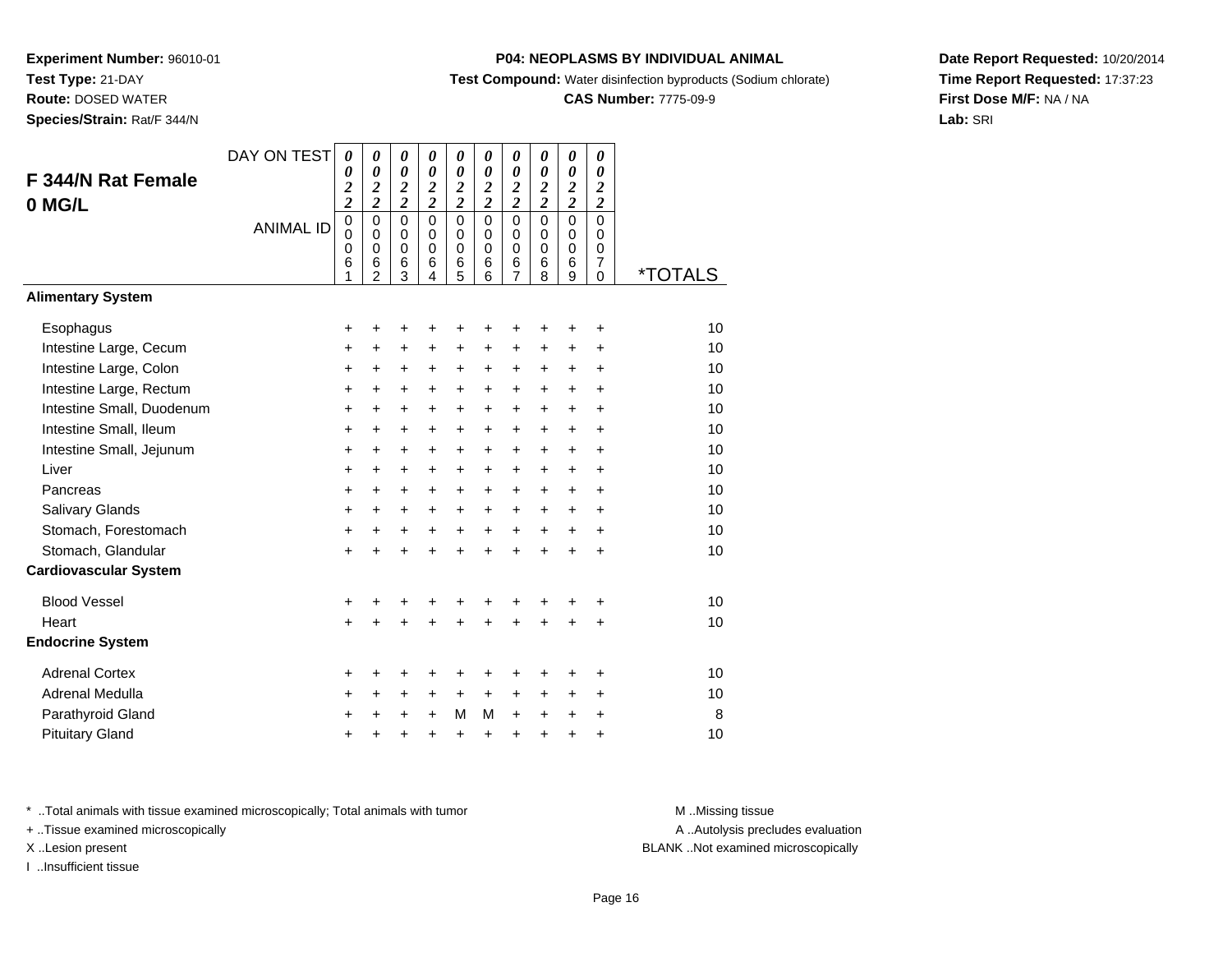**Test Type:** 21-DAY

 **Route:** DOSED WATER**Species/Strain:** Rat/F 344/N

### **P04: NEOPLASMS BY INDIVIDUAL ANIMAL**

**Test Compound:** Water disinfection byproducts (Sodium chlorate)

### **CAS Number:** 7775-09-9

**Date Report Requested:** 10/20/2014**Time Report Requested:** 17:37:23**First Dose M/F:** NA / NA**Lab:** SRI

| F 344/N Rat Female            | DAY ON TEST      | 0<br>0                                             | 0<br>$\boldsymbol{\theta}$                 | 0<br>0                                             | 0<br>$\boldsymbol{\theta}$             | 0<br>$\boldsymbol{\theta}$                | 0<br>0                                    | 0<br>0                                    | 0<br>0                                    | 0<br>0                                             | 0<br>0                                      |                |
|-------------------------------|------------------|----------------------------------------------------|--------------------------------------------|----------------------------------------------------|----------------------------------------|-------------------------------------------|-------------------------------------------|-------------------------------------------|-------------------------------------------|----------------------------------------------------|---------------------------------------------|----------------|
| 0 MG/L                        |                  | $\overline{\mathbf{c}}$<br>$\overline{\mathbf{c}}$ | $\boldsymbol{2}$<br>$\overline{2}$         | $\overline{\mathbf{c}}$<br>$\overline{\mathbf{c}}$ | $\boldsymbol{2}$<br>$\overline{2}$     | $\overline{\mathbf{c}}$<br>$\overline{c}$ | $\overline{\mathbf{c}}$<br>$\overline{2}$ | $\overline{\mathbf{c}}$<br>$\overline{c}$ | $\overline{\mathbf{c}}$<br>$\overline{2}$ | $\overline{\mathbf{c}}$<br>$\overline{\mathbf{c}}$ | $\overline{\mathbf{c}}$<br>$\boldsymbol{2}$ |                |
|                               | <b>ANIMAL ID</b> | $\mathbf 0$<br>0<br>0<br>6<br>1                    | $\pmb{0}$<br>0<br>0<br>6<br>$\overline{2}$ | $\mathbf 0$<br>0<br>0<br>6<br>3                    | $\mathbf 0$<br>$\Omega$<br>0<br>6<br>4 | $\mathbf 0$<br>0<br>0<br>6<br>5           | $\mathbf 0$<br>0<br>0<br>6<br>6           | $\mathbf 0$<br>0<br>0<br>$\frac{6}{7}$    | 0<br>0<br>0<br>6<br>8                     | $\mathbf 0$<br>0<br>0<br>6<br>$\boldsymbol{9}$     | 0<br>0<br>0<br>7<br>0                       | *TOTALS        |
| <b>Thyroid Gland</b>          |                  | $\ddot{}$                                          | $\ddot{}$                                  | $\ddot{}$                                          | $\ddot{}$                              | $\ddot{}$                                 | $\ddot{}$                                 | $\ddot{}$                                 | $\ddot{}$                                 | $\ddot{}$                                          | $\ddot{}$                                   | 10             |
| <b>General Body System</b>    |                  |                                                    |                                            |                                                    |                                        |                                           |                                           |                                           |                                           |                                                    |                                             |                |
| <b>NONE</b>                   |                  |                                                    |                                            |                                                    |                                        |                                           |                                           |                                           |                                           |                                                    |                                             |                |
| <b>Genital System</b>         |                  |                                                    |                                            |                                                    |                                        |                                           |                                           |                                           |                                           |                                                    |                                             |                |
| <b>Clitoral Gland</b>         |                  | +                                                  | +                                          | +                                                  | +                                      | +                                         |                                           |                                           |                                           | ┿                                                  | +                                           | 10             |
| Ovary                         |                  | $\ddot{}$                                          | +                                          | +                                                  | +                                      | +                                         | $\pm$                                     | +                                         | $\pm$                                     | +                                                  | +                                           | 10             |
| <b>Uterus</b>                 |                  | $\ddot{}$                                          |                                            | $\ddot{}$                                          | $\ddot{}$                              | $\ddot{}$                                 | $\ddot{}$                                 | $\ddot{}$                                 | $\ddot{}$                                 | $\ddot{}$                                          | $\ddot{}$                                   | 10             |
| <b>Hematopoietic System</b>   |                  |                                                    |                                            |                                                    |                                        |                                           |                                           |                                           |                                           |                                                    |                                             |                |
| <b>Bone Marrow</b>            |                  | +                                                  | ٠                                          | +                                                  | +                                      | +                                         | +                                         | +                                         | +                                         | +                                                  | +                                           | 10             |
| Lymph Node                    |                  | +                                                  | $\ddot{}$                                  | +                                                  | +                                      | +                                         | +                                         |                                           |                                           | $\ddot{}$                                          |                                             | $\overline{7}$ |
| Lymph Node, Mandibular        |                  | M                                                  | $\ddot{}$                                  | M                                                  | м                                      | M                                         | M                                         | M                                         | М                                         | M                                                  | M                                           | 1              |
| Lymph Node, Mesenteric        |                  | +                                                  | +                                          | +                                                  | +                                      | +                                         | +                                         | +                                         | +                                         | +                                                  | +                                           | 10             |
| Spleen                        |                  | +                                                  | $\ddot{}$                                  | +                                                  | $\ddot{}$                              | $\ddot{}$                                 | $\ddot{}$                                 | $\ddot{}$                                 | $\ddot{}$                                 | $\ddot{}$                                          | +                                           | 10             |
| Thymus                        |                  | $\ddot{}$                                          | $\ddot{}$                                  | $\ddot{}$                                          | $\ddot{}$                              | $\ddot{}$                                 | $\ddot{}$                                 | $\ddot{}$                                 | $\ddot{}$                                 | $\ddot{}$                                          | $\ddot{}$                                   | 10             |
| <b>Integumentary System</b>   |                  |                                                    |                                            |                                                    |                                        |                                           |                                           |                                           |                                           |                                                    |                                             |                |
| Mammary Gland                 |                  | +                                                  | +                                          | M                                                  | +                                      | +                                         |                                           |                                           |                                           |                                                    | +                                           | 9              |
| Skin                          |                  | $\ddot{}$                                          | +                                          | $\ddot{}$                                          | +                                      | +                                         | +                                         | +                                         | +                                         | +                                                  | +                                           | 10             |
| <b>Musculoskeletal System</b> |                  |                                                    |                                            |                                                    |                                        |                                           |                                           |                                           |                                           |                                                    |                                             |                |
| <b>Bone</b>                   |                  | +                                                  | ٠                                          | +                                                  | ٠                                      | +                                         | +                                         | +                                         | +                                         | +                                                  | +                                           | 10             |

\* ..Total animals with tissue examined microscopically; Total animals with tumor **M** . Missing tissue M ..Missing tissue

+ ..Tissue examined microscopically

I ..Insufficient tissue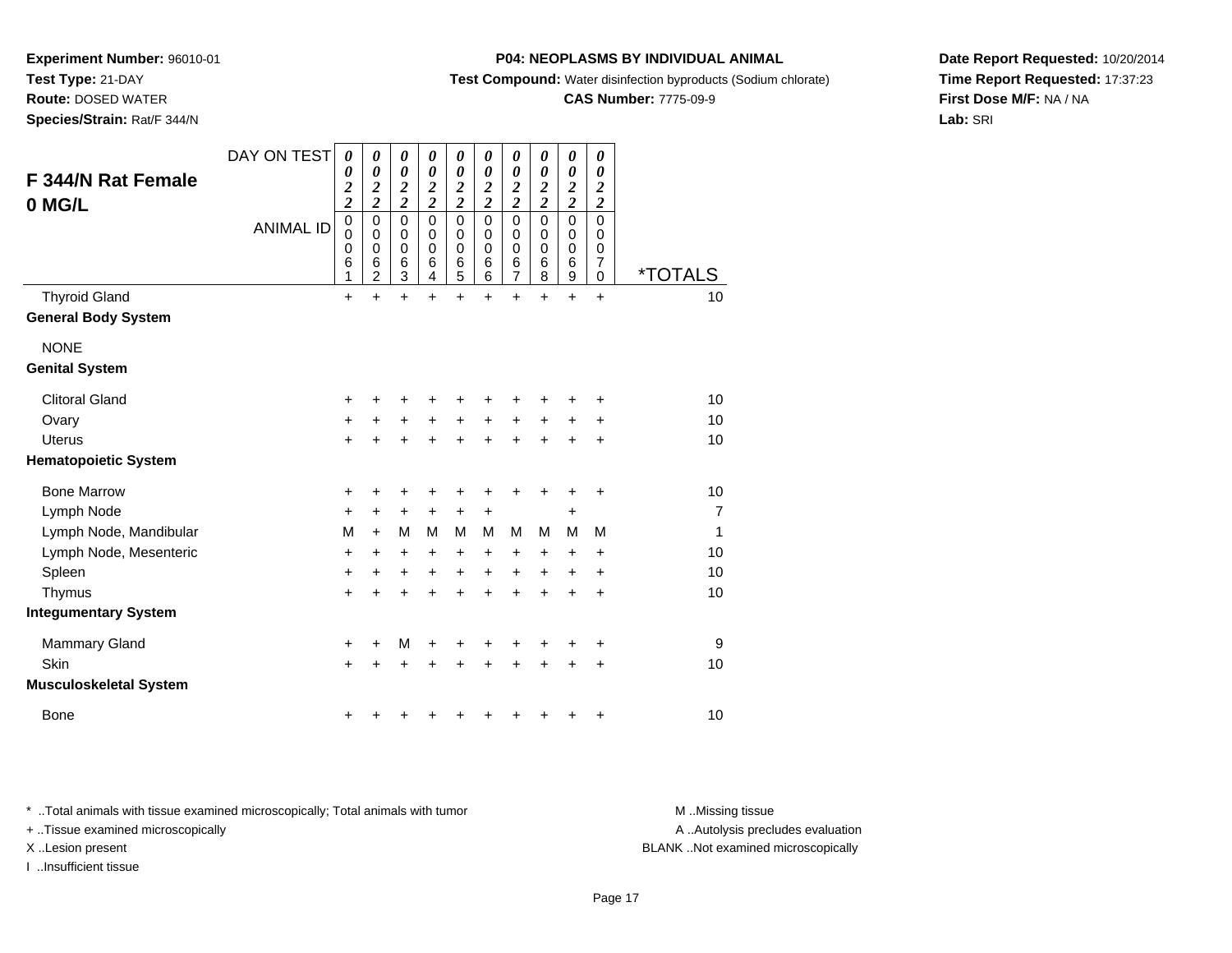# **Test Type:** 21-DAY

**Route:** DOSED WATER

**Species/Strain:** Rat/F 344/N

### **P04: NEOPLASMS BY INDIVIDUAL ANIMAL**

**Test Compound:** Water disinfection byproducts (Sodium chlorate)

# **CAS Number:** 7775-09-9

**Date Report Requested:** 10/20/2014**Time Report Requested:** 17:37:23**First Dose M/F:** NA / NA**Lab:** SRI

| F 344/N Rat Female<br>0 MG/L | DAY ON TEST<br><b>ANIMAL ID</b> | 0<br>0<br>$\frac{2}{2}$<br>$\pmb{0}$<br>0<br>0<br>6<br>1 | $\boldsymbol{\theta}$<br>$\boldsymbol{\theta}$<br>$\frac{2}{2}$<br>$\pmb{0}$<br>$\mathbf 0$<br>$\mathbf 0$<br>6<br>$\overline{2}$ | 0<br>$\boldsymbol{\theta}$<br>$\frac{2}{2}$<br>$\mathbf 0$<br>$\mathbf 0$<br>$\mathbf 0$<br>6<br>3 | 0<br>$\boldsymbol{\theta}$<br>$\boldsymbol{2}$<br>$\overline{\mathbf{c}}$<br>$\mathbf 0$<br>$\mathbf 0$<br>$\mathbf 0$<br>6<br>4 | 0<br>0<br>$\frac{2}{2}$<br>$\mathbf 0$<br>$\mathbf 0$<br>$\mathbf 0$<br>$\,6$<br>5 | 0<br>0<br>$\boldsymbol{2}$<br>$\overline{\mathbf{c}}$<br>$\pmb{0}$<br>$\mathbf 0$<br>$\mathbf 0$<br>6<br>6 | 0<br>0<br>$\frac{2}{2}$<br>$\mathbf 0$<br>0<br>$\mathbf 0$<br>6<br>$\overline{7}$ | 0<br>0<br>$\boldsymbol{2}$<br>$\overline{c}$<br>$\mathbf 0$<br>0<br>0<br>6<br>8 | 0<br>0<br>$\frac{2}{2}$<br>0<br>$\mathbf 0$<br>0<br>6<br>9 | 0<br>0<br>2<br>$\boldsymbol{2}$<br>$\Omega$<br>$\Omega$<br>0<br>7<br>$\Omega$ | <i><b>*TOTALS</b></i> |
|------------------------------|---------------------------------|----------------------------------------------------------|-----------------------------------------------------------------------------------------------------------------------------------|----------------------------------------------------------------------------------------------------|----------------------------------------------------------------------------------------------------------------------------------|------------------------------------------------------------------------------------|------------------------------------------------------------------------------------------------------------|-----------------------------------------------------------------------------------|---------------------------------------------------------------------------------|------------------------------------------------------------|-------------------------------------------------------------------------------|-----------------------|
| <b>Nervous System</b>        |                                 |                                                          |                                                                                                                                   |                                                                                                    |                                                                                                                                  |                                                                                    |                                                                                                            |                                                                                   |                                                                                 |                                                            |                                                                               |                       |
| <b>Brain</b>                 |                                 | $\ddot{}$                                                | +                                                                                                                                 | ٠                                                                                                  |                                                                                                                                  |                                                                                    |                                                                                                            | ٠                                                                                 | ÷                                                                               | ٠                                                          | ÷                                                                             | 10                    |
| <b>Respiratory System</b>    |                                 |                                                          |                                                                                                                                   |                                                                                                    |                                                                                                                                  |                                                                                    |                                                                                                            |                                                                                   |                                                                                 |                                                            |                                                                               |                       |
| Lung                         |                                 | $\ddot{}$                                                | ٠                                                                                                                                 | ٠                                                                                                  |                                                                                                                                  |                                                                                    |                                                                                                            |                                                                                   |                                                                                 | +                                                          | ÷                                                                             | 10                    |
| <b>Nose</b>                  |                                 | +                                                        | $\ddot{}$                                                                                                                         | $\ddot{}$                                                                                          | $+$                                                                                                                              | $\ddot{}$                                                                          | $\ddot{}$                                                                                                  | $\ddot{}$                                                                         | $\ddot{}$                                                                       | $\ddot{}$                                                  | +                                                                             | 10                    |
| Trachea                      |                                 | $\ddot{}$                                                |                                                                                                                                   | $\ddot{}$                                                                                          |                                                                                                                                  | $\ddot{}$                                                                          | $\ddot{}$                                                                                                  | $\ddot{}$                                                                         | $\ddot{}$                                                                       | $\ddot{}$                                                  | $\ddot{}$                                                                     | 10                    |
| <b>Special Senses System</b> |                                 |                                                          |                                                                                                                                   |                                                                                                    |                                                                                                                                  |                                                                                    |                                                                                                            |                                                                                   |                                                                                 |                                                            |                                                                               |                       |
| <b>NONE</b>                  |                                 |                                                          |                                                                                                                                   |                                                                                                    |                                                                                                                                  |                                                                                    |                                                                                                            |                                                                                   |                                                                                 |                                                            |                                                                               |                       |
| <b>Urinary System</b>        |                                 |                                                          |                                                                                                                                   |                                                                                                    |                                                                                                                                  |                                                                                    |                                                                                                            |                                                                                   |                                                                                 |                                                            |                                                                               |                       |
| Kidney                       |                                 | +                                                        | +                                                                                                                                 | +                                                                                                  | ÷                                                                                                                                | $\ddot{}$                                                                          | ÷                                                                                                          | ٠                                                                                 | ٠                                                                               | ٠                                                          | ÷                                                                             | 10                    |
| <b>Urinary Bladder</b>       |                                 | $\ddot{}$                                                | $\ddot{}$                                                                                                                         |                                                                                                    |                                                                                                                                  |                                                                                    |                                                                                                            |                                                                                   | ÷                                                                               | $\ddot{}$                                                  | $\ddot{}$                                                                     | 10                    |
| <b>SYSTEMIC LESIONS</b>      |                                 |                                                          |                                                                                                                                   |                                                                                                    |                                                                                                                                  |                                                                                    |                                                                                                            |                                                                                   |                                                                                 |                                                            |                                                                               |                       |
| Multiple Organ               |                                 | +                                                        |                                                                                                                                   |                                                                                                    |                                                                                                                                  |                                                                                    |                                                                                                            |                                                                                   |                                                                                 | +                                                          | ÷                                                                             | 10                    |

\* ..Total animals with tissue examined microscopically; Total animals with tumor **M** . Missing tissue M ..Missing tissue

+ ..Tissue examined microscopically

I ..Insufficient tissue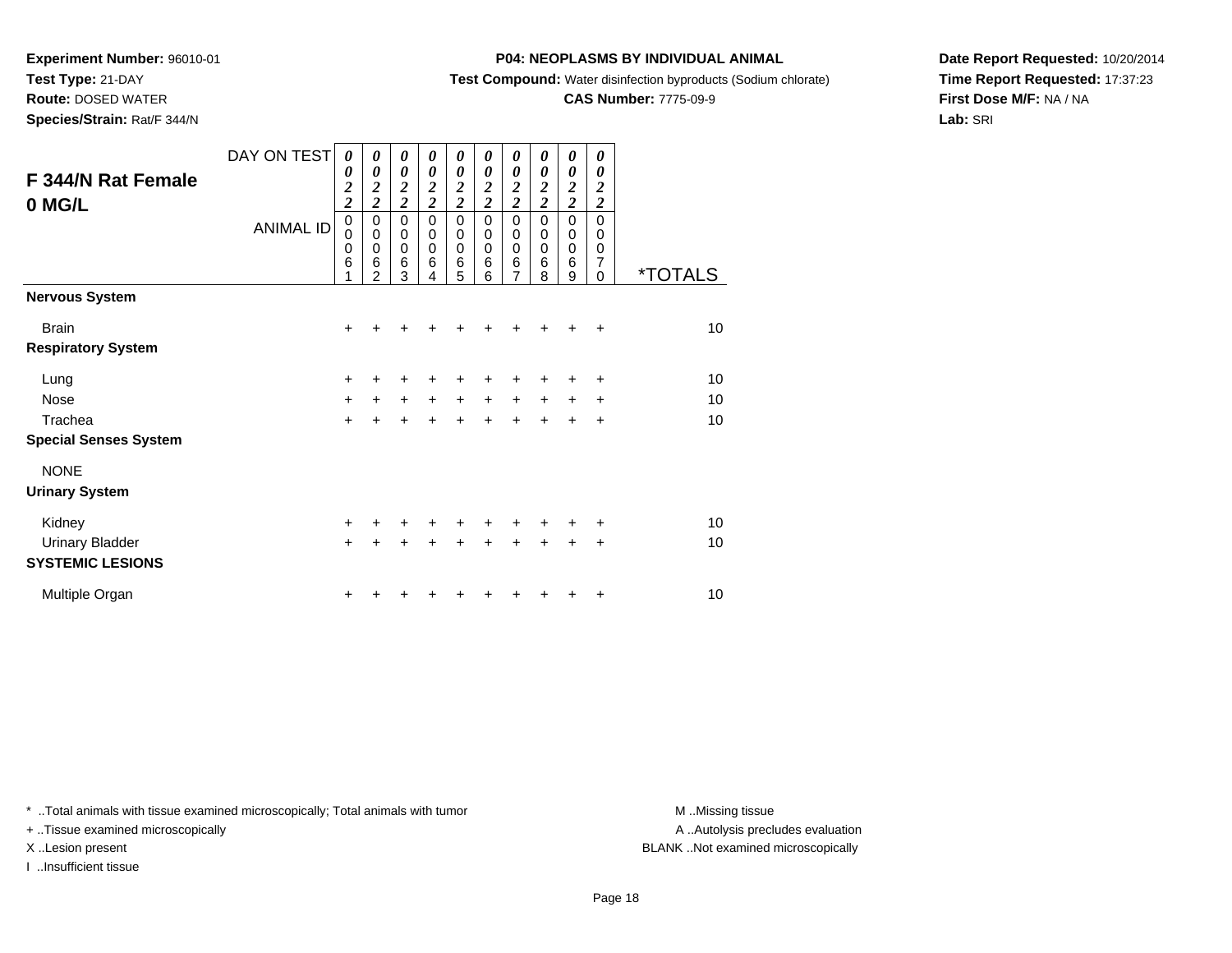# **Route:** DOSED WATER

**Species/Strain:** Rat/F 344/N

### **P04: NEOPLASMS BY INDIVIDUAL ANIMAL**

**Test Compound:** Water disinfection byproducts (Sodium chlorate)

# **CAS Number:** 7775-09-9

**Date Report Requested:** 10/20/2014**Time Report Requested:** 17:37:23**First Dose M/F:** NA / NA**Lab:** SRI

| F 344/N Rat Female<br><b>125 MG/L</b>                                       | DAY ON TEST<br><b>ANIMAL ID</b> | $\boldsymbol{\theta}$<br>$\boldsymbol{\theta}$<br>$\frac{2}{2}$<br>$\pmb{0}$<br>$\pmb{0}$<br>0<br>$\overline{7}$ | 0<br>$\boldsymbol{\theta}$<br>$\boldsymbol{2}$<br>$\overline{2}$<br>$\mathbf 0$<br>$\pmb{0}$<br>$\mbox{O}$<br>$\overline{\mathcal{I}}$ | 0<br>$\pmb{\theta}$<br>$\frac{2}{2}$<br>$\mathbf 0$<br>$\mathbf 0$<br>$\pmb{0}$<br>$\boldsymbol{7}$ | 0<br>$\boldsymbol{\theta}$<br>$\boldsymbol{2}$<br>$\overline{\mathbf{c}}$<br>$\mathbf 0$<br>$\mathbf 0$<br>$\mathbf 0$<br>$\boldsymbol{7}$ | 0<br>$\pmb{\theta}$<br>$\frac{2}{2}$<br>$\mathbf 0$<br>0<br>$\mathbf 0$<br>$\overline{7}$ | 0<br>$\pmb{\theta}$<br>$\boldsymbol{2}$<br>$\overline{c}$<br>0<br>$\mathbf 0$<br>0<br>$\overline{7}$ | $\boldsymbol{\theta}$<br>$\boldsymbol{\theta}$<br>$\boldsymbol{2}$<br>$\overline{\mathbf{c}}$<br>$\mathbf 0$<br>$\mathbf 0$<br>$\pmb{0}$<br>$\overline{7}$ | 0<br>$\boldsymbol{\theta}$<br>$\boldsymbol{2}$<br>$\overline{\mathbf{c}}$<br>$\mathbf 0$<br>$\mathbf 0$<br>$\pmb{0}$<br>$\overline{7}$ | 0<br>$\boldsymbol{\theta}$<br>$\frac{2}{2}$<br>$\pmb{0}$<br>$\mathbf 0$<br>$\pmb{0}$<br>$\overline{7}$ | 0<br>$\boldsymbol{\theta}$<br>$\boldsymbol{2}$<br>$\overline{2}$<br>$\pmb{0}$<br>0<br>$\pmb{0}$<br>8 |                       |
|-----------------------------------------------------------------------------|---------------------------------|------------------------------------------------------------------------------------------------------------------|----------------------------------------------------------------------------------------------------------------------------------------|-----------------------------------------------------------------------------------------------------|--------------------------------------------------------------------------------------------------------------------------------------------|-------------------------------------------------------------------------------------------|------------------------------------------------------------------------------------------------------|------------------------------------------------------------------------------------------------------------------------------------------------------------|----------------------------------------------------------------------------------------------------------------------------------------|--------------------------------------------------------------------------------------------------------|------------------------------------------------------------------------------------------------------|-----------------------|
| <b>Alimentary System</b>                                                    |                                 | 1                                                                                                                | $\overline{2}$                                                                                                                         | 3                                                                                                   | 4                                                                                                                                          | 5                                                                                         | 6                                                                                                    | $\overline{7}$                                                                                                                                             | 8                                                                                                                                      | 9                                                                                                      | $\mathbf 0$                                                                                          | <i><b>*TOTALS</b></i> |
| <b>NONE</b><br><b>Cardiovascular System</b>                                 |                                 |                                                                                                                  |                                                                                                                                        |                                                                                                     |                                                                                                                                            |                                                                                           |                                                                                                      |                                                                                                                                                            |                                                                                                                                        |                                                                                                        |                                                                                                      |                       |
| <b>NONE</b><br><b>Endocrine System</b>                                      |                                 |                                                                                                                  |                                                                                                                                        |                                                                                                     |                                                                                                                                            |                                                                                           |                                                                                                      |                                                                                                                                                            |                                                                                                                                        |                                                                                                        |                                                                                                      |                       |
| <b>Adrenal Cortex</b><br><b>Thyroid Gland</b><br><b>General Body System</b> |                                 | $+$                                                                                                              | +<br>$\ddot{}$                                                                                                                         |                                                                                                     | $\ddot{}$                                                                                                                                  | $+$                                                                                       | $+$                                                                                                  |                                                                                                                                                            |                                                                                                                                        |                                                                                                        | $\ddot{}$                                                                                            | 1<br>10               |
| <b>NONE</b><br><b>Genital System</b>                                        |                                 |                                                                                                                  |                                                                                                                                        |                                                                                                     |                                                                                                                                            |                                                                                           |                                                                                                      |                                                                                                                                                            |                                                                                                                                        |                                                                                                        |                                                                                                      |                       |
| <b>NONE</b><br><b>Hematopoietic System</b>                                  |                                 |                                                                                                                  |                                                                                                                                        |                                                                                                     |                                                                                                                                            |                                                                                           |                                                                                                      |                                                                                                                                                            |                                                                                                                                        |                                                                                                        |                                                                                                      |                       |
| Lymph Node<br><b>Integumentary System</b>                                   |                                 |                                                                                                                  | +                                                                                                                                      |                                                                                                     | $\ddot{}$                                                                                                                                  | $\ddot{}$                                                                                 |                                                                                                      |                                                                                                                                                            |                                                                                                                                        | $\ddot{}$                                                                                              | +                                                                                                    | 6                     |
| <b>NONE</b><br><b>Musculoskeletal System</b>                                |                                 |                                                                                                                  |                                                                                                                                        |                                                                                                     |                                                                                                                                            |                                                                                           |                                                                                                      |                                                                                                                                                            |                                                                                                                                        |                                                                                                        |                                                                                                      |                       |
| <b>NONE</b><br><b>Nervous System</b>                                        |                                 |                                                                                                                  |                                                                                                                                        |                                                                                                     |                                                                                                                                            |                                                                                           |                                                                                                      |                                                                                                                                                            |                                                                                                                                        |                                                                                                        |                                                                                                      |                       |

\* ..Total animals with tissue examined microscopically; Total animals with tumor **M** . Missing tissue M ..Missing tissue

+ ..Tissue examined microscopically

I ..Insufficient tissue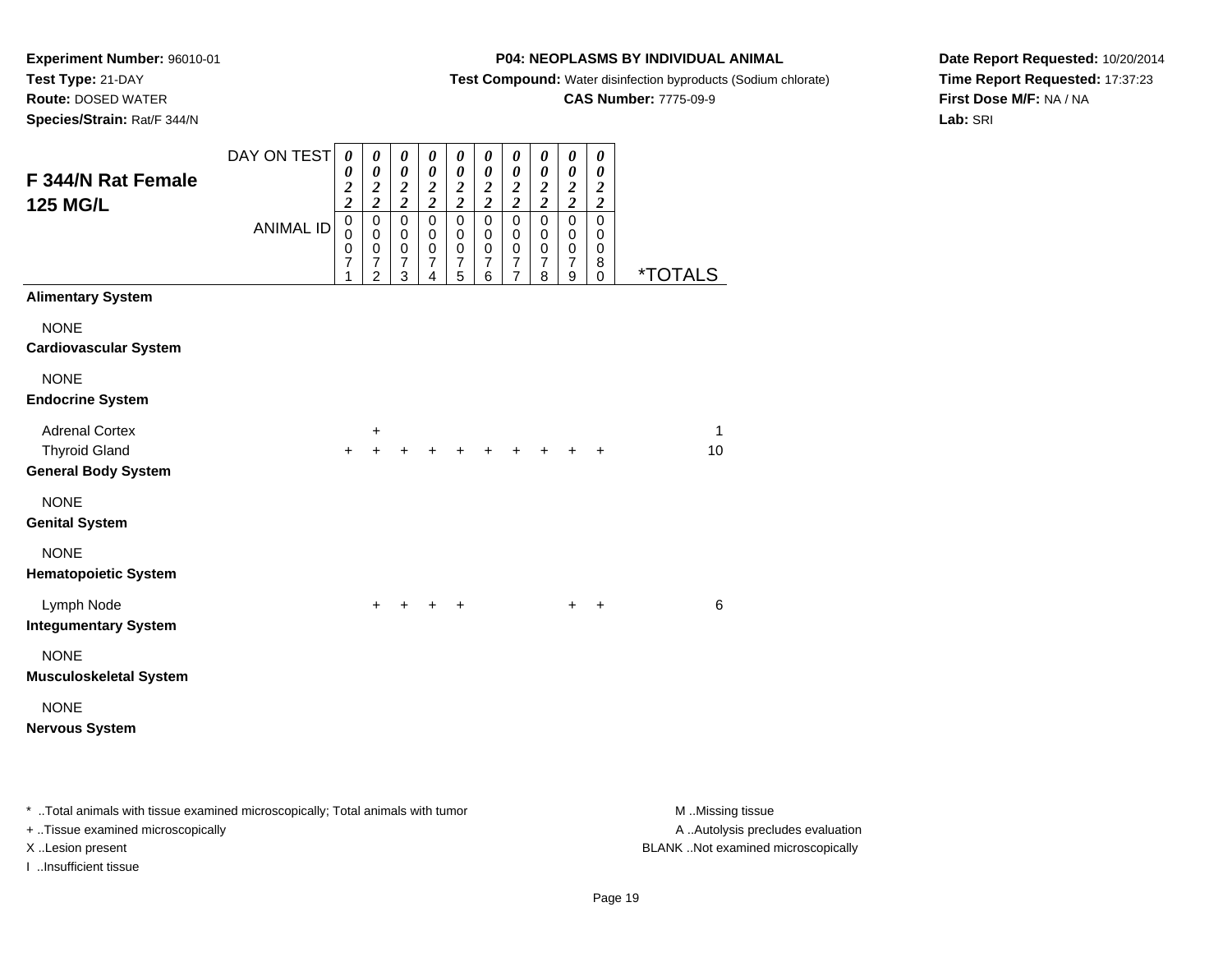# **Test Type:** 21-DAY

**Route:** DOSED WATER

**Species/Strain:** Rat/F 344/N

# **P04: NEOPLASMS BY INDIVIDUAL ANIMAL**

**Test Compound:** Water disinfection byproducts (Sodium chlorate)

# **CAS Number:** 7775-09-9

**Date Report Requested:** 10/20/2014**Time Report Requested:** 17:37:23**First Dose M/F:** NA / NA**Lab:** SRI

| F 344/N Rat Female<br><b>125 MG/L</b>    | DAY ON TEST<br><b>ANIMAL ID</b> | 0<br>0<br>$\overline{c}$<br>$\overline{\mathbf{c}}$<br>$\pmb{0}$<br>0<br>0 | $\boldsymbol{\theta}$<br>0<br>$\overline{\mathbf{c}}$<br>$\overline{2}$<br>0<br>$\mathbf 0$<br>0 | $\boldsymbol{\theta}$<br>$\boldsymbol{\theta}$<br>$\boldsymbol{2}$<br>$\overline{2}$<br>$\mathbf 0$<br>$\mathbf 0$<br>$\boldsymbol{0}$ | $\boldsymbol{\theta}$<br>0<br>$\boldsymbol{2}$<br>$\overline{c}$<br>0<br>$\mathbf 0$<br>$\pmb{0}$ | 0<br>0<br>$\boldsymbol{2}$<br>$\overline{2}$<br>0<br>$\mathbf 0$<br>$\pmb{0}$ | $\boldsymbol{\theta}$<br>$\boldsymbol{\theta}$<br>2<br>$\overline{2}$<br>0<br>0<br>$\mathbf 0$ | $\boldsymbol{\theta}$<br>0<br>$\boldsymbol{2}$<br>$\overline{2}$<br>0<br>$\mathbf 0$<br>$\pmb{0}$ | $\boldsymbol{\theta}$<br>0<br>$\boldsymbol{2}$<br>$\overline{2}$<br>0<br>0<br>0 | 0<br>0<br>$\boldsymbol{2}$<br>$\overline{2}$<br>$\mathbf 0$<br>0<br>$\mathbf 0$ | 0<br>0<br>2<br>$\overline{c}$<br>0<br>0<br>0 |                       |
|------------------------------------------|---------------------------------|----------------------------------------------------------------------------|--------------------------------------------------------------------------------------------------|----------------------------------------------------------------------------------------------------------------------------------------|---------------------------------------------------------------------------------------------------|-------------------------------------------------------------------------------|------------------------------------------------------------------------------------------------|---------------------------------------------------------------------------------------------------|---------------------------------------------------------------------------------|---------------------------------------------------------------------------------|----------------------------------------------|-----------------------|
|                                          |                                 | 7                                                                          | 7<br>2                                                                                           | $\overline{7}$<br>3                                                                                                                    | $\overline{7}$<br>4                                                                               | 7<br>5                                                                        | 7<br>6                                                                                         | $\overline{7}$<br>7                                                                               | $\overline{7}$<br>8                                                             | $\overline{7}$<br>9                                                             | 8<br>0                                       | <i><b>*TOTALS</b></i> |
| <b>NONE</b><br><b>Respiratory System</b> |                                 |                                                                            |                                                                                                  |                                                                                                                                        |                                                                                                   |                                                                               |                                                                                                |                                                                                                   |                                                                                 |                                                                                 |                                              |                       |
| Lung<br><b>Special Senses System</b>     |                                 |                                                                            | $\ddot{}$                                                                                        |                                                                                                                                        |                                                                                                   |                                                                               |                                                                                                | $\ddot{}$                                                                                         |                                                                                 |                                                                                 | $\ddot{}$                                    | 3                     |
| <b>NONE</b><br><b>Urinary System</b>     |                                 |                                                                            |                                                                                                  |                                                                                                                                        |                                                                                                   |                                                                               |                                                                                                |                                                                                                   |                                                                                 |                                                                                 |                                              |                       |
| <b>NONE</b><br><b>SYSTEMIC LESIONS</b>   |                                 |                                                                            |                                                                                                  |                                                                                                                                        |                                                                                                   |                                                                               |                                                                                                |                                                                                                   |                                                                                 |                                                                                 |                                              |                       |
| Multiple Organ                           |                                 | +                                                                          |                                                                                                  |                                                                                                                                        |                                                                                                   | ٠                                                                             |                                                                                                |                                                                                                   |                                                                                 |                                                                                 | ٠                                            | 10                    |

\* ..Total animals with tissue examined microscopically; Total animals with tumor **M** . Missing tissue M ..Missing tissue

+ ..Tissue examined microscopically

I ..Insufficient tissue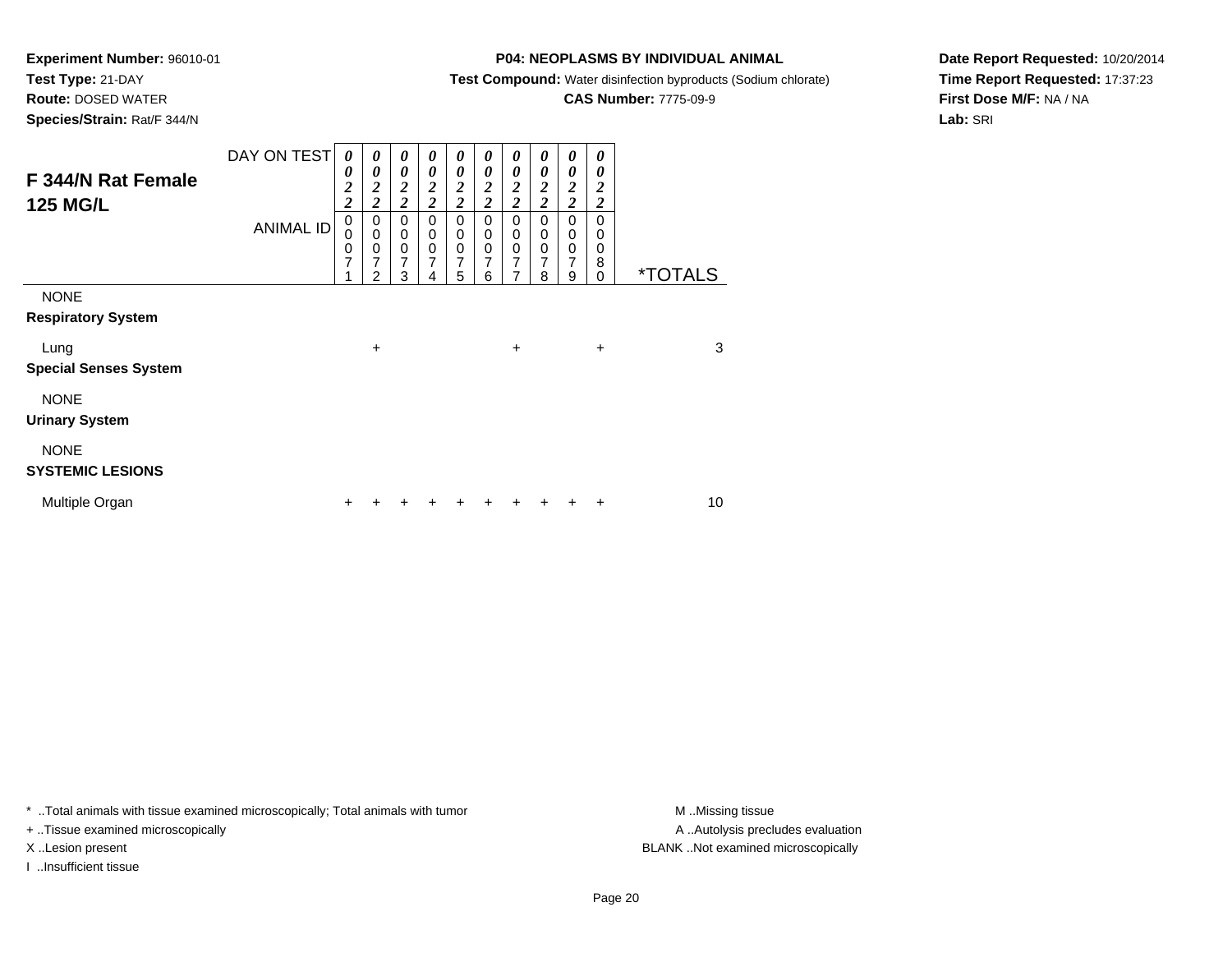# **Route:** DOSED WATER

**Species/Strain:** Rat/F 344/N

### **P04: NEOPLASMS BY INDIVIDUAL ANIMAL**

**Test Compound:** Water disinfection byproducts (Sodium chlorate)

# **CAS Number:** 7775-09-9

**Date Report Requested:** 10/20/2014**Time Report Requested:** 17:37:24**First Dose M/F:** NA / NA**Lab:** SRI

|                                                    | DAY ON TEST      | $\boldsymbol{\theta}$<br>0                          | $\boldsymbol{\theta}$<br>$\boldsymbol{\theta}$ | $\boldsymbol{\theta}$<br>$\boldsymbol{\theta}$       | $\pmb{\theta}$<br>$\boldsymbol{\theta}$             | $\boldsymbol{\theta}$<br>$\boldsymbol{\theta}$ | 0<br>0                                          | $\boldsymbol{\theta}$<br>0                               | 0<br>$\boldsymbol{\theta}$      | $\boldsymbol{\theta}$<br>$\boldsymbol{\theta}$           | $\boldsymbol{\theta}$<br>0                          |                       |
|----------------------------------------------------|------------------|-----------------------------------------------------|------------------------------------------------|------------------------------------------------------|-----------------------------------------------------|------------------------------------------------|-------------------------------------------------|----------------------------------------------------------|---------------------------------|----------------------------------------------------------|-----------------------------------------------------|-----------------------|
| F 344/N Rat Female<br><b>250 MG/L</b>              |                  | $\boldsymbol{2}$<br>$\overline{\mathbf{c}}$         | $\frac{2}{2}$                                  | $\frac{2}{2}$                                        | $\frac{2}{2}$                                       | $\frac{2}{2}$                                  | $\frac{2}{2}$                                   | $\frac{2}{2}$                                            | $\frac{2}{2}$                   | $\frac{2}{2}$                                            | $\boldsymbol{2}$<br>$\boldsymbol{2}$                |                       |
|                                                    | <b>ANIMAL ID</b> | $\mathbf 0$<br>$\mathbf 0$<br>$\mathbf 0$<br>8<br>1 | 0<br>0<br>$\mathbf 0$<br>8<br>$\overline{2}$   | $\pmb{0}$<br>$\pmb{0}$<br>$\mathbf 0$<br>$\bf8$<br>3 | $\mathbf 0$<br>$\mathbf 0$<br>$\mathbf 0$<br>8<br>4 | $\mathbf 0$<br>0<br>$\mathbf 0$<br>8<br>5      | $\mathbf 0$<br>0<br>$\mathbf 0$<br>$\bf 8$<br>6 | $\mathbf 0$<br>$\mathbf 0$<br>$\mathbf 0$<br>$\bf8$<br>7 | 0<br>$\mathbf 0$<br>0<br>8<br>8 | $\mathbf 0$<br>$\mathbf 0$<br>$\mathbf 0$<br>$\bf8$<br>9 | $\mathbf 0$<br>0<br>$\mathbf 0$<br>9<br>$\mathbf 0$ | <i><b>*TOTALS</b></i> |
| <b>Alimentary System</b>                           |                  |                                                     |                                                |                                                      |                                                     |                                                |                                                 |                                                          |                                 |                                                          |                                                     |                       |
| <b>NONE</b><br><b>Cardiovascular System</b>        |                  |                                                     |                                                |                                                      |                                                     |                                                |                                                 |                                                          |                                 |                                                          |                                                     |                       |
| <b>NONE</b><br><b>Endocrine System</b>             |                  |                                                     |                                                |                                                      |                                                     |                                                |                                                 |                                                          |                                 |                                                          |                                                     |                       |
| <b>Thyroid Gland</b><br><b>General Body System</b> |                  | ÷                                                   |                                                |                                                      |                                                     |                                                |                                                 |                                                          |                                 |                                                          | +                                                   | 10                    |
| <b>NONE</b><br><b>Genital System</b>               |                  |                                                     |                                                |                                                      |                                                     |                                                |                                                 |                                                          |                                 |                                                          |                                                     |                       |
| <b>Uterus</b><br><b>Hematopoietic System</b>       |                  |                                                     |                                                |                                                      | $\ddot{}$                                           |                                                |                                                 |                                                          |                                 |                                                          |                                                     | 1                     |
| Lymph Node<br><b>Integumentary System</b>          |                  | $\ddot{}$                                           |                                                | $+$                                                  | $\ddot{}$                                           | $\ddot{}$                                      |                                                 |                                                          |                                 | $+$                                                      | $\ddot{}$                                           | 6                     |
| <b>NONE</b><br><b>Musculoskeletal System</b>       |                  |                                                     |                                                |                                                      |                                                     |                                                |                                                 |                                                          |                                 |                                                          |                                                     |                       |
| <b>NONE</b><br><b>Nervous System</b>               |                  |                                                     |                                                |                                                      |                                                     |                                                |                                                 |                                                          |                                 |                                                          |                                                     |                       |
| <b>NONE</b>                                        |                  |                                                     |                                                |                                                      |                                                     |                                                |                                                 |                                                          |                                 |                                                          |                                                     |                       |
|                                                    |                  |                                                     |                                                |                                                      |                                                     |                                                |                                                 |                                                          |                                 |                                                          |                                                     |                       |

\* ..Total animals with tissue examined microscopically; Total animals with tumor **M** . Missing tissue M ..Missing tissue A ..Autolysis precludes evaluation + ..Tissue examined microscopically X ..Lesion present BLANK ..Not examined microscopicallyI ..Insufficient tissue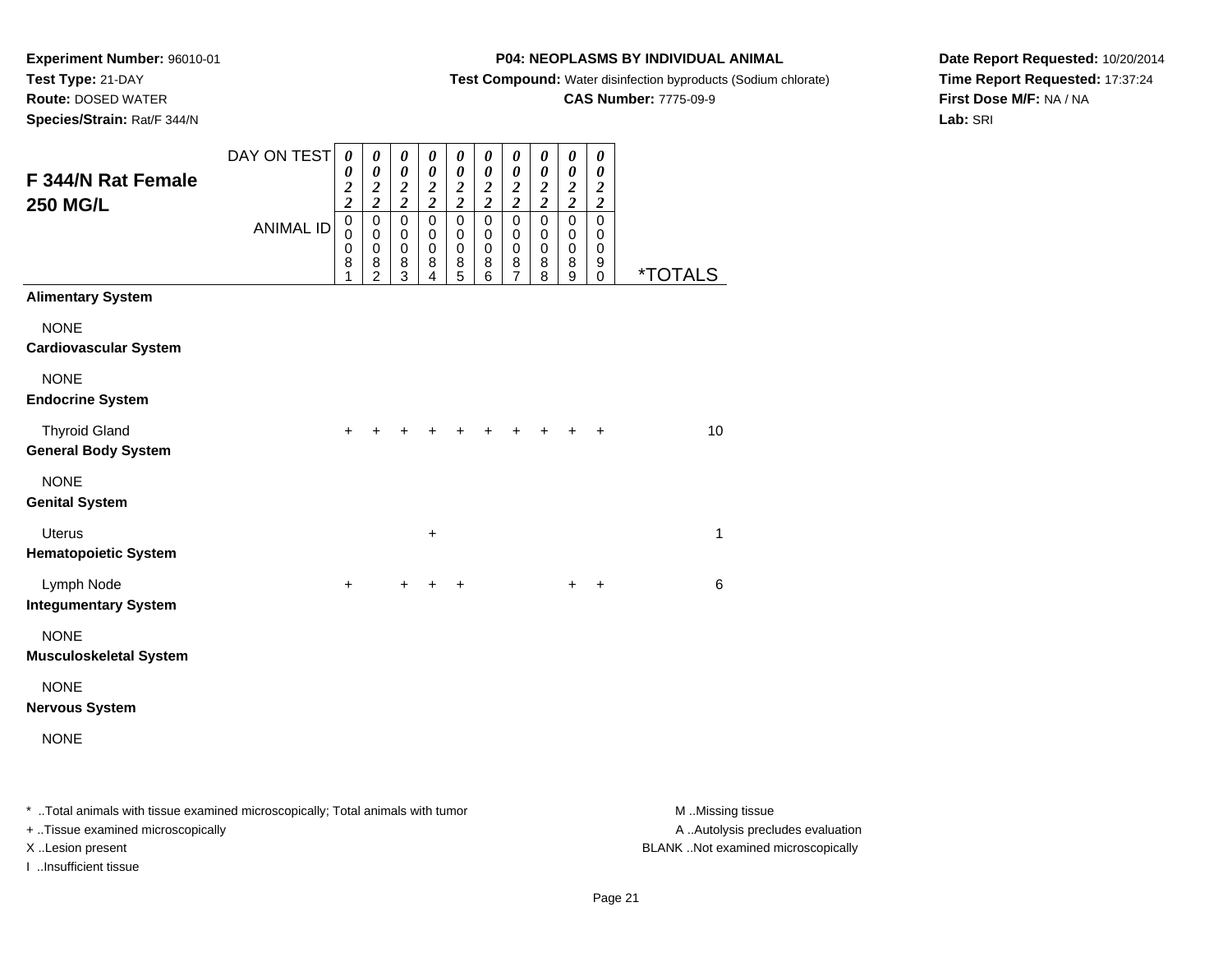# **Test Type:** 21-DAY

**Route:** DOSED WATER

**Species/Strain:** Rat/F 344/N

### **P04: NEOPLASMS BY INDIVIDUAL ANIMAL**

**Test Compound:** Water disinfection byproducts (Sodium chlorate)

# **CAS Number:** 7775-09-9

**Date Report Requested:** 10/20/2014**Time Report Requested:** 17:37:24**First Dose M/F:** NA / NA**Lab:** SRI

| F 344/N Rat Female<br><b>250 MG/L</b>  | DAY ON TEST      | 0<br>0<br>$\overline{\mathbf{c}}$<br>$\overline{c}$ | 0<br>0<br>$\boldsymbol{2}$<br>$\overline{c}$ | 0<br>$\boldsymbol{\theta}$<br>$\boldsymbol{2}$<br>$\overline{2}$ | 0<br>0<br>$\overline{2}$<br>$\overline{c}$ | 0<br>$\boldsymbol{\theta}$<br>$\boldsymbol{2}$<br>$\overline{2}$ | 0<br>0<br>$\overline{2}$<br>$\overline{2}$ | 0<br>$\boldsymbol{\theta}$<br>2<br>$\overline{2}$ | 0<br>0<br>2<br>$\overline{\mathbf{c}}$ | 0<br>0<br>$\boldsymbol{2}$<br>$\overline{\mathbf{c}}$ | 0<br>0<br>2<br>$\overline{\mathbf{c}}$ |                       |
|----------------------------------------|------------------|-----------------------------------------------------|----------------------------------------------|------------------------------------------------------------------|--------------------------------------------|------------------------------------------------------------------|--------------------------------------------|---------------------------------------------------|----------------------------------------|-------------------------------------------------------|----------------------------------------|-----------------------|
| <b>Respiratory System</b>              | <b>ANIMAL ID</b> | 0<br>0<br>0<br>8                                    | 0<br>$\mathbf 0$<br>0<br>8<br>2              | 0<br>$\mathbf 0$<br>$\mathbf 0$<br>8<br>3                        | 0<br>0<br>0<br>8<br>4                      | $\mathbf 0$<br>$\mathbf 0$<br>$\mathbf 0$<br>8<br>5              | $\Omega$<br>0<br>$\mathbf 0$<br>8<br>6     | 0<br>$\pmb{0}$<br>$\mathbf 0$<br>8<br>7           | 0<br>0<br>0<br>8<br>8                  | $\mathbf 0$<br>0<br>$\mathbf 0$<br>8<br>9             | 0<br>0<br>0<br>9<br>0                  | <i><b>*TOTALS</b></i> |
|                                        |                  |                                                     |                                              |                                                                  |                                            |                                                                  |                                            |                                                   |                                        |                                                       |                                        |                       |
| Lung<br><b>Special Senses System</b>   |                  | $\ddot{}$                                           |                                              |                                                                  |                                            |                                                                  | +                                          |                                                   |                                        | $\ddot{}$                                             |                                        | 3                     |
| <b>NONE</b><br><b>Urinary System</b>   |                  |                                                     |                                              |                                                                  |                                            |                                                                  |                                            |                                                   |                                        |                                                       |                                        |                       |
| <b>NONE</b><br><b>SYSTEMIC LESIONS</b> |                  |                                                     |                                              |                                                                  |                                            |                                                                  |                                            |                                                   |                                        |                                                       |                                        |                       |
| Multiple Organ                         |                  | ÷                                                   |                                              |                                                                  |                                            |                                                                  |                                            |                                                   |                                        |                                                       | $\ddot{}$                              | 10                    |

\* ..Total animals with tissue examined microscopically; Total animals with tumor **M** . Missing tissue M ..Missing tissue

+ ..Tissue examined microscopically

I ..Insufficient tissue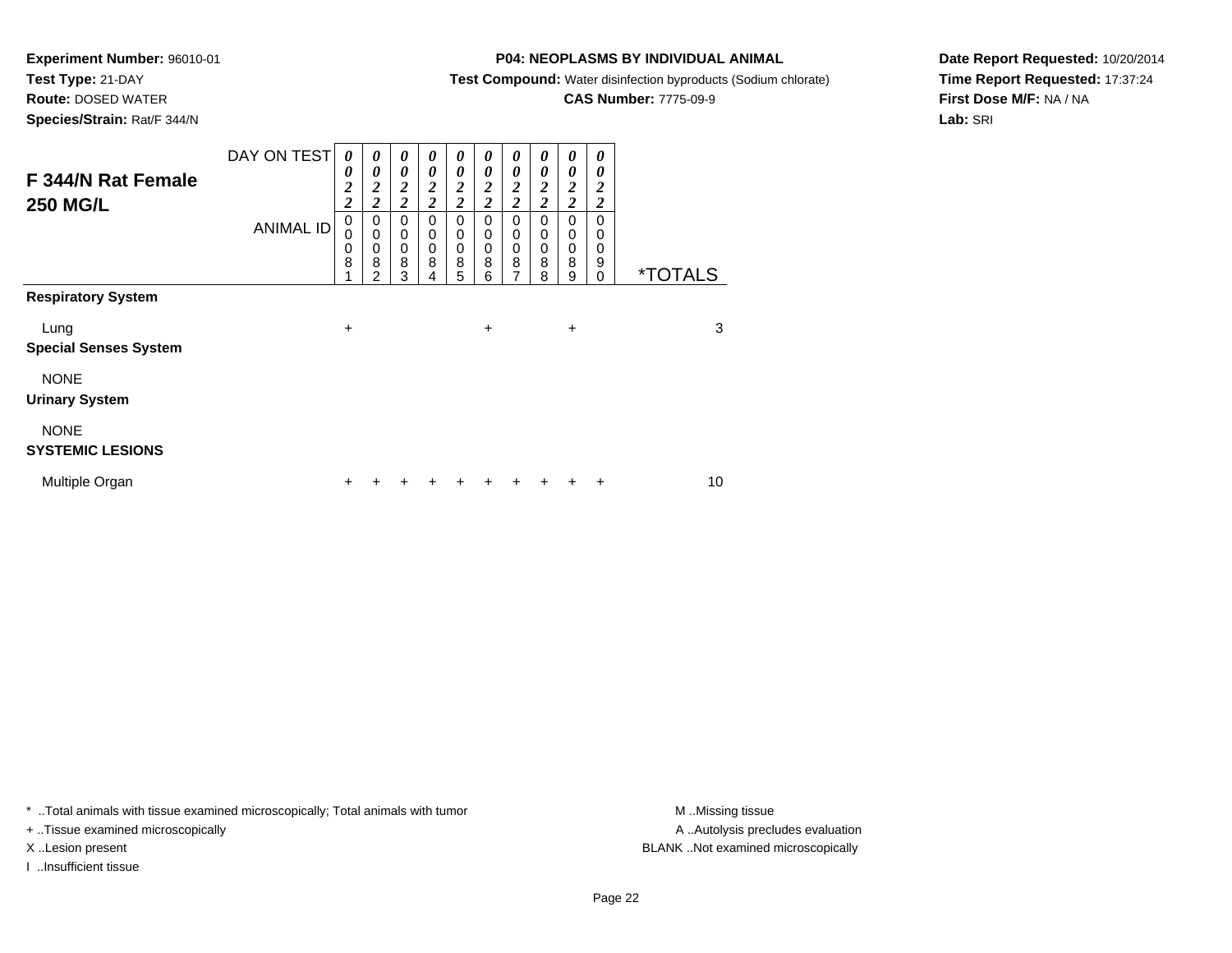# **Route:** DOSED WATER

**Species/Strain:** Rat/F 344/N

### **P04: NEOPLASMS BY INDIVIDUAL ANIMAL**

**Test Compound:** Water disinfection byproducts (Sodium chlorate)

# **CAS Number:** 7775-09-9

**Date Report Requested:** 10/20/2014**Time Report Requested:** 17:37:24**First Dose M/F:** NA / NA**Lab:** SRI

|                                                                                | DAY ON TEST      | $\boldsymbol{\theta}$           | $\pmb{\theta}$                         | 0                                      | $\boldsymbol{\theta}$                  | $\boldsymbol{\theta}$           | 0                                      | 0                               | 0                                      | $\boldsymbol{\theta}$           | $\boldsymbol{\theta}$                  |                       |
|--------------------------------------------------------------------------------|------------------|---------------------------------|----------------------------------------|----------------------------------------|----------------------------------------|---------------------------------|----------------------------------------|---------------------------------|----------------------------------------|---------------------------------|----------------------------------------|-----------------------|
| F 344/N Rat Female                                                             |                  | $\pmb{\theta}$<br>$\frac{2}{2}$ | $\boldsymbol{\theta}$<br>$\frac{2}{2}$ | $\boldsymbol{\theta}$<br>$\frac{2}{2}$ | $\boldsymbol{\theta}$<br>$\frac{2}{2}$ | $\pmb{\theta}$<br>$\frac{2}{2}$ | $\boldsymbol{\theta}$<br>$\frac{2}{2}$ | $\pmb{\theta}$<br>$\frac{2}{2}$ | $\boldsymbol{\theta}$<br>$\frac{2}{2}$ | $\pmb{\theta}$<br>$\frac{2}{2}$ | $\boldsymbol{\theta}$<br>$\frac{2}{2}$ |                       |
| <b>500 MG/L</b>                                                                |                  | $\pmb{0}$                       | $\pmb{0}$                              | $\mathbf 0$                            | $\pmb{0}$                              | $\pmb{0}$                       | $\pmb{0}$                              | $\mathbf 0$                     | $\mathbf 0$                            | $\mathbf 0$                     | $\mathbf 0$                            |                       |
|                                                                                | <b>ANIMAL ID</b> | $\mathbf 0$<br>0                | $\pmb{0}$<br>0                         | $\pmb{0}$<br>$\pmb{0}$                 | 0<br>$\mathbf 0$                       | 0<br>$\pmb{0}$                  | 0<br>0                                 | $\mathbf 0$<br>$\mathbf 0$      | 0<br>$\pmb{0}$                         | 0<br>$\pmb{0}$                  | 0<br>1                                 |                       |
|                                                                                |                  | 9<br>1                          | $\boldsymbol{9}$<br>$\overline{2}$     | 9<br>$\overline{3}$                    | 9<br>4                                 | 9<br>5                          | $\begin{matrix}9\\6\end{matrix}$       | $\frac{9}{7}$                   | $\boldsymbol{9}$<br>$\overline{8}$     | $^9_9$                          | 0<br>$\mathbf 0$                       | <i><b>*TOTALS</b></i> |
| <b>Alimentary System</b>                                                       |                  |                                 |                                        |                                        |                                        |                                 |                                        |                                 |                                        |                                 |                                        |                       |
| <b>NONE</b><br><b>Cardiovascular System</b>                                    |                  |                                 |                                        |                                        |                                        |                                 |                                        |                                 |                                        |                                 |                                        |                       |
| <b>NONE</b><br><b>Endocrine System</b>                                         |                  |                                 |                                        |                                        |                                        |                                 |                                        |                                 |                                        |                                 |                                        |                       |
| <b>Thyroid Gland</b><br><b>General Body System</b>                             |                  | +                               |                                        |                                        |                                        |                                 |                                        |                                 |                                        |                                 | +                                      | 10                    |
| <b>NONE</b><br><b>Genital System</b>                                           |                  |                                 |                                        |                                        |                                        |                                 |                                        |                                 |                                        |                                 |                                        |                       |
| <b>NONE</b><br><b>Hematopoietic System</b>                                     |                  |                                 |                                        |                                        |                                        |                                 |                                        |                                 |                                        |                                 |                                        |                       |
| Lymph Node<br><b>Integumentary System</b>                                      |                  |                                 | M                                      | $+$                                    |                                        |                                 |                                        |                                 |                                        |                                 |                                        | 1                     |
| <b>NONE</b><br><b>Musculoskeletal System</b>                                   |                  |                                 |                                        |                                        |                                        |                                 |                                        |                                 |                                        |                                 |                                        |                       |
| <b>NONE</b><br><b>Nervous System</b>                                           |                  |                                 |                                        |                                        |                                        |                                 |                                        |                                 |                                        |                                 |                                        |                       |
| <b>NONE</b>                                                                    |                  |                                 |                                        |                                        |                                        |                                 |                                        |                                 |                                        |                                 |                                        |                       |
| * Total animals with tissue examined microscopically; Total animals with tumor |                  |                                 |                                        |                                        |                                        |                                 |                                        |                                 |                                        |                                 |                                        | M Missing tissue      |

+ ..Tissue examined microscopically

I ..Insufficient tissue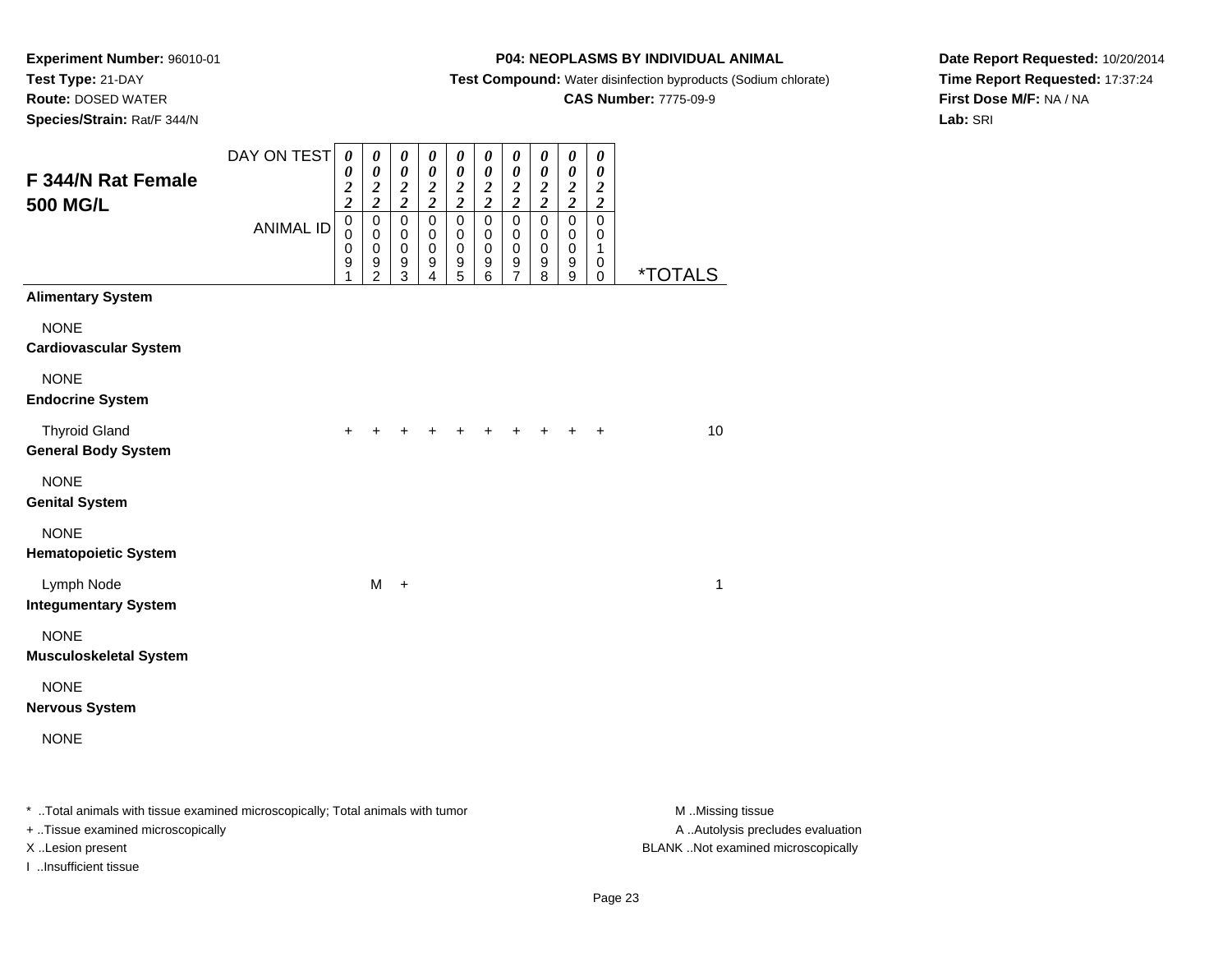### **Test Type:** 21-DAY**Route:** DOSED WATER

**Species/Strain:** Rat/F 344/N

### **P04: NEOPLASMS BY INDIVIDUAL ANIMAL**

**Test Compound:** Water disinfection byproducts (Sodium chlorate)

# **CAS Number:** 7775-09-9

**Date Report Requested:** 10/20/2014**Time Report Requested:** 17:37:24**First Dose M/F:** NA / NA**Lab:** SRI

| F 344/N Rat Female<br><b>500 MG/L</b>                                                                          | DAY ON TEST<br><b>ANIMAL ID</b> | 0<br>0<br>$\frac{2}{2}$<br>0<br>0<br>0<br>9 | 0<br>0<br>$\overline{\mathbf{c}}$<br>$\overline{\mathbf{c}}$<br>0<br>0<br>0<br>9<br>2 | 0<br>0<br>$\boldsymbol{2}$<br>$\overline{c}$<br>0<br>0<br>0<br>9<br>3 | 0<br>0<br>$\boldsymbol{2}$<br>$\overline{c}$<br>$\Omega$<br>$\mathbf 0$<br>0<br>9<br>4 | 0<br>0<br>$\boldsymbol{2}$<br>$\overline{2}$<br>$\Omega$<br>0<br>0<br>9<br>5 | 0<br>$\boldsymbol{\theta}$<br>$\boldsymbol{2}$<br>$\overline{2}$<br>$\Omega$<br>0<br>$\mathbf 0$<br>9<br>6 | 0<br>0<br>$\boldsymbol{2}$<br>$\overline{2}$<br>0<br>0<br>0<br>9 | 0<br>0<br>$\boldsymbol{2}$<br>$\boldsymbol{2}$<br>0<br>0<br>0<br>9<br>8 | 0<br>0<br>2<br>$\overline{\mathbf{c}}$<br>0<br>0<br>0<br>9<br>9 | 0<br>0<br>$\boldsymbol{2}$<br>$\overline{2}$<br>0<br>0<br>1<br>0<br>0 | <i><b>*TOTALS</b></i> |
|----------------------------------------------------------------------------------------------------------------|---------------------------------|---------------------------------------------|---------------------------------------------------------------------------------------|-----------------------------------------------------------------------|----------------------------------------------------------------------------------------|------------------------------------------------------------------------------|------------------------------------------------------------------------------------------------------------|------------------------------------------------------------------|-------------------------------------------------------------------------|-----------------------------------------------------------------|-----------------------------------------------------------------------|-----------------------|
| <b>Respiratory System</b><br><b>NONE</b>                                                                       |                                 |                                             |                                                                                       |                                                                       |                                                                                        |                                                                              |                                                                                                            |                                                                  |                                                                         |                                                                 |                                                                       |                       |
| <b>Special Senses System</b><br><b>NONE</b><br><b>Urinary System</b><br><b>NONE</b><br><b>SYSTEMIC LESIONS</b> |                                 |                                             |                                                                                       |                                                                       |                                                                                        |                                                                              |                                                                                                            |                                                                  |                                                                         |                                                                 |                                                                       |                       |

| Multiple Organ |  | + + + + + + + + + |  |  |  |  |  |  |  |  |  | 10 |
|----------------|--|-------------------|--|--|--|--|--|--|--|--|--|----|
|----------------|--|-------------------|--|--|--|--|--|--|--|--|--|----|

\* ..Total animals with tissue examined microscopically; Total animals with tumor **M** . Missing tissue M ..Missing tissue

+ ..Tissue examined microscopically

I ..Insufficient tissue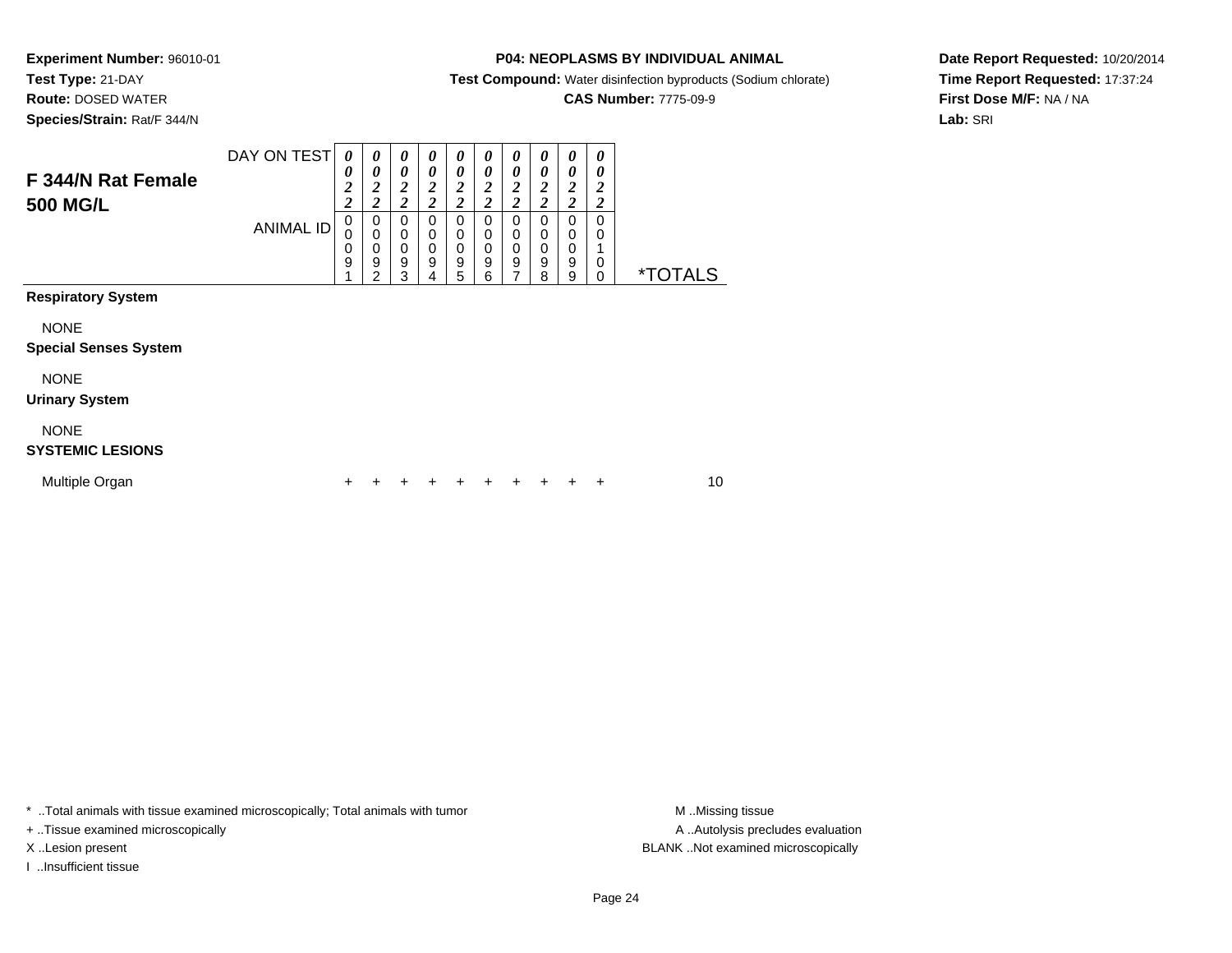**Route:** DOSED WATER

**Species/Strain:** Rat/F 344/N

### **P04: NEOPLASMS BY INDIVIDUAL ANIMAL**

**Test Compound:** Water disinfection byproducts (Sodium chlorate)

### **CAS Number:** 7775-09-9

**Date Report Requested:** 10/20/2014**Time Report Requested:** 17:37:24**First Dose M/F:** NA / NA**Lab:** SRI

| op <del>o</del> or <del>os</del> /otrain.navi-o++/n |                  |                                                                     |                                                                                    |                                                                                  |                                                                                    |                                                                                    |                                                                          |                                                                                               |                                                                        |                                                                                 |                                                                                  |              |
|-----------------------------------------------------|------------------|---------------------------------------------------------------------|------------------------------------------------------------------------------------|----------------------------------------------------------------------------------|------------------------------------------------------------------------------------|------------------------------------------------------------------------------------|--------------------------------------------------------------------------|-----------------------------------------------------------------------------------------------|------------------------------------------------------------------------|---------------------------------------------------------------------------------|----------------------------------------------------------------------------------|--------------|
| F 344/N Rat Female                                  | DAY ON TEST      | $\boldsymbol{\theta}$<br>$\pmb{\theta}$                             | $\pmb{\theta}$<br>$\pmb{\theta}$                                                   | $\boldsymbol{\theta}$<br>$\boldsymbol{\theta}$                                   | $\boldsymbol{\theta}$<br>$\boldsymbol{\theta}$                                     | $\boldsymbol{\theta}$<br>$\boldsymbol{\theta}$                                     | $\boldsymbol{\theta}$<br>$\boldsymbol{\theta}$                           | $\pmb{\theta}$<br>$\boldsymbol{\theta}$                                                       | $\pmb{\theta}$<br>$\pmb{\theta}$                                       | $\boldsymbol{\theta}$<br>$\boldsymbol{\theta}$                                  | $\boldsymbol{\theta}$<br>$\boldsymbol{\theta}$<br>$\boldsymbol{2}$               |              |
| 1000MG/L                                            | <b>ANIMAL ID</b> | $\frac{2}{2}$<br>$\overline{0}$<br>$\bar{0}$<br>1<br>$\pmb{0}$<br>1 | $\frac{2}{2}$<br>$\mathsf 0$<br>$\mathbf 0$<br>$\mathbf{1}$<br>0<br>$\overline{2}$ | $\frac{2}{2}$<br>$\overline{0}$<br>$\mathbf 0$<br>$\mathbf{1}$<br>$\pmb{0}$<br>3 | $\frac{2}{2}$<br>$\overline{0}$<br>$\mathbf 0$<br>$\mathbf{1}$<br>$\mathbf 0$<br>4 | $\frac{2}{2}$<br>$\overline{0}$<br>$\mathbf 0$<br>$\overline{1}$<br>$\pmb{0}$<br>5 | $\frac{2}{2}$<br>$\overline{0}$<br>0<br>$\mathbf{1}$<br>$\mathbf 0$<br>6 | $\frac{2}{2}$<br>$\overline{0}$<br>$\mathbf 0$<br>$\mathbf{1}$<br>$\pmb{0}$<br>$\overline{7}$ | $\frac{2}{2}$<br>$\overline{0}$<br>0<br>$\mathbf{1}$<br>$\pmb{0}$<br>8 | $\frac{2}{2}$<br>$\mathbf 0$<br>$\mathbf 0$<br>$\mathbf{1}$<br>$\mathbf 0$<br>9 | $\boldsymbol{2}$<br>$\mathbf 0$<br>$\mathbf 0$<br>1<br>$\mathbf{1}$<br>$\pmb{0}$ | *TOTALS      |
| <b>Alimentary System</b>                            |                  |                                                                     |                                                                                    |                                                                                  |                                                                                    |                                                                                    |                                                                          |                                                                                               |                                                                        |                                                                                 |                                                                                  |              |
| <b>NONE</b><br><b>Cardiovascular System</b>         |                  |                                                                     |                                                                                    |                                                                                  |                                                                                    |                                                                                    |                                                                          |                                                                                               |                                                                        |                                                                                 |                                                                                  |              |
| <b>NONE</b><br><b>Endocrine System</b>              |                  |                                                                     |                                                                                    |                                                                                  |                                                                                    |                                                                                    |                                                                          |                                                                                               |                                                                        |                                                                                 |                                                                                  |              |
| <b>Thyroid Gland</b><br><b>General Body System</b>  |                  | $\ddot{}$                                                           |                                                                                    |                                                                                  |                                                                                    |                                                                                    |                                                                          |                                                                                               | ÷                                                                      |                                                                                 | +                                                                                | 10           |
| <b>NONE</b><br><b>Genital System</b>                |                  |                                                                     |                                                                                    |                                                                                  |                                                                                    |                                                                                    |                                                                          |                                                                                               |                                                                        |                                                                                 |                                                                                  |              |
| <b>Uterus</b><br><b>Hematopoietic System</b>        |                  |                                                                     |                                                                                    |                                                                                  |                                                                                    |                                                                                    |                                                                          | $\ddot{}$                                                                                     |                                                                        |                                                                                 |                                                                                  | $\mathbf{1}$ |
| Lymph Node<br><b>Integumentary System</b>           |                  | $\ddot{}$                                                           |                                                                                    |                                                                                  | $\ddot{}$                                                                          |                                                                                    |                                                                          |                                                                                               |                                                                        |                                                                                 | +                                                                                | 3            |
| <b>NONE</b><br><b>Musculoskeletal System</b>        |                  |                                                                     |                                                                                    |                                                                                  |                                                                                    |                                                                                    |                                                                          |                                                                                               |                                                                        |                                                                                 |                                                                                  |              |
| <b>NONE</b><br><b>Nervous System</b>                |                  |                                                                     |                                                                                    |                                                                                  |                                                                                    |                                                                                    |                                                                          |                                                                                               |                                                                        |                                                                                 |                                                                                  |              |
| <b>NONE</b>                                         |                  |                                                                     |                                                                                    |                                                                                  |                                                                                    |                                                                                    |                                                                          |                                                                                               |                                                                        |                                                                                 |                                                                                  |              |

\* ..Total animals with tissue examined microscopically; Total animals with tumor **M** . Missing tissue M ..Missing tissue A ..Autolysis precludes evaluation + ..Tissue examined microscopically X ..Lesion present BLANK ..Not examined microscopicallyI ..Insufficient tissue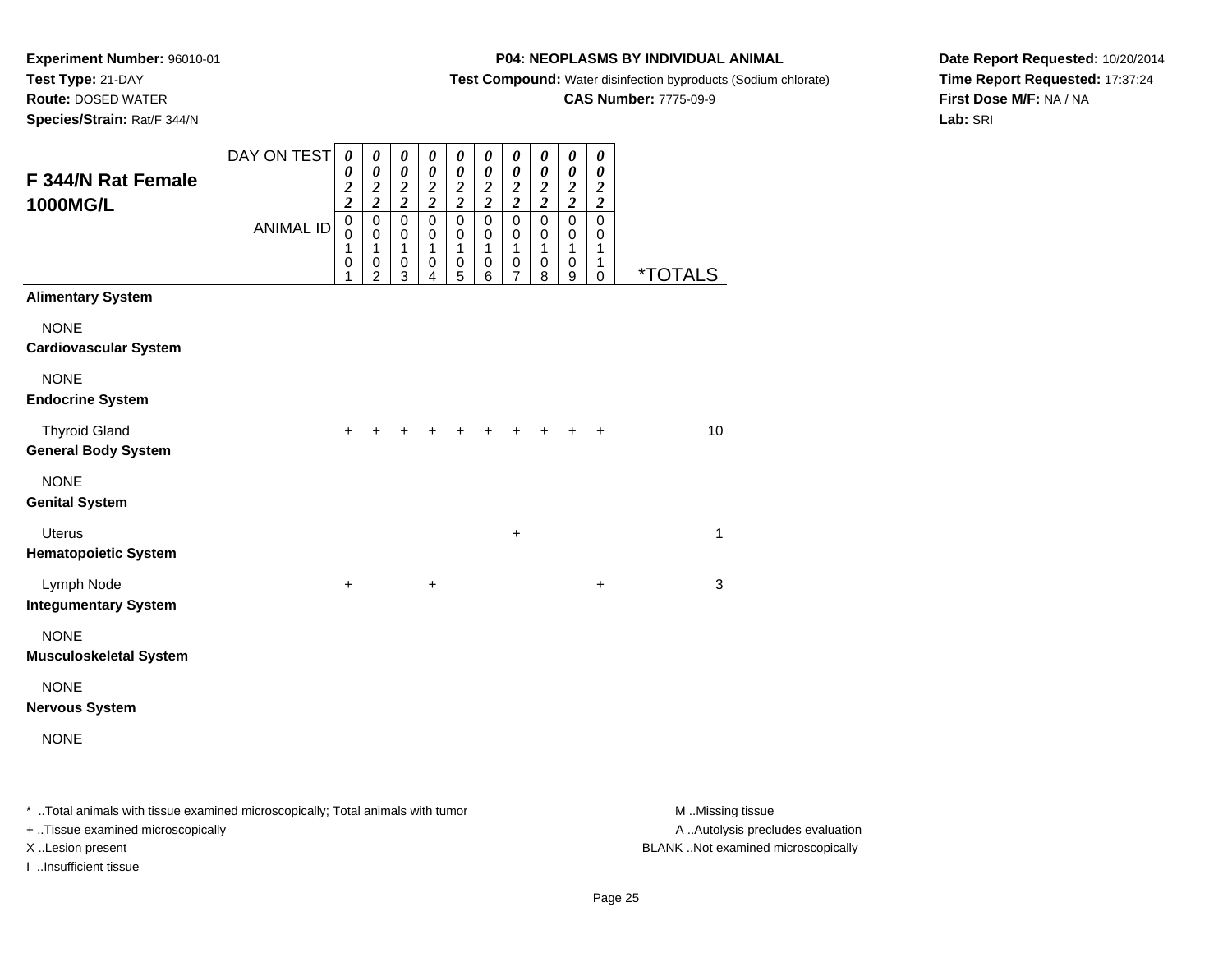# **Route:** DOSED WATER

**Species/Strain:** Rat/F 344/N

### **P04: NEOPLASMS BY INDIVIDUAL ANIMAL**

**Test Compound:** Water disinfection byproducts (Sodium chlorate)

# **CAS Number:** 7775-09-9

**Date Report Requested:** 10/20/2014**Time Report Requested:** 17:37:24**First Dose M/F:** NA / NA**Lab:** SRI

| F 344/N Rat Female<br>1000MG/L              | DAY ON TEST      | 0<br>0<br>2<br>2 | 0<br>0<br>$\boldsymbol{2}$<br>2 | 0<br>0<br>2<br>2 | 0<br>0<br>$\boldsymbol{2}$<br>$\overline{2}$ | 0<br>0<br>2<br>2 | 0<br>0<br>2<br>$\overline{\mathbf{c}}$ | 0<br>0<br>2<br>2 | $\boldsymbol{\theta}$<br>0<br>$\boldsymbol{2}$<br>$\overline{\mathbf{c}}$ | 0<br>0<br>$\boldsymbol{2}$<br>$\overline{c}$ | 0<br>0<br>$\frac{2}{2}$ |                       |
|---------------------------------------------|------------------|------------------|---------------------------------|------------------|----------------------------------------------|------------------|----------------------------------------|------------------|---------------------------------------------------------------------------|----------------------------------------------|-------------------------|-----------------------|
|                                             | <b>ANIMAL ID</b> | 0<br>0           | 0<br>$\Omega$<br>0<br>2         | 0<br>0<br>0<br>3 | 0<br>0<br>0<br>4                             | 0<br>0<br>0<br>5 | 0<br>0<br>0<br>6                       | 0<br>0<br>0<br>7 | $\mathbf 0$<br>0<br>0<br>8                                                | 0<br>0<br>0<br>9                             | 0<br>0<br>$\Omega$      | <i><b>*TOTALS</b></i> |
| <b>Respiratory System</b>                   |                  |                  |                                 |                  |                                              |                  |                                        |                  |                                                                           |                                              |                         |                       |
| <b>NONE</b><br><b>Special Senses System</b> |                  |                  |                                 |                  |                                              |                  |                                        |                  |                                                                           |                                              |                         |                       |
| <b>NONE</b><br><b>Urinary System</b>        |                  |                  |                                 |                  |                                              |                  |                                        |                  |                                                                           |                                              |                         |                       |
| <b>NONE</b><br><b>SYSTEMIC LESIONS</b>      |                  |                  |                                 |                  |                                              |                  |                                        |                  |                                                                           |                                              |                         |                       |

| Multiple Organ |  |  | + + + + + + + + + |  |  |  |  |  |  |  |  | 10 |
|----------------|--|--|-------------------|--|--|--|--|--|--|--|--|----|
|----------------|--|--|-------------------|--|--|--|--|--|--|--|--|----|

\* ..Total animals with tissue examined microscopically; Total animals with tumor **M** . Missing tissue M ..Missing tissue

+ ..Tissue examined microscopically

I ..Insufficient tissue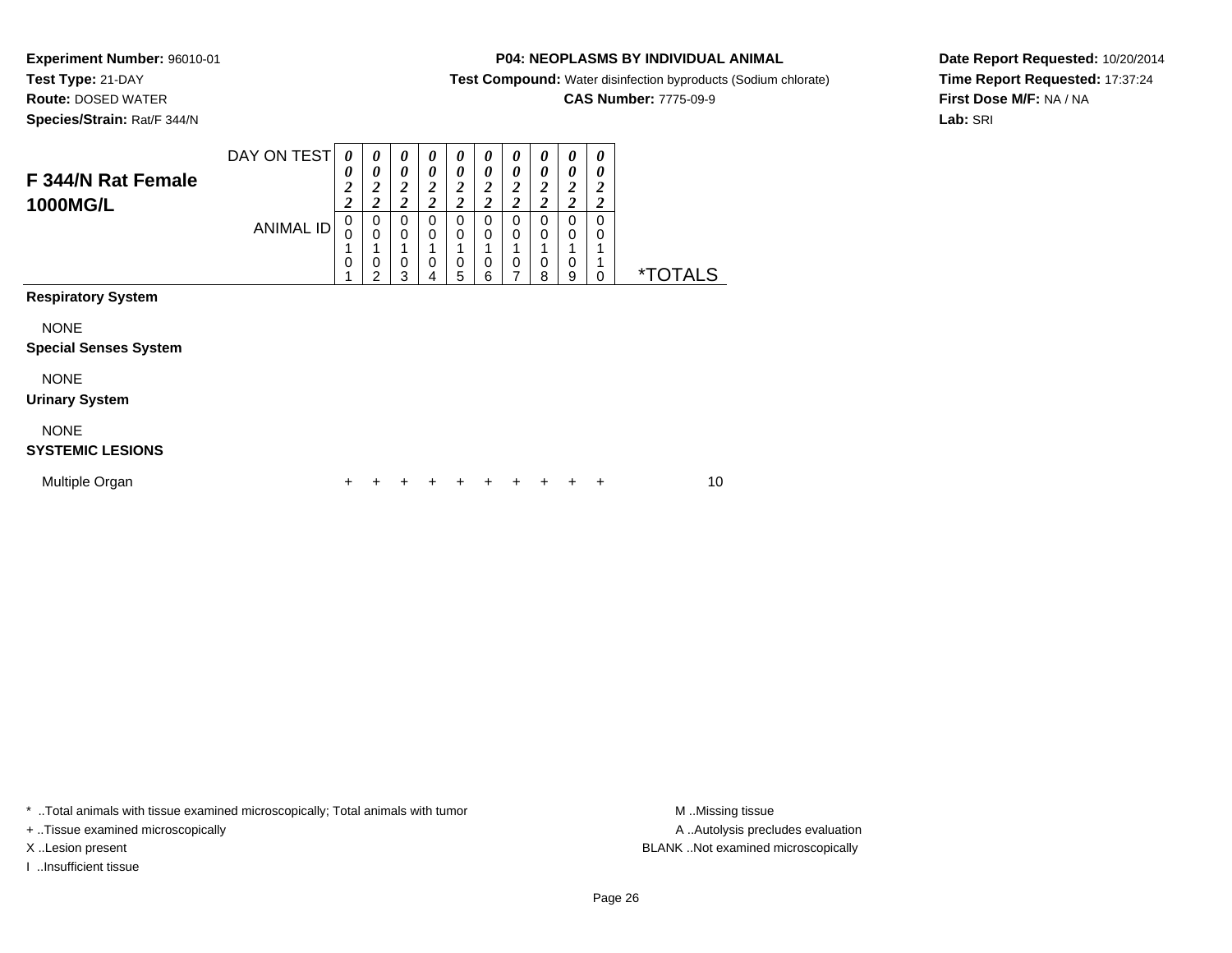**Route:** DOSED WATER

**Species/Strain:** Rat/F 344/N

### **P04: NEOPLASMS BY INDIVIDUAL ANIMAL**

**Test Compound:** Water disinfection byproducts (Sodium chlorate)

### **CAS Number:** 7775-09-9

**Date Report Requested:** 10/20/2014**Time Report Requested:** 17:37:24**First Dose M/F:** NA / NA**Lab:** SRI

| F 344/N Rat Female<br><b>2000MG/L</b> | DAY ON TEST<br><b>ANIMAL ID</b> | $\boldsymbol{\theta}$<br>0<br>$\overline{\mathbf{c}}$<br>$\overline{c}$<br>$\overline{0}$<br>$\mathbf 0$<br>1<br>1<br>1 | $\boldsymbol{\theta}$<br>$\boldsymbol{\theta}$<br>$\boldsymbol{2}$<br>$\overline{2}$<br>$\mathbf 0$<br>$\mathbf 0$<br>1<br>1<br>$\overline{2}$ | $\pmb{\theta}$<br>$\boldsymbol{\theta}$<br>$\boldsymbol{2}$<br>$\overline{\mathbf{c}}$<br>$\mathbf 0$<br>0<br>$\mathbf{1}$<br>1<br>3 | $\boldsymbol{\theta}$<br>$\boldsymbol{\theta}$<br>$\boldsymbol{2}$<br>$\overline{2}$<br>$\mathbf 0$<br>$\mathbf 0$<br>$\mathbf{1}$<br>1<br>$\overline{4}$ | 0<br>$\boldsymbol{\theta}$<br>$\boldsymbol{2}$<br>$\overline{2}$<br>$\mathbf 0$<br>0<br>1<br>1<br>5 | 0<br>$\boldsymbol{\theta}$<br>$\boldsymbol{2}$<br>$\overline{2}$<br>$\mathbf 0$<br>$\Omega$<br>1<br>1<br>6 | 0<br>$\boldsymbol{\theta}$<br>$\boldsymbol{2}$<br>$\overline{2}$<br>$\overline{0}$<br>$\mathbf 0$<br>1<br>1<br>7 | 0<br>$\boldsymbol{\theta}$<br>$\boldsymbol{2}$<br>$\overline{2}$<br>$\overline{0}$<br>$\Omega$<br>$\mathbf{1}$<br>1<br>8 | 0<br>$\boldsymbol{\theta}$<br>$\boldsymbol{2}$<br>$\overline{2}$<br>$\overline{0}$<br>$\mathbf 0$<br>1<br>1<br>9 | 0<br>$\boldsymbol{\theta}$<br>$\boldsymbol{2}$<br>$\overline{c}$<br>$\mathbf 0$<br>$\Omega$<br>1<br>$\overline{c}$<br>0 | <i><b>*TOTALS</b></i> |
|---------------------------------------|---------------------------------|-------------------------------------------------------------------------------------------------------------------------|------------------------------------------------------------------------------------------------------------------------------------------------|--------------------------------------------------------------------------------------------------------------------------------------|-----------------------------------------------------------------------------------------------------------------------------------------------------------|-----------------------------------------------------------------------------------------------------|------------------------------------------------------------------------------------------------------------|------------------------------------------------------------------------------------------------------------------|--------------------------------------------------------------------------------------------------------------------------|------------------------------------------------------------------------------------------------------------------|-------------------------------------------------------------------------------------------------------------------------|-----------------------|
| <b>Alimentary System</b>              |                                 |                                                                                                                         |                                                                                                                                                |                                                                                                                                      |                                                                                                                                                           |                                                                                                     |                                                                                                            |                                                                                                                  |                                                                                                                          |                                                                                                                  |                                                                                                                         |                       |
| Esophagus                             |                                 | +                                                                                                                       | +                                                                                                                                              | +                                                                                                                                    | +                                                                                                                                                         | +                                                                                                   | +                                                                                                          | +                                                                                                                | ٠                                                                                                                        | +                                                                                                                | +                                                                                                                       | 10                    |
| Intestine Large, Cecum                |                                 | +                                                                                                                       | $\ddot{}$                                                                                                                                      | +                                                                                                                                    | $\ddot{}$                                                                                                                                                 | $\ddot{}$                                                                                           | $\ddot{}$                                                                                                  | $\ddot{}$                                                                                                        | +                                                                                                                        | $\ddot{}$                                                                                                        | $\ddot{}$                                                                                                               | 10                    |
| Intestine Large, Colon                |                                 | +                                                                                                                       | +                                                                                                                                              | $\ddot{}$                                                                                                                            | $\ddot{}$                                                                                                                                                 | $\ddot{}$                                                                                           | +                                                                                                          | +                                                                                                                | $\ddot{}$                                                                                                                | $\ddot{}$                                                                                                        | $\ddot{}$                                                                                                               | 10                    |
| Intestine Large, Rectum               |                                 | $\ddot{}$                                                                                                               | $\ddot{}$                                                                                                                                      | $\ddot{}$                                                                                                                            | $\ddot{}$                                                                                                                                                 | $\ddot{}$                                                                                           | $\ddot{}$                                                                                                  | $\ddot{}$                                                                                                        | $\ddot{}$                                                                                                                | $+$                                                                                                              | $\ddot{}$                                                                                                               | 10                    |
| Intestine Small, Duodenum             |                                 | $\ddot{}$                                                                                                               | +                                                                                                                                              | $\ddot{}$                                                                                                                            | +                                                                                                                                                         | +                                                                                                   | +                                                                                                          | +                                                                                                                | +                                                                                                                        | $\ddot{}$                                                                                                        | +                                                                                                                       | 10                    |
| Intestine Small, Ileum                |                                 | $\ddot{}$                                                                                                               | $\ddot{}$                                                                                                                                      | $\ddot{}$                                                                                                                            | $\ddot{}$                                                                                                                                                 | $\ddot{}$                                                                                           | $\ddot{}$                                                                                                  | $\ddot{}$                                                                                                        | $\ddot{}$                                                                                                                | $\ddot{}$                                                                                                        | $\ddot{}$                                                                                                               | 10                    |
| Intestine Small, Jejunum              |                                 | $\ddot{}$                                                                                                               | $\ddot{}$                                                                                                                                      | $\ddot{}$                                                                                                                            | $\ddot{}$                                                                                                                                                 | $\ddot{}$                                                                                           | $\ddot{}$                                                                                                  | $\ddot{}$                                                                                                        | $\ddot{}$                                                                                                                | $\ddot{}$                                                                                                        | $\ddot{}$                                                                                                               | 10                    |
| Liver                                 |                                 | $\ddot{}$                                                                                                               | $\ddot{}$                                                                                                                                      | $\ddot{}$                                                                                                                            | $\ddot{}$                                                                                                                                                 | $\ddot{}$                                                                                           | $\ddot{}$                                                                                                  | $\ddot{}$                                                                                                        | $+$                                                                                                                      | $+$                                                                                                              | $\ddot{}$                                                                                                               | 10                    |
| Pancreas                              |                                 | $\ddot{}$                                                                                                               | $\ddot{}$                                                                                                                                      | $+$                                                                                                                                  | $+$                                                                                                                                                       | $+$                                                                                                 | $\ddot{}$                                                                                                  | $+$                                                                                                              | $+$                                                                                                                      | $+$                                                                                                              | $\ddot{}$                                                                                                               | 10                    |
| <b>Salivary Glands</b>                |                                 | +                                                                                                                       | +                                                                                                                                              | +                                                                                                                                    | $\ddot{}$                                                                                                                                                 | $\ddot{}$                                                                                           | $\ddot{}$                                                                                                  | $\ddot{}$                                                                                                        | $\ddot{}$                                                                                                                | $\ddot{}$                                                                                                        | $\ddot{}$                                                                                                               | 10                    |
| Stomach, Forestomach                  |                                 | +                                                                                                                       | $\ddot{}$                                                                                                                                      | $\ddot{}$                                                                                                                            | $+$                                                                                                                                                       | $+$                                                                                                 | $+$                                                                                                        | $\ddot{}$                                                                                                        | $+$                                                                                                                      | $+$                                                                                                              | $+$                                                                                                                     | 10                    |
| Stomach, Glandular                    |                                 | $\ddot{}$                                                                                                               | +                                                                                                                                              | $\ddot{}$                                                                                                                            | $\ddot{}$                                                                                                                                                 | $\ddot{}$                                                                                           | $\ddot{}$                                                                                                  | $\ddot{}$                                                                                                        | $+$                                                                                                                      | $\ddot{}$                                                                                                        | +                                                                                                                       | 10                    |
| <b>Cardiovascular System</b>          |                                 |                                                                                                                         |                                                                                                                                                |                                                                                                                                      |                                                                                                                                                           |                                                                                                     |                                                                                                            |                                                                                                                  |                                                                                                                          |                                                                                                                  |                                                                                                                         |                       |
| <b>Blood Vessel</b>                   |                                 | +                                                                                                                       | +                                                                                                                                              |                                                                                                                                      |                                                                                                                                                           | +                                                                                                   | +                                                                                                          | +                                                                                                                |                                                                                                                          |                                                                                                                  | ٠                                                                                                                       | 10                    |
| Heart                                 |                                 | $\ddot{}$                                                                                                               | $\ddot{}$                                                                                                                                      | $\ddot{}$                                                                                                                            | $\ddot{}$                                                                                                                                                 | $\ddot{}$                                                                                           | $\ddot{}$                                                                                                  | $\ddot{}$                                                                                                        |                                                                                                                          | $\ddot{}$                                                                                                        | $\ddot{}$                                                                                                               | 10                    |
| <b>Endocrine System</b>               |                                 |                                                                                                                         |                                                                                                                                                |                                                                                                                                      |                                                                                                                                                           |                                                                                                     |                                                                                                            |                                                                                                                  |                                                                                                                          |                                                                                                                  |                                                                                                                         |                       |
| <b>Adrenal Cortex</b>                 |                                 | +                                                                                                                       | +                                                                                                                                              | +                                                                                                                                    | +                                                                                                                                                         | +                                                                                                   | +                                                                                                          | +                                                                                                                | ٠                                                                                                                        | ٠                                                                                                                | +                                                                                                                       | 10                    |
| Adrenal Medulla                       |                                 | $\ddot{}$                                                                                                               | $\ddot{}$                                                                                                                                      | $\ddot{}$                                                                                                                            | $\ddot{}$                                                                                                                                                 | $\ddot{}$                                                                                           | $\ddot{}$                                                                                                  | $\ddot{}$                                                                                                        | $\ddot{}$                                                                                                                | $\ddot{}$                                                                                                        | $\ddot{}$                                                                                                               | 10                    |
| Parathyroid Gland                     |                                 | +                                                                                                                       | +                                                                                                                                              | +                                                                                                                                    | +                                                                                                                                                         | $\ddot{}$                                                                                           | $\ddot{}$                                                                                                  | +                                                                                                                | м                                                                                                                        | M                                                                                                                | M                                                                                                                       | $\overline{7}$        |
| <b>Pituitary Gland</b>                |                                 | +                                                                                                                       |                                                                                                                                                |                                                                                                                                      | ÷                                                                                                                                                         | M                                                                                                   | $\ddot{}$                                                                                                  | $\ddot{}$                                                                                                        | +                                                                                                                        | +                                                                                                                | +                                                                                                                       | 9                     |

\* ..Total animals with tissue examined microscopically; Total animals with tumor **M** . Missing tissue M ..Missing tissue

+ ..Tissue examined microscopically

I ..Insufficient tissue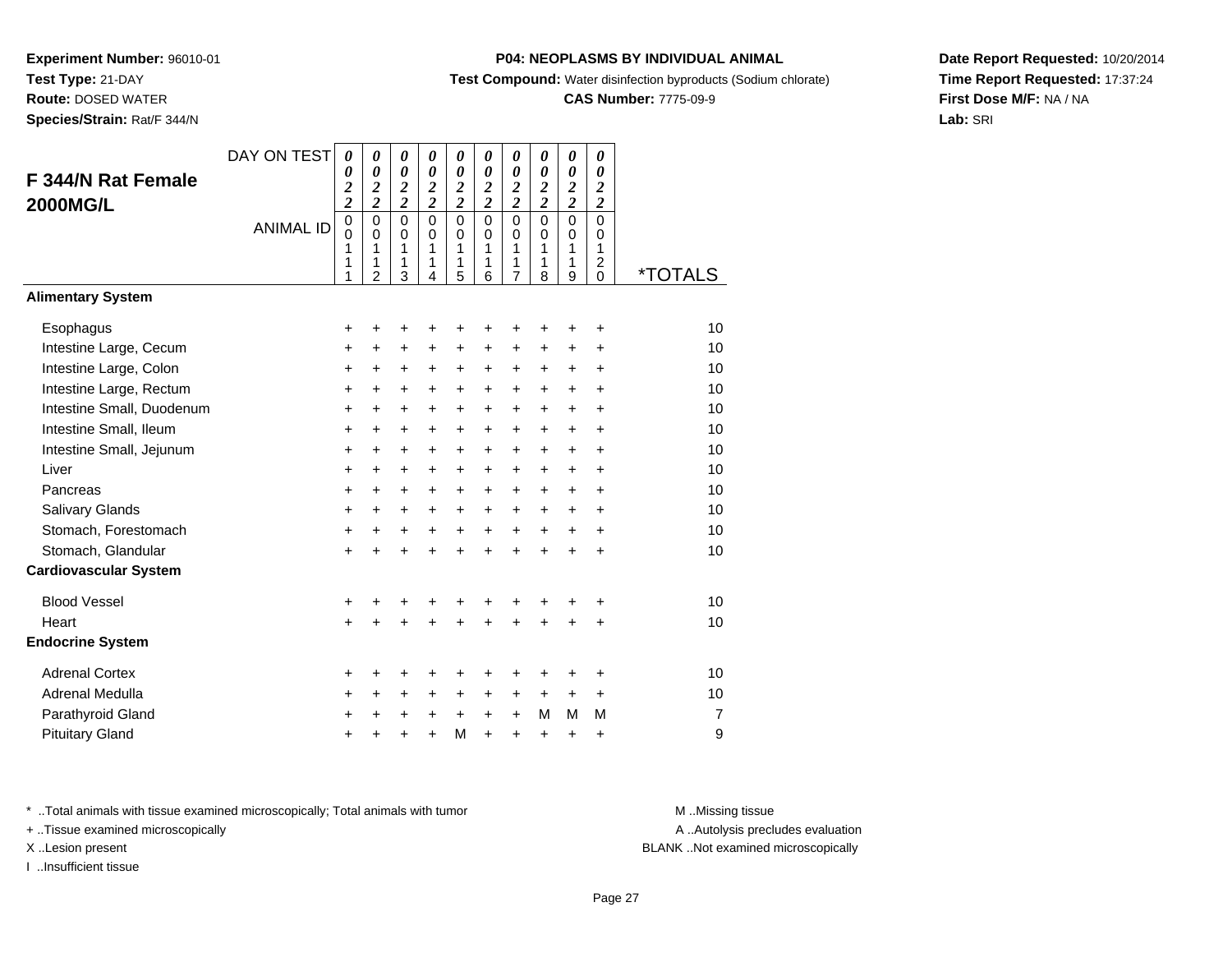**Route:** DOSED WATER

**Species/Strain:** Rat/F 344/N

### **P04: NEOPLASMS BY INDIVIDUAL ANIMAL**

**Test Compound:** Water disinfection byproducts (Sodium chlorate)

### **CAS Number:** 7775-09-9

**Date Report Requested:** 10/20/2014**Time Report Requested:** 17:37:24**First Dose M/F:** NA / NA**Lab:** SRI

| <b>F 344/N Rat Female</b><br><b>2000MG/L</b>       | DAY ON TEST<br><b>ANIMAL ID</b> | 0<br>0<br>$\boldsymbol{2}$<br>$\overline{\mathbf{c}}$<br>0<br>$\mathbf 0$<br>1<br>1<br>1 | 0<br>0<br>$\boldsymbol{2}$<br>$\overline{2}$<br>$\mathbf 0$<br>0<br>1<br>1<br>$\overline{c}$ | 0<br>$\boldsymbol{\theta}$<br>$\boldsymbol{2}$<br>$\overline{\mathbf{c}}$<br>$\mathbf 0$<br>$\mathbf 0$<br>1<br>1<br>$\mathbf{3}$ | 0<br>0<br>$\overline{\mathbf{c}}$<br>$\overline{2}$<br>$\mathbf 0$<br>0<br>1<br>1<br>4 | 0<br>0<br>$\boldsymbol{2}$<br>$\overline{\mathbf{c}}$<br>$\mathbf 0$<br>0<br>1<br>$\mathbf{1}$<br>5 | 0<br>0<br>2<br>$\overline{2}$<br>$\Omega$<br>$\Omega$<br>1<br>1<br>6 | 0<br>$\boldsymbol{\theta}$<br>$\boldsymbol{2}$<br>$\overline{\mathbf{c}}$<br>$\mathbf 0$<br>0<br>1<br>1<br>$\overline{7}$ | 0<br>0<br>$\boldsymbol{2}$<br>$\boldsymbol{2}$<br>$\Omega$<br>0<br>1<br>1<br>8 | $\boldsymbol{\theta}$<br>$\boldsymbol{\theta}$<br>$\boldsymbol{2}$<br>$\overline{\mathbf{c}}$<br>$\mathbf 0$<br>0<br>1<br>1<br>$\boldsymbol{9}$ | 0<br>0<br>2<br>$\overline{2}$<br>$\mathbf 0$<br>0<br>1<br>$\boldsymbol{2}$<br>$\pmb{0}$ | <i><b>*TOTALS</b></i> |
|----------------------------------------------------|---------------------------------|------------------------------------------------------------------------------------------|----------------------------------------------------------------------------------------------|-----------------------------------------------------------------------------------------------------------------------------------|----------------------------------------------------------------------------------------|-----------------------------------------------------------------------------------------------------|----------------------------------------------------------------------|---------------------------------------------------------------------------------------------------------------------------|--------------------------------------------------------------------------------|-------------------------------------------------------------------------------------------------------------------------------------------------|-----------------------------------------------------------------------------------------|-----------------------|
| <b>Thyroid Gland</b><br><b>General Body System</b> |                                 | $\ddot{}$                                                                                | $\ddot{}$                                                                                    | $+$                                                                                                                               | $\ddot{}$                                                                              | $\ddot{}$                                                                                           | $\ddot{}$                                                            | $\ddot{}$                                                                                                                 | $\ddot{}$                                                                      | $\ddot{}$                                                                                                                                       | $\ddot{}$                                                                               | 10                    |
| <b>NONE</b>                                        |                                 |                                                                                          |                                                                                              |                                                                                                                                   |                                                                                        |                                                                                                     |                                                                      |                                                                                                                           |                                                                                |                                                                                                                                                 |                                                                                         |                       |
| <b>Genital System</b>                              |                                 |                                                                                          |                                                                                              |                                                                                                                                   |                                                                                        |                                                                                                     |                                                                      |                                                                                                                           |                                                                                |                                                                                                                                                 |                                                                                         |                       |
| <b>Clitoral Gland</b>                              |                                 | +                                                                                        |                                                                                              |                                                                                                                                   |                                                                                        | +                                                                                                   | +                                                                    | +                                                                                                                         | +                                                                              | +                                                                                                                                               | +                                                                                       | 10                    |
| Ovary                                              |                                 | +                                                                                        | +                                                                                            | +                                                                                                                                 | +                                                                                      | +                                                                                                   | +                                                                    | +                                                                                                                         | +                                                                              | +                                                                                                                                               | +                                                                                       | 10                    |
| <b>Uterus</b>                                      |                                 | $\ddot{}$                                                                                |                                                                                              | +                                                                                                                                 | ÷                                                                                      | $\ddot{}$                                                                                           | $\ddot{}$                                                            | $\ddot{}$                                                                                                                 | ÷                                                                              | +                                                                                                                                               | +                                                                                       | 10                    |
| <b>Hematopoietic System</b>                        |                                 |                                                                                          |                                                                                              |                                                                                                                                   |                                                                                        |                                                                                                     |                                                                      |                                                                                                                           |                                                                                |                                                                                                                                                 |                                                                                         |                       |
| <b>Bone Marrow</b>                                 |                                 | +                                                                                        | +                                                                                            | +                                                                                                                                 | +                                                                                      | +                                                                                                   | +                                                                    | +                                                                                                                         | +                                                                              | +                                                                                                                                               | +                                                                                       | 10                    |
| Lymph Node                                         |                                 | +                                                                                        | $\ddot{}$                                                                                    | $\ddot{}$                                                                                                                         |                                                                                        |                                                                                                     |                                                                      | $\ddot{}$                                                                                                                 | $\ddot{}$                                                                      | +                                                                                                                                               |                                                                                         | 6                     |
| Lymph Node, Mandibular                             |                                 | M                                                                                        | М                                                                                            | M                                                                                                                                 | м                                                                                      | M                                                                                                   | м                                                                    | M                                                                                                                         | м                                                                              | M                                                                                                                                               | м                                                                                       | $\Omega$              |
| Lymph Node, Mesenteric                             |                                 | $\ddot{}$                                                                                | +                                                                                            | $\ddot{}$                                                                                                                         | +                                                                                      | $\ddot{}$                                                                                           | +                                                                    | $\ddot{}$                                                                                                                 | $\ddot{}$                                                                      | $\ddot{}$                                                                                                                                       | $\ddot{}$                                                                               | 10                    |
| Spleen                                             |                                 | $\ddot{}$                                                                                | $\ddot{}$                                                                                    | $\ddot{}$                                                                                                                         | $\ddot{}$                                                                              | $\ddot{}$                                                                                           | $\ddot{}$                                                            | $\ddot{}$                                                                                                                 | $\ddot{}$                                                                      | +                                                                                                                                               | $\ddot{}$                                                                               | 10                    |
| Thymus                                             |                                 | $\ddot{}$                                                                                | $\ddot{}$                                                                                    | $\ddot{}$                                                                                                                         | $\ddot{}$                                                                              | $\ddot{}$                                                                                           | $\ddot{}$                                                            | $\ddot{}$                                                                                                                 | $\ddot{}$                                                                      | $\ddot{}$                                                                                                                                       | $\ddot{}$                                                                               | 10                    |
| <b>Integumentary System</b>                        |                                 |                                                                                          |                                                                                              |                                                                                                                                   |                                                                                        |                                                                                                     |                                                                      |                                                                                                                           |                                                                                |                                                                                                                                                 |                                                                                         |                       |
| <b>Mammary Gland</b>                               |                                 | +                                                                                        |                                                                                              | +                                                                                                                                 | +                                                                                      | +                                                                                                   | +                                                                    | +                                                                                                                         |                                                                                | +                                                                                                                                               | +                                                                                       | 10                    |
| Skin                                               |                                 | $+$                                                                                      |                                                                                              | $\ddot{}$                                                                                                                         | +                                                                                      | $\ddot{}$                                                                                           | $\ddot{}$                                                            | +                                                                                                                         | $\ddot{}$                                                                      | $\pm$                                                                                                                                           | +                                                                                       | 10                    |
| <b>Musculoskeletal System</b>                      |                                 |                                                                                          |                                                                                              |                                                                                                                                   |                                                                                        |                                                                                                     |                                                                      |                                                                                                                           |                                                                                |                                                                                                                                                 |                                                                                         |                       |
| <b>Bone</b>                                        |                                 | +                                                                                        |                                                                                              |                                                                                                                                   |                                                                                        | ٠                                                                                                   | +                                                                    | +                                                                                                                         | +                                                                              | +                                                                                                                                               | $\ddot{}$                                                                               | 10                    |

\* ..Total animals with tissue examined microscopically; Total animals with tumor **M** . Missing tissue M ..Missing tissue

+ ..Tissue examined microscopically

I ..Insufficient tissue